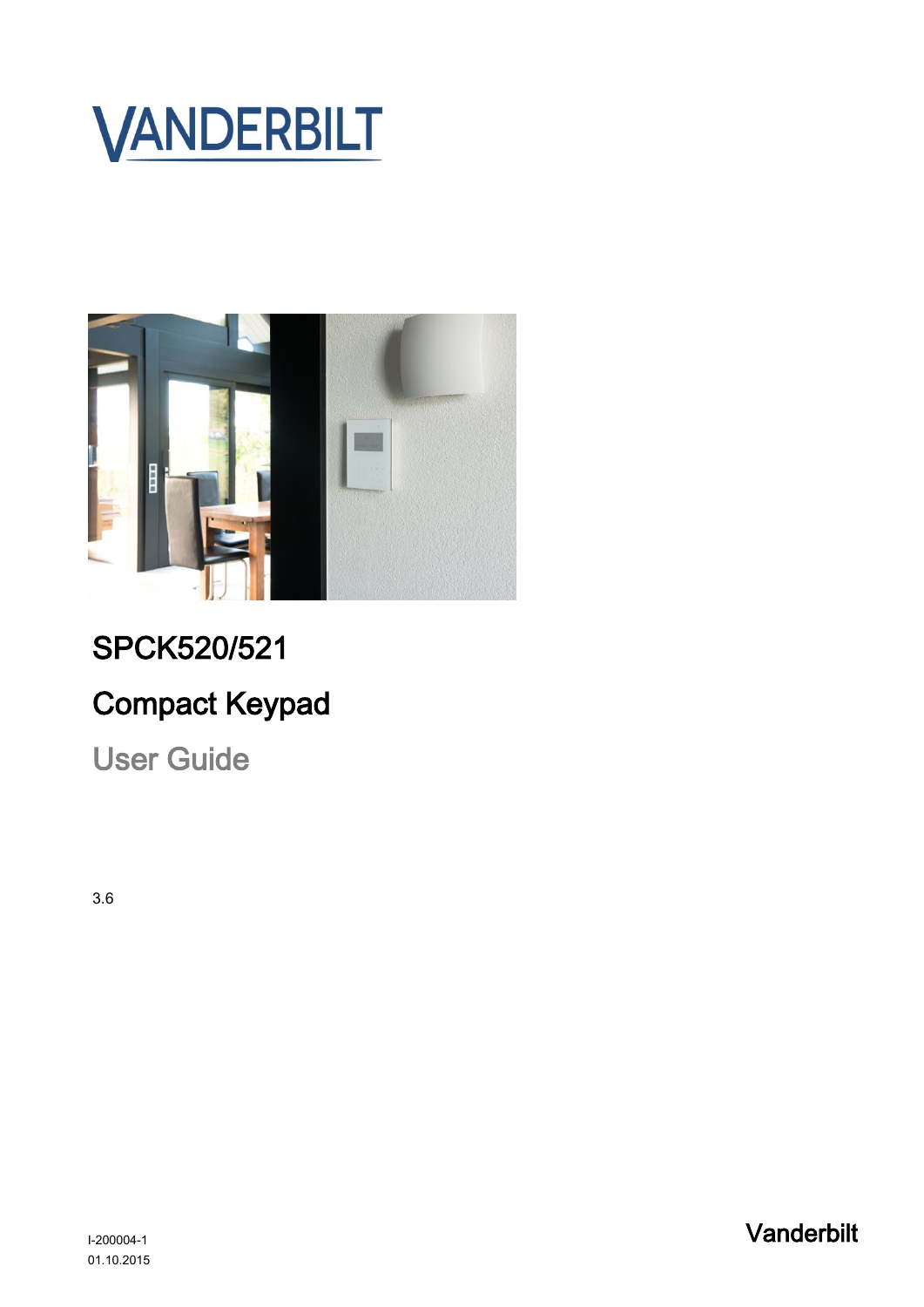# **Copyright**

Technical specifications and availability subject to change without notice.

© Copyright Vanderbilt

We reserve all rights in this document and in the subject thereof. By acceptance of the document the recipient acknowledges these rights and undertakes not to publish the document nor the subject thereof in full or in part, nor to make them available to any third party without our prior express written authorization, nor to use it for any purpose other than for which it was delivered to him.

Edition: 01.10.2015

Document ID: I-200004-1

2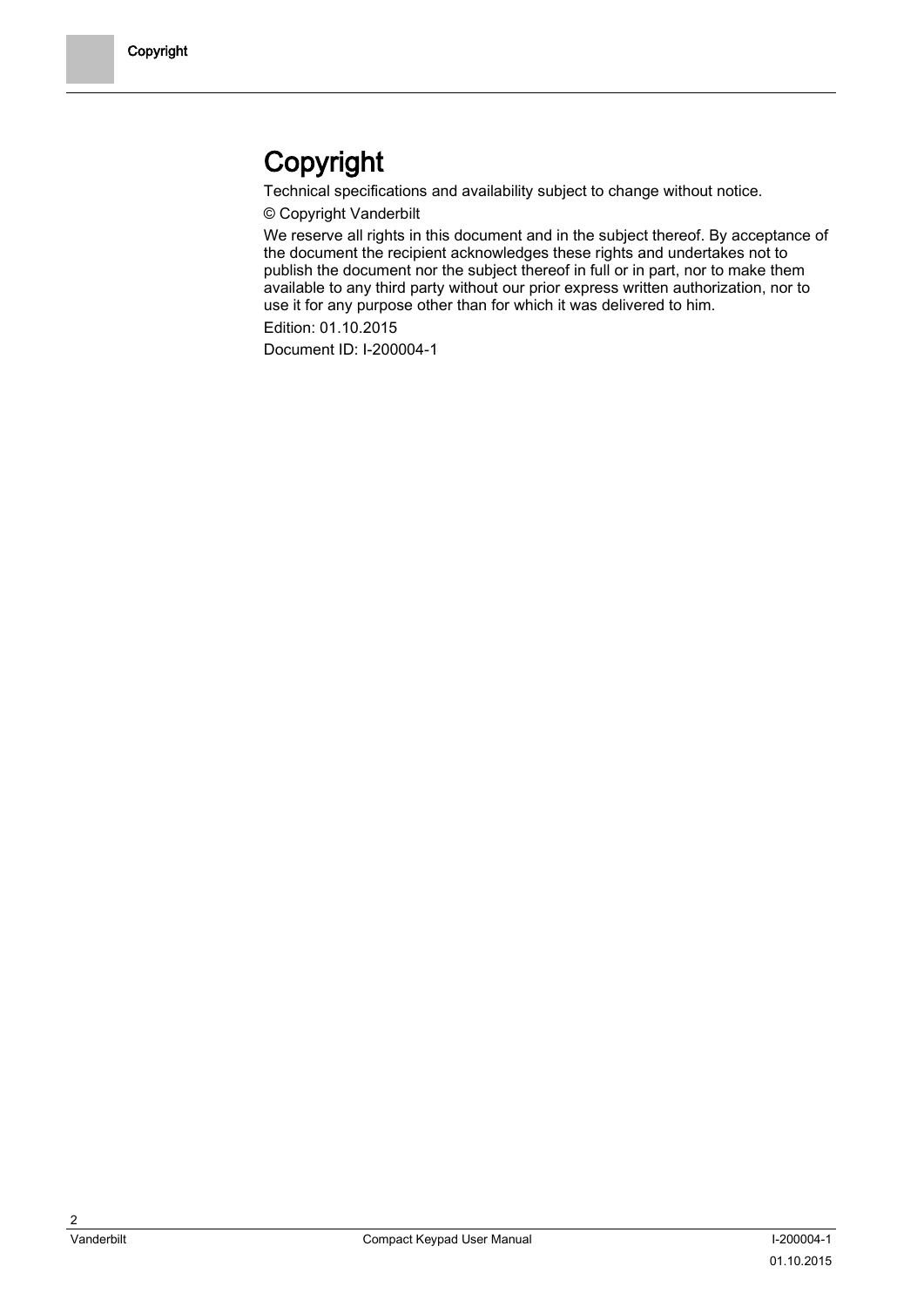# Table of contents

| 1            |         |  |  |  |
|--------------|---------|--|--|--|
| 1.1          |         |  |  |  |
| 1.2          |         |  |  |  |
|              | 1.2.1   |  |  |  |
|              | 1.2.2   |  |  |  |
|              | 1.2.3   |  |  |  |
|              | 1.2.4   |  |  |  |
| 1.3          |         |  |  |  |
| 1.4          |         |  |  |  |
| $\mathbf{2}$ |         |  |  |  |
| 2.1          |         |  |  |  |
| 3            |         |  |  |  |
| 3.1          |         |  |  |  |
| 3.2          |         |  |  |  |
| 3.3          |         |  |  |  |
| 4            |         |  |  |  |
| 5            |         |  |  |  |
| 5.1          |         |  |  |  |
| 5.2          |         |  |  |  |
| 5.3          |         |  |  |  |
| 6            |         |  |  |  |
| 6.1          |         |  |  |  |
| 6.2          |         |  |  |  |
| 6.3          |         |  |  |  |
| 6.4          |         |  |  |  |
| 7            |         |  |  |  |
| 7.1          |         |  |  |  |
| 7.2          |         |  |  |  |
| 7.3          |         |  |  |  |
| 7.4          |         |  |  |  |
| 7.5          |         |  |  |  |
| 7.6          |         |  |  |  |
| 7.7          |         |  |  |  |
| 8            |         |  |  |  |
| 8.1          |         |  |  |  |
|              | 8.1.1   |  |  |  |
|              | 8.1.2   |  |  |  |
|              | 8.1.3   |  |  |  |
|              | 8.1.4   |  |  |  |
|              | 8.1.5   |  |  |  |
|              | 8.1.5.1 |  |  |  |

 $\mathbf{3}$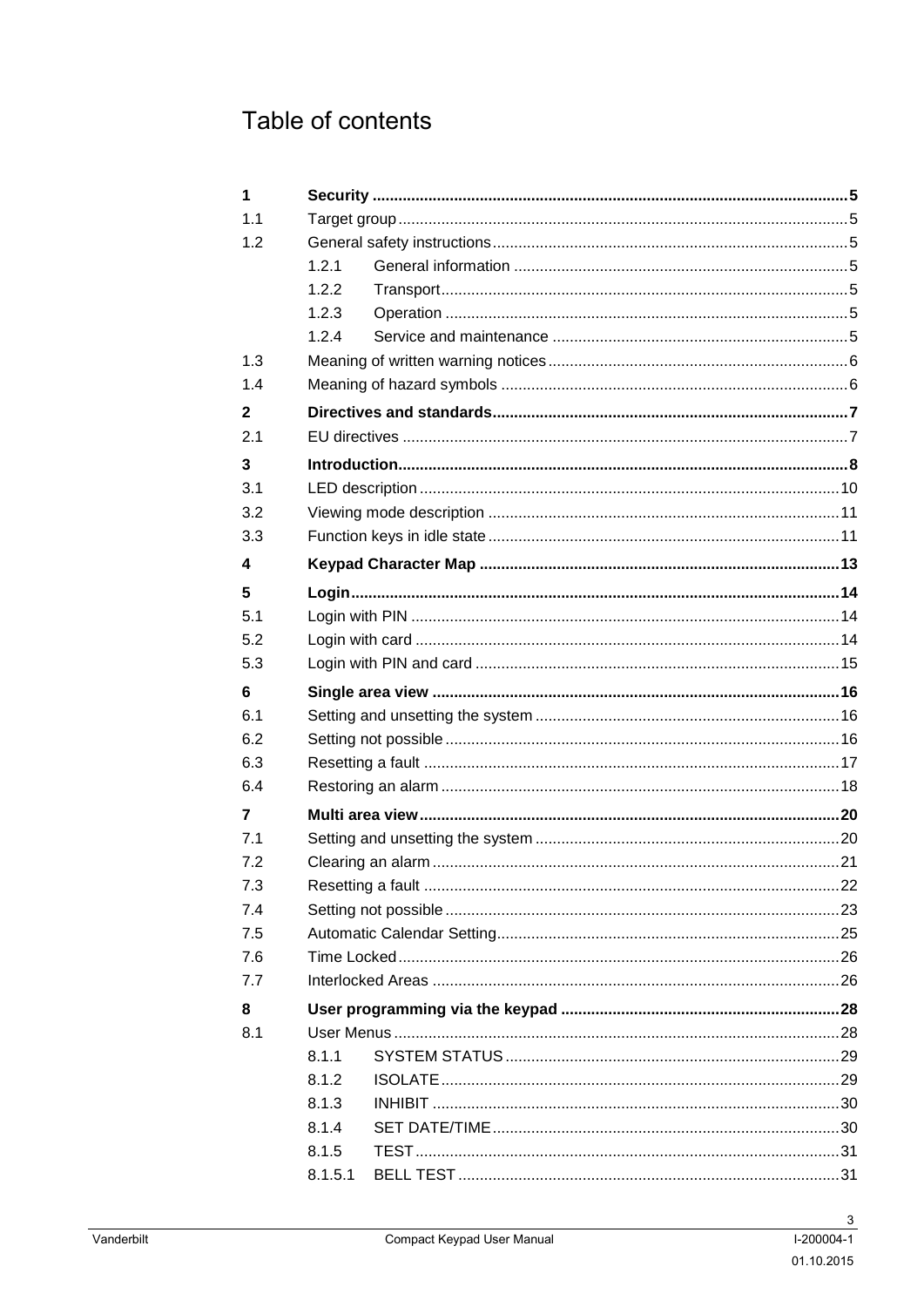|     | 8.1.5.2 |  |
|-----|---------|--|
|     | 8.1.5.3 |  |
|     | 8.1.5.4 |  |
|     | 8.1.5.5 |  |
|     | 8.1.5.6 |  |
|     | 8.1.6   |  |
|     | 8.1.7   |  |
|     | 8.1.8   |  |
|     | 8.1.9   |  |
|     | 8.1.9.1 |  |
|     | 8.1.9.2 |  |
|     | 8.1.9.3 |  |
|     | 8.1.9.4 |  |
|     | 8.1.10  |  |
|     |         |  |
|     |         |  |
|     |         |  |
|     | 8.1.11  |  |
|     |         |  |
|     |         |  |
|     |         |  |
|     |         |  |
|     | 8.1.12  |  |
|     | 8.1.13  |  |
|     | 8.1.14  |  |
|     | 8.1.15  |  |
|     | 8.1.16  |  |
| 9   |         |  |
| 9.1 |         |  |
| 9.2 |         |  |
| 9.3 |         |  |
| 9.4 |         |  |
|     |         |  |

 $\overline{9}$ 

 $\overline{4}$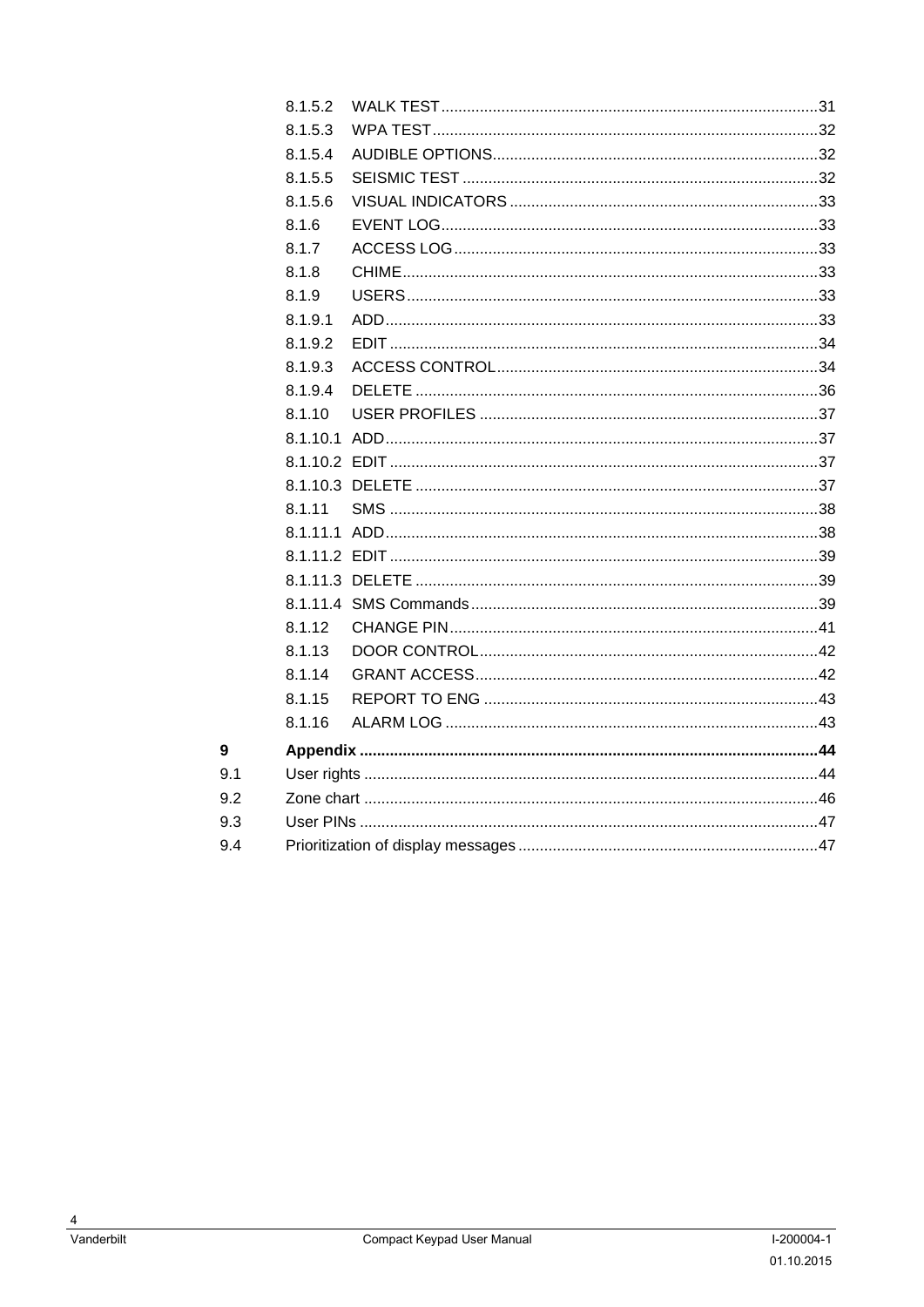# 1 Security

# <span id="page-4-1"></span><span id="page-4-0"></span>1.1 Target group

The instructions in this documentation are directed at the following target group:

| <b>Target readers</b> | Qualification                                            | <b>Activity</b>                                                            | Condition of the<br>product                    |
|-----------------------|----------------------------------------------------------|----------------------------------------------------------------------------|------------------------------------------------|
| End user              | Instruction by<br>technical specialists<br>is necessary. | Performs only the<br>procedures for<br>proper operation of<br>the product. | The product is<br>installed and<br>configured. |

# <span id="page-4-2"></span>1.2 General safety instructions

## <span id="page-4-3"></span>1.2.1 General information

- Keep this document for later reference.
- Always pass this document on together with the product.
- Please also take into account any additional country-specific, local safety standards or regulations concerning project planning, operation and disposal of the product.

#### Liability claim

 Do not make any changes or modifications to the device unless they are expressly mentioned in this manual and have been approved by the manufacturer.

## <span id="page-4-4"></span>1.2.2 Transport

#### Unit damage during transport

- Keep the packaging material for future transportation.
- Do not expose the device to mechanical vibrations or shocks.

## <span id="page-4-5"></span>1.2.3 Operation

#### Dangerous situation due to false alarm

- Make sure to notify all relevant parties and authorities providing assistance before testing the system.
- To avoid panic, always inform all those present before testing any alarm devices.

## <span id="page-4-6"></span>1.2.4 Service and maintenance

#### Danger of electrical shock during maintenance

Maintenance work must only be carried out by trained specialists.

#### Danger of electrical shock while cleaning the device

Do not use liquid cleaners or sprays that contain alcohol, spirit or ammonia.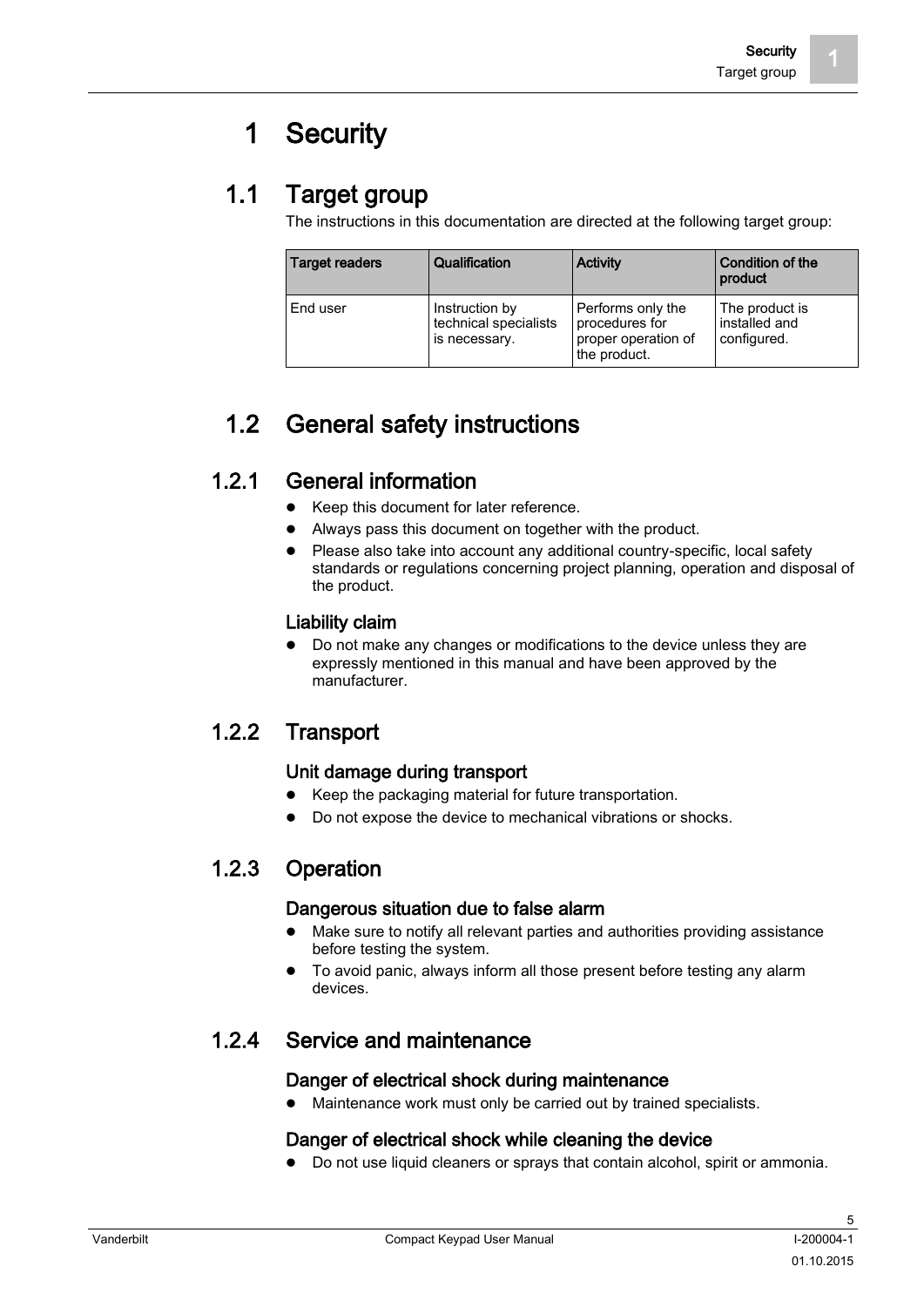# <span id="page-5-0"></span>1.3 Meaning of written warning notices

| <b>Signal Word</b> | <b>Type of Risk</b>                                 |
|--------------------|-----------------------------------------------------|
| <b>DANGER</b>      | Danger of death or severe bodily harm.              |
| <b>WARNING</b>     | Possible danger of death or severe bodily<br>harm.  |
| <b>CAUTION</b>     | Danger of minor bodily injury or property<br>damage |
| <b>IMPORTANT</b>   | Danger of malfunctions                              |

# 1.4 Meaning of hazard symbols

Warning of dangerous electrical voltage

<span id="page-5-1"></span>

| <b>WARNING</b><br>A    |
|------------------------|
| Warning of hazard area |
|                        |
| <b>WARNING</b>         |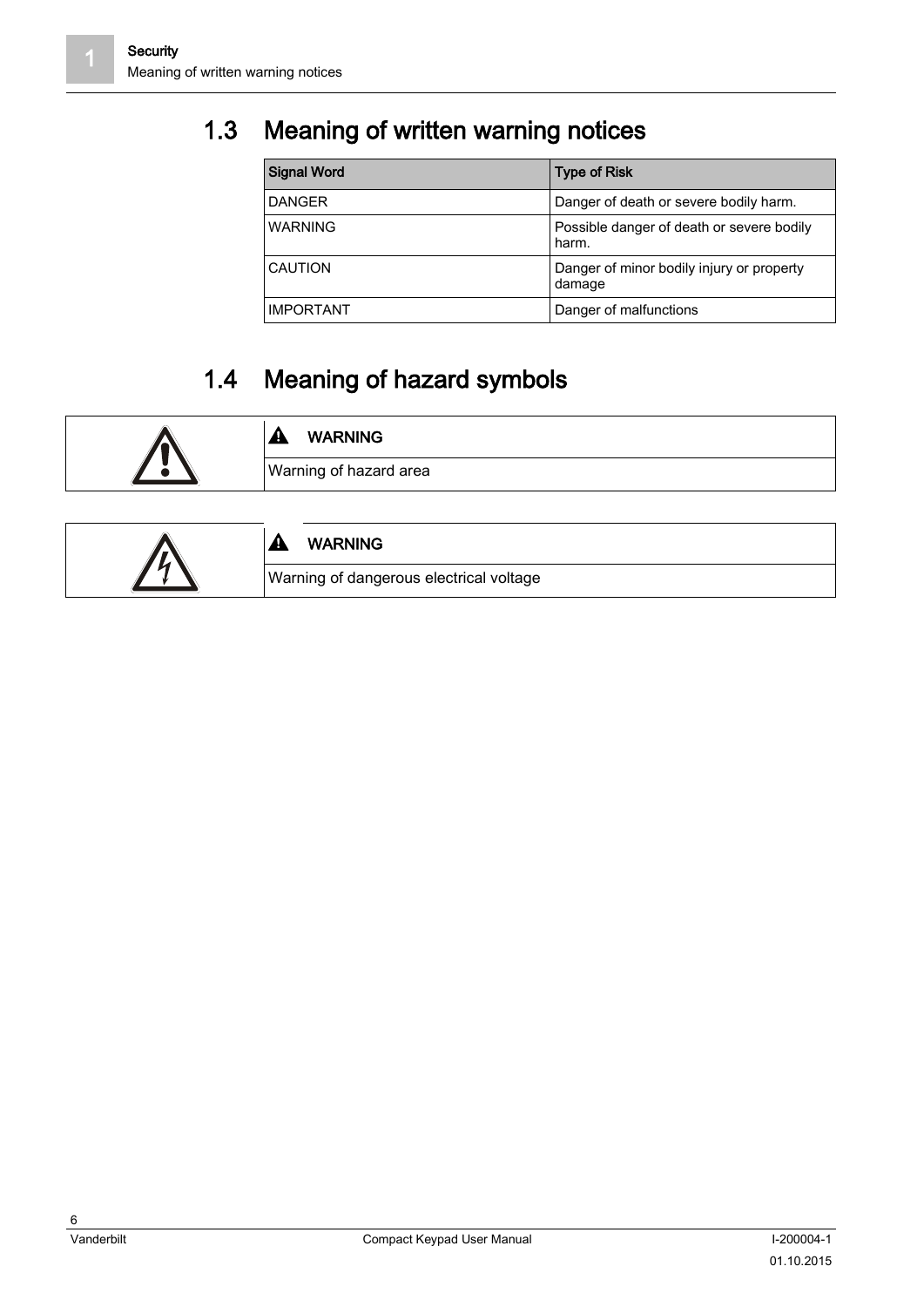# 2 Directives and standards

## <span id="page-6-1"></span><span id="page-6-0"></span>2.1 EU directives

The SPCK520 Compact Keypad and the SPCK Compact Keypad with Card Reader comply with the requirements of the European Directives that are applicable for each of them. The EU declaration of conformity is available to the responsible agencies at: <http://pcd.vanderbiltindustries.com/doc/SPC>

#### SPCK520 Compact Keypad

European Directive 2004/108/EC Electromagnetic Compatibility (EMC) Compliance with the European Directive 2004/108/EC has been proven by testing according to the following standards:

| EMC emission, generic              | EN 61000-6-3 |
|------------------------------------|--------------|
| EMC immunity for intrusion systems | LEN 50130-4  |

#### SPCK521 Compact Keypad with Card Reader

European Directive 1999/5/EC on Radio and Telecommunications Terminal Equipment (R&TTE).

Compliance with the European Directive 1999/5/EC has been proven by testing according to the following standards:

| EMC for radio products, common<br>requirements            | EN 301489-1 |
|-----------------------------------------------------------|-------------|
| EMC for radio products, short-range devices   EN 301489-3 |             |
| Radio parameters                                          | EN 300330-2 |
| <b>Electrical Safety</b>                                  | EN 60950-1  |

European Directive 2004/108/EC "Electromagnetic Compatibility"

Compliance with the European Directive 2004/108/EC has been proven by testing according to the following standards:

| <b>EMC</b> immunity for intrusion systems<br>EN 50130-4 |  |
|---------------------------------------------------------|--|
|---------------------------------------------------------|--|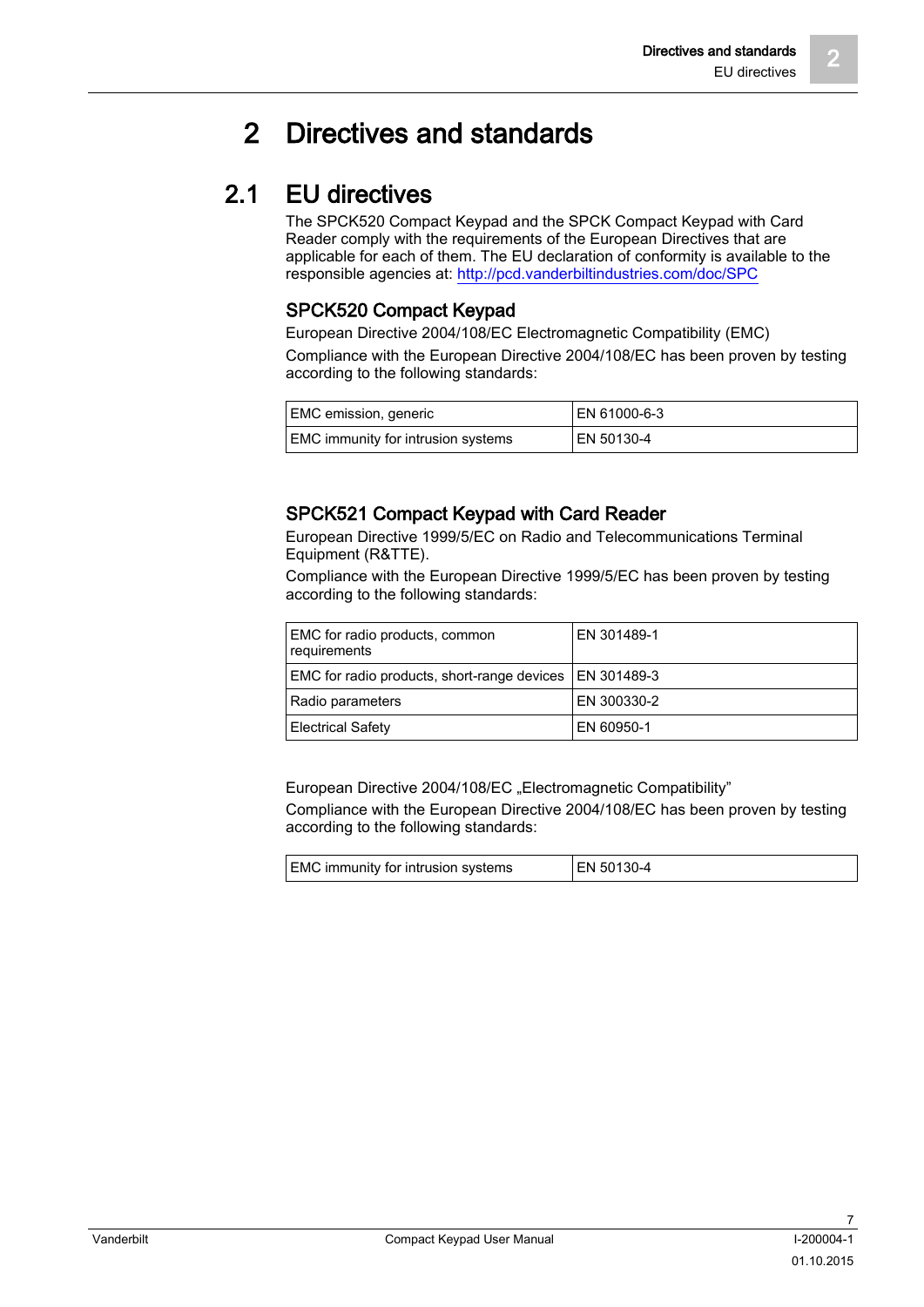# <span id="page-7-0"></span>3 Introduction

The SPCK520 and SPCK521 Compact Keypads are wall-mounted devices that allow users and engineers to interact with the SPC intruder alarm system.

- Users can perform operational procedures (set/unset) on the system, and control the system on a day-to-day basis. Users can also configure the system through the programming menus.
- Engineers can also program the system through the Engineer Programming menus (password protected) and perform operational procedures (set/unset).

Compact Keypads are equipped with touch sensitive keys and a large graphical LCD for easy operation.

When the Compact Keypad is in idle mode, the touch keys blend in with the keypad surface. To illuminate the keys and to light the display, users wake up the keypad by briefly resting their fingertips on the surface of the keypad.



Compact Keypads are equipped with voice annunciation support through an integrated speaker.

The SPCK521 Compact Keypad is equipped with two embedded card readers enabling easy user access using a card or fob (EM4102 and Mifare technologies). Presenting a card or fob to the appropriate area of the SPCK521 Compact Keypad will wake up the keypad.

8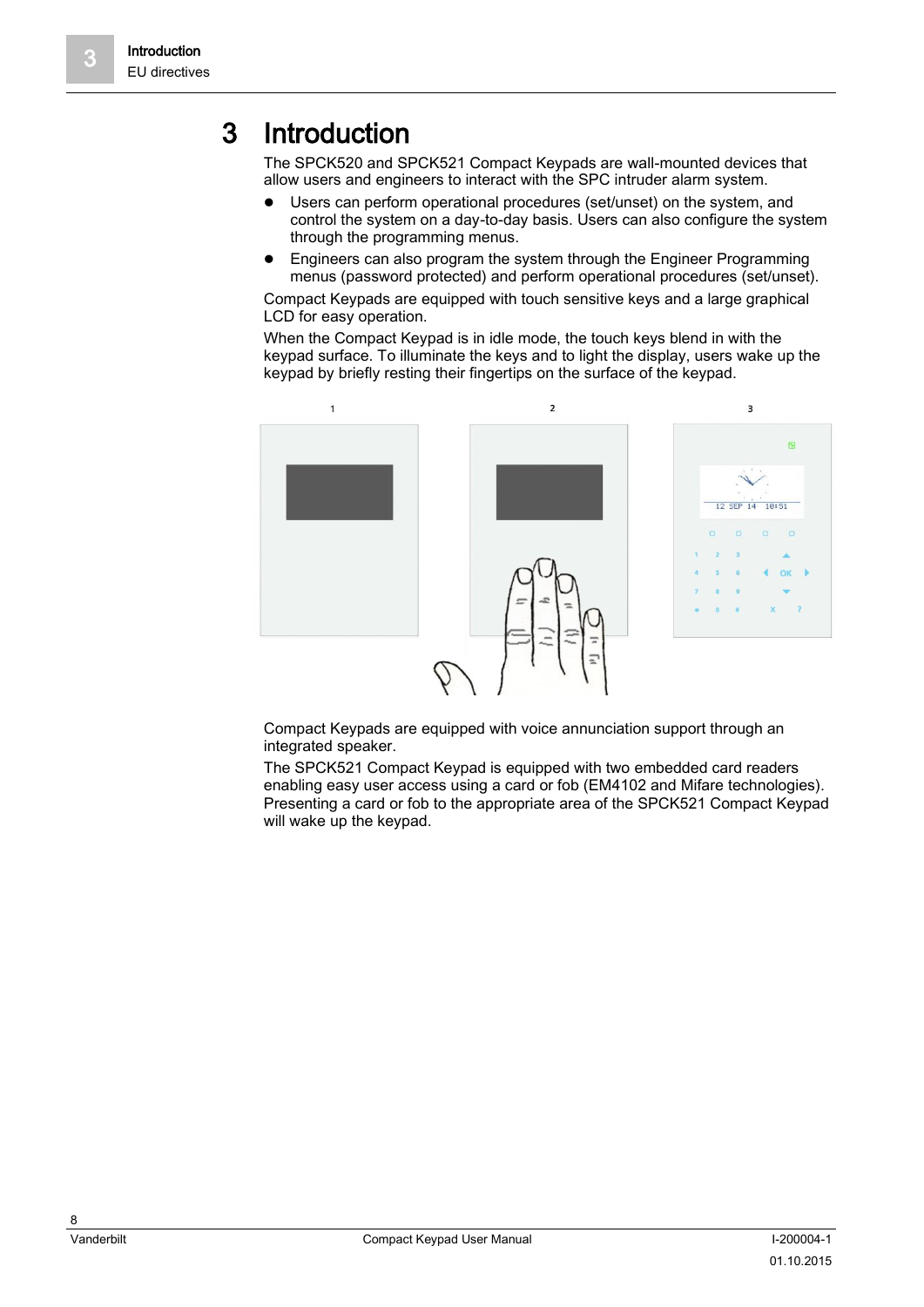

| 1             | LED status indicators            | The LED status indicators provide information on<br>the current status of the system as detailed in the<br>table below.                                                                                                                                                                     |
|---------------|----------------------------------|---------------------------------------------------------------------------------------------------------------------------------------------------------------------------------------------------------------------------------------------------------------------------------------------|
| $\mathcal{P}$ | LCD display                      | The keypad display shows all alert and warning<br>messages and provides a visual interface for<br>programming the system (engineer programming<br>only). (See section on Display Message<br>Prioritization) The display can be configured under<br>which conditions the backlight comes on. |
|               |                                  | Only SPCK 521: If the keypad has been fitted with<br>a Mifare receiver, users should present their card to<br>the LCD display area.                                                                                                                                                         |
| 3             | Soft function keys               | Context sensitive keys to navigate through<br>menus/programming.                                                                                                                                                                                                                            |
| 4             | Proximity device receiver area   | Only SPCK 521: If the keypad has been fitted with<br>a proximity device receiver, users should present<br>the Portable ACE Fob to within 1 cm of this area.                                                                                                                                 |
| 5             | OK key                           | Confirm display or input                                                                                                                                                                                                                                                                    |
| 6             | Multi-functional navigation keys | Navigation through menus and to scroll through<br>alert messages. (See Display Message<br>Prioritization below)                                                                                                                                                                             |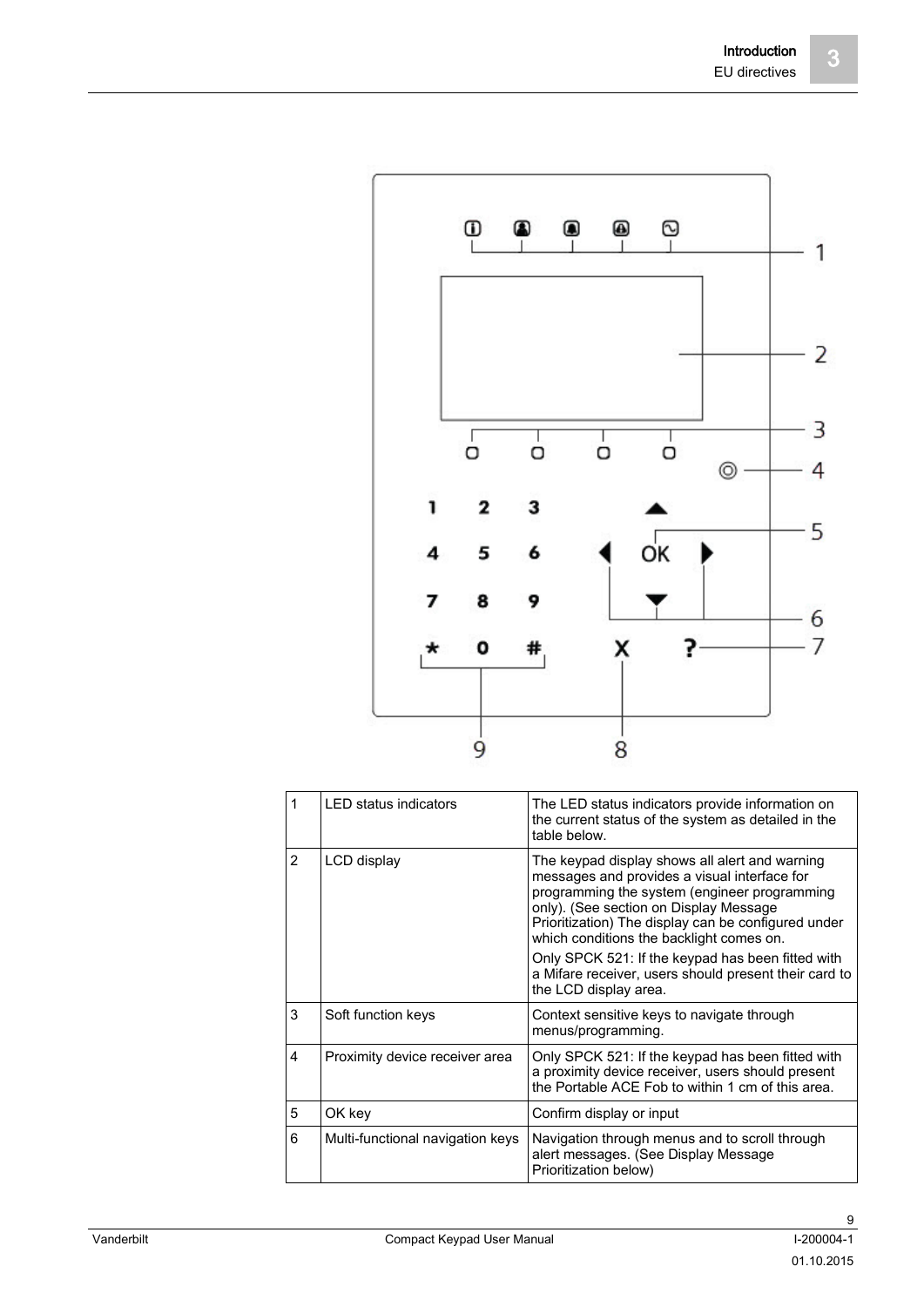|   | Information key   | Displays information.                                                                                                                                                                                                                                                                                         |
|---|-------------------|---------------------------------------------------------------------------------------------------------------------------------------------------------------------------------------------------------------------------------------------------------------------------------------------------------------|
| 8 | Back menu key     | Go back in the menu<br>Reset buzzers, siren and alarms in the memory.                                                                                                                                                                                                                                         |
| 9 | Alphanumeric keys | Alphanumeric keypad enables both text and<br>numeric data entry during programming.<br>For installation the keypad comes with a protective<br>overlay indicating the alphanumeric characters that<br>are assigned to each number. This film can be<br>removed when the engineer has programmed the<br>keypad. |
|   |                   | Alphabetic characters are selected by applying the<br>appropriate number of key presses. To switch<br>between upper and lower case characters, press<br>the hash (#) key. To enter a numeric digit, hold<br>down the appropriate key for 2 seconds.                                                           |

# <span id="page-9-0"></span>3.1 LED description

| Description | Symbol | Color | Operation | Description                                                                                                 |
|-------------|--------|-------|-----------|-------------------------------------------------------------------------------------------------------------|
| Information |        | Blue  | On        | The system or area cannot be set.<br>Forced setting is possible (faults or open<br>zones can be inhibited). |
|             |        |       | Flashing  | The system or area cannot be set or<br>forced set (faults or open zones cannot<br>be inhibited).            |
|             |        |       | Off       | The system or area can be set.                                                                              |
|             |        | Amber | Flashing  | Engineer is on site.                                                                                        |
| User        |        | Green | On        | Assigned area is unset.                                                                                     |
|             |        |       | Flashing  | Assigned area is Partset A / B                                                                              |
|             |        |       | Off       | Assigned area is fullset                                                                                    |
| Alarm       |        | Red   | On        |                                                                                                             |
|             |        |       | Flashing  | Alarm                                                                                                       |
|             |        |       | Off       | No alarm                                                                                                    |
| Alert       |        | Amber | On        |                                                                                                             |
|             |        |       | Flashing  | Trouble                                                                                                     |
|             |        |       | Off       | No trouble                                                                                                  |
| Mains       |        | Green | On        | System ok                                                                                                   |
|             |        |       | Flashing  | Mains fault                                                                                                 |
|             |        |       | Off       | No bus connection                                                                                           |

 $\boxed{\mathbf{i}}$ **NOTICE** The LED indications for information, area status, alarm and fault are deactivated in the idle state of the keypad. A valid user PIN must be entered. The PIN is configurable if the power indication can be seen in the idle state.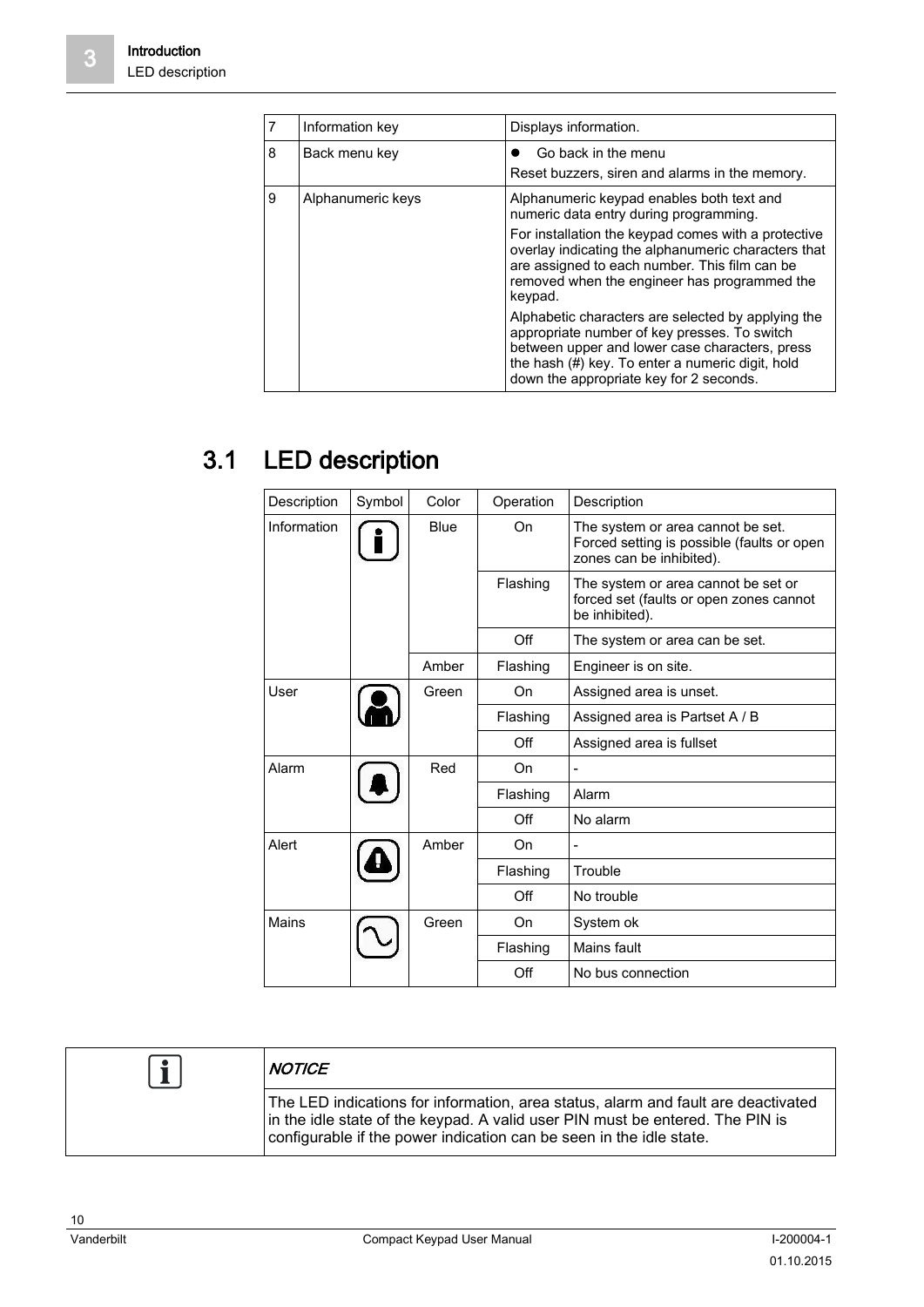# <span id="page-10-0"></span>3.2 Viewing mode description

There are 2 viewing modes (automatic):

- Single area view: The user has only rights for 1 area. In the single area view, only one area is displayed in large fonts and can be controlled directly.
- Multi area view: User has access to several areas. Displaying the areas is done via area groups. If no area group is configured, only the general group "All my areas" is displayed.

| <b>NOTICE</b>                                                                                                                                                                                                                                                                                                                                                                                  |
|------------------------------------------------------------------------------------------------------------------------------------------------------------------------------------------------------------------------------------------------------------------------------------------------------------------------------------------------------------------------------------------------|
| The rights of a user can be restricted by the user settings or the settings of the<br>keypad the user is logging in to. Only if the user and the keypad that is being<br>used for logging in have the right for an area, the area is displayed. If the user has<br>the right for several areas but the keypad has only the right for one area, the user<br>will also see the single area view. |

# <span id="page-10-1"></span>3.3 Function keys in idle state

#### Emergency Keys



Depending on configuration, emergency keys are displayed. A simultaneous pressing of the keys activates an emergency call.

| Panic Alarm          |
|----------------------|
| Fire alarm           |
| <b>Medical Alarm</b> |

The activated process depends on the system configuration. Please ask the installer for details.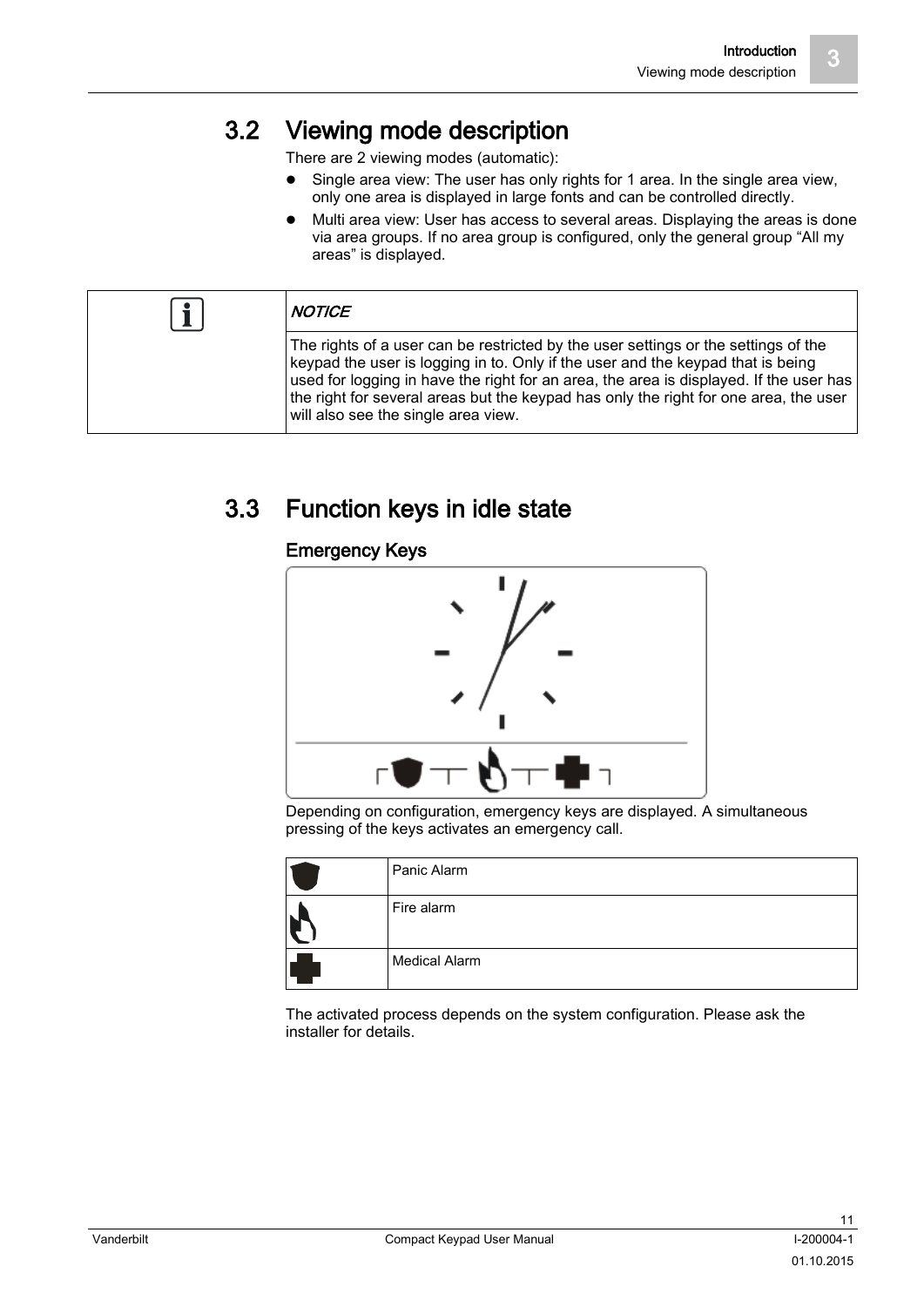#### Direct Settings



Depending on configuration, the direct set option is displayed. A forced set / part set without PIN is possible of the area the keypad is assigned to.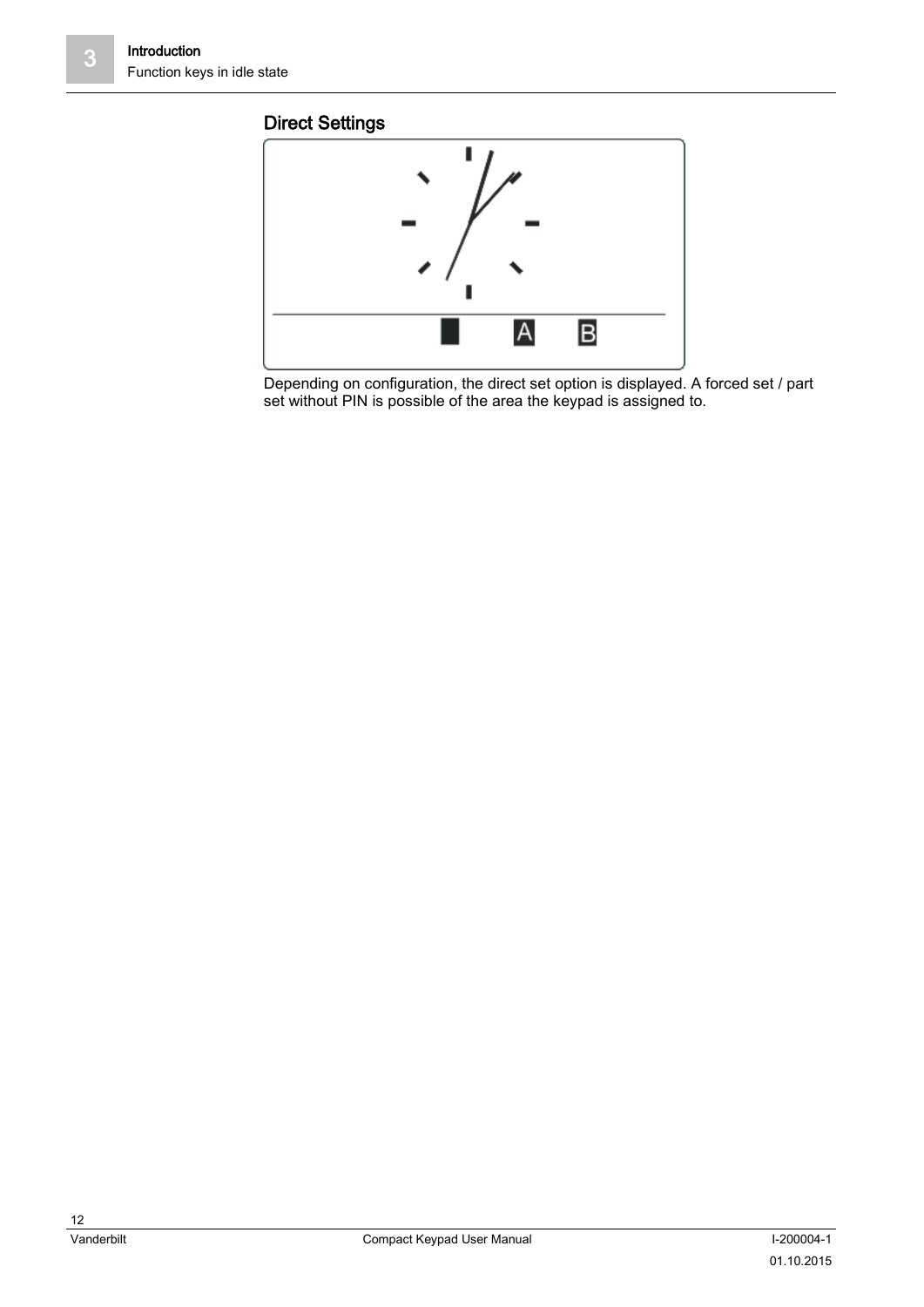# <span id="page-12-0"></span>4 Keypad Character Map

The Compact Keypad features an alphanumeric keypad that enables you to enter both text and numeric data.

For installation the keypad comes with a protective overlay indicating the alphanumeric characters that are assigned to each number. This film can be removed when the engineer has programmed the keypad.

Alphabetic characters are selected by applying the appropriate number of key presses. To switch between upper and lower case characters, press the hash (#) key. To enter a numeric digit, hold down the appropriate key for 2 seconds.

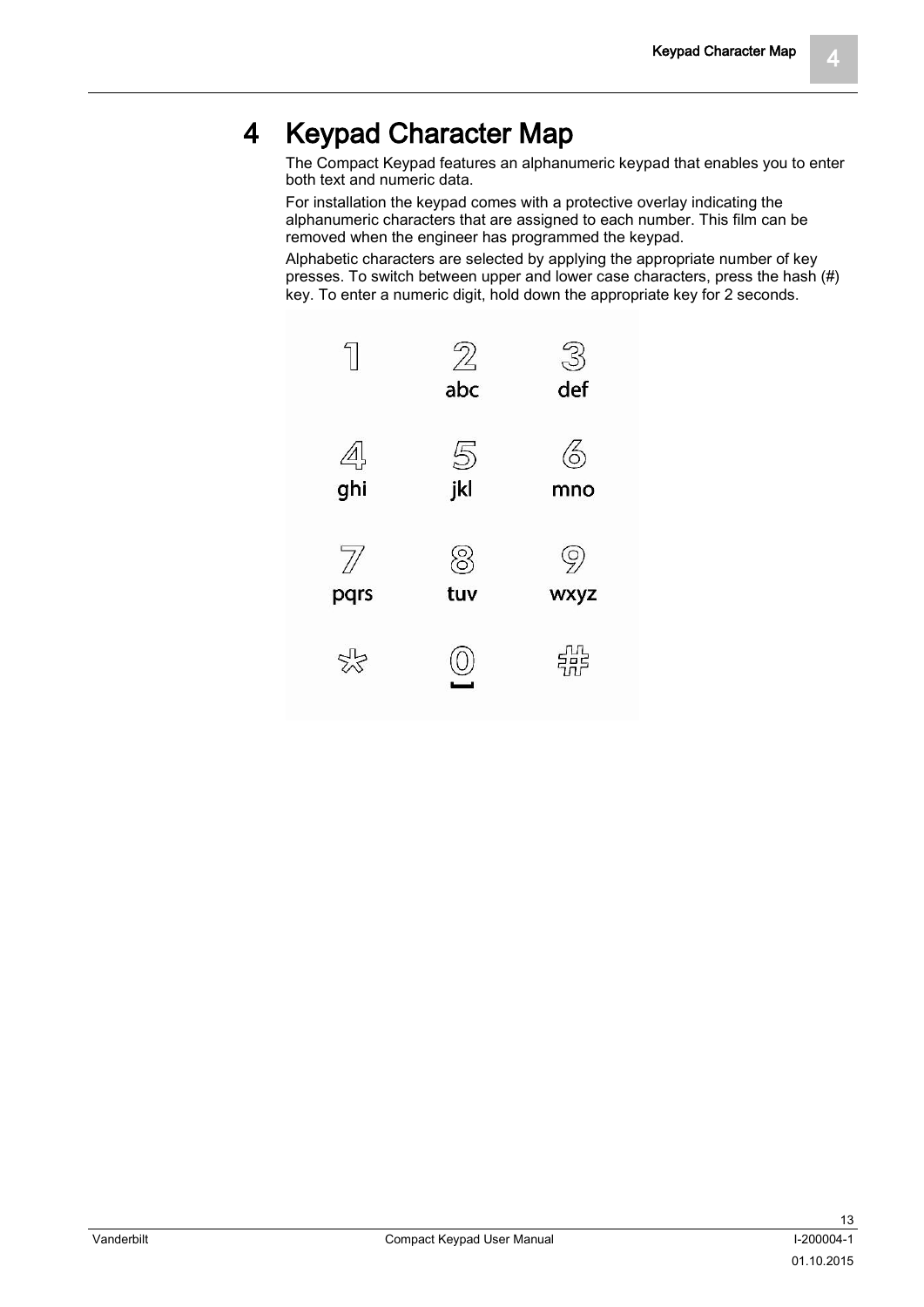# <span id="page-13-0"></span>5 Login

# <span id="page-13-1"></span>5.1 Login with PIN

The display in idle state shows an analogue clock as default, but may differ depending on system configuration.

- $\triangleright$  The keypad is in idle state.
- 1. Wake up the keypad.
- 2. Enter the valid user code with the digit keys 0 to 9.
	- $\Rightarrow$  The state of the area/area groups will be displayed.

| <b>NOTICE</b>                                                                        |  |
|--------------------------------------------------------------------------------------|--|
| How to correct input error                                                           |  |
| Delete incorrect input using the X key and then enter the PIN again.                 |  |
| If the PIN is entered incorrectly a number of times input is blocked for one minute. |  |
| Wait for this amount of time then enter the PIN correctly.                           |  |

# <span id="page-13-2"></span>5.2 Login with card

- $\triangleright$  The card / fob must be assigned to a user and stored in the control panel.
- Present the card / fob to the appropriate area of the keypad.

If the keypad has been fitted with a Mifare receiver, users should present their card to the LCD display area.



If the keypad has been fitted with a proximity device receiver, users should present the fob to within 1 cm of the card reader receiving area.

The card reader receiving area is next to the alphanumeric keypad and is indicated by the following icon:

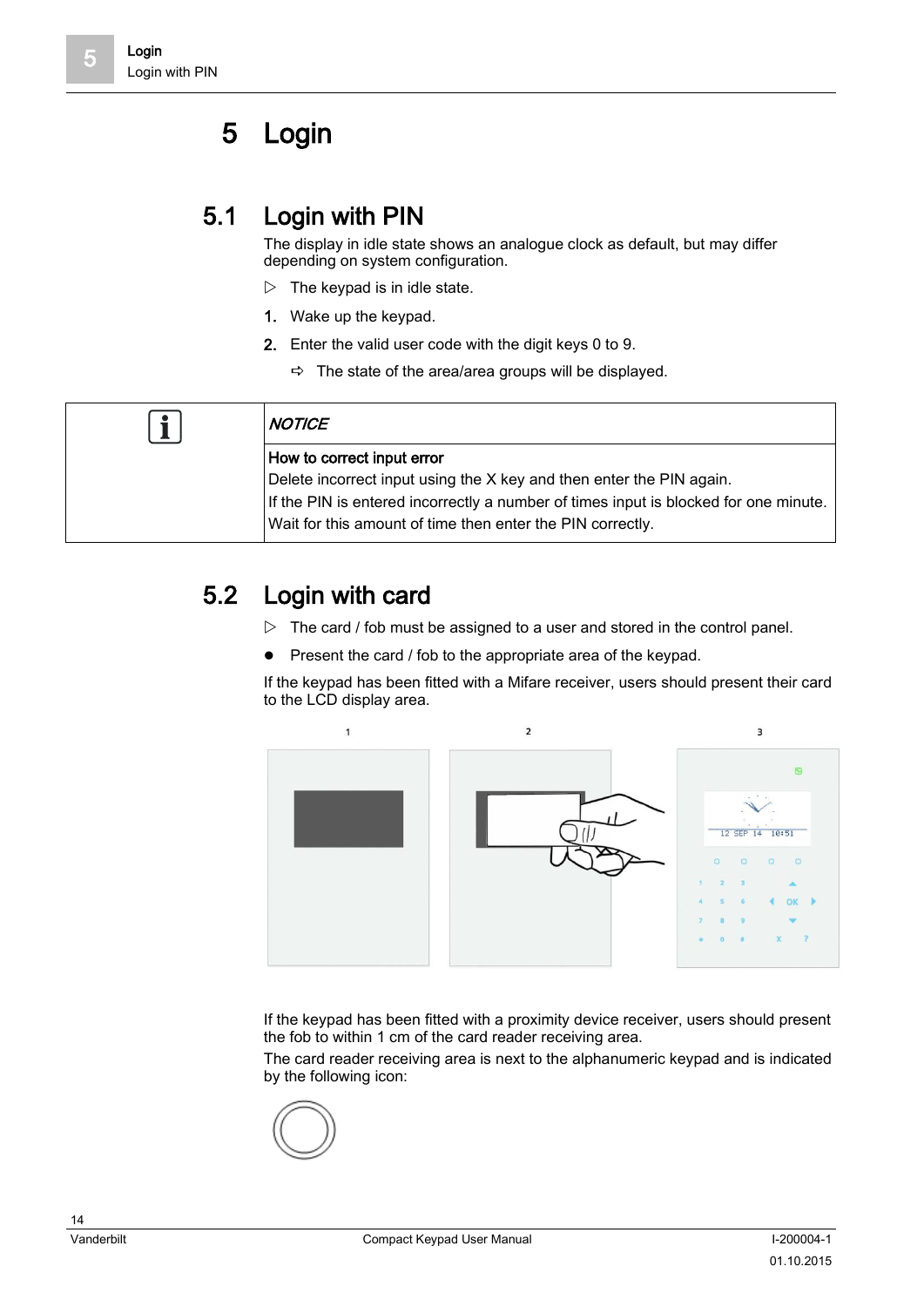# <span id="page-14-0"></span>5.3 Login with PIN and card

- $\triangleright$  The card and PIN option has to be activated in the control panel.
- 1. Present the card / pace to the keypad.
- 2. Enter the PIN with the keys 0 to 9.

| <b>NOTICE</b>                                                                                                                                                                                            |  |
|----------------------------------------------------------------------------------------------------------------------------------------------------------------------------------------------------------|--|
| The pace has to be presented first.<br>If a code is entered first, the message "present pace" will be displayed. After<br>presenting the pace, due to the forced order, the PIN has to be entered again. |  |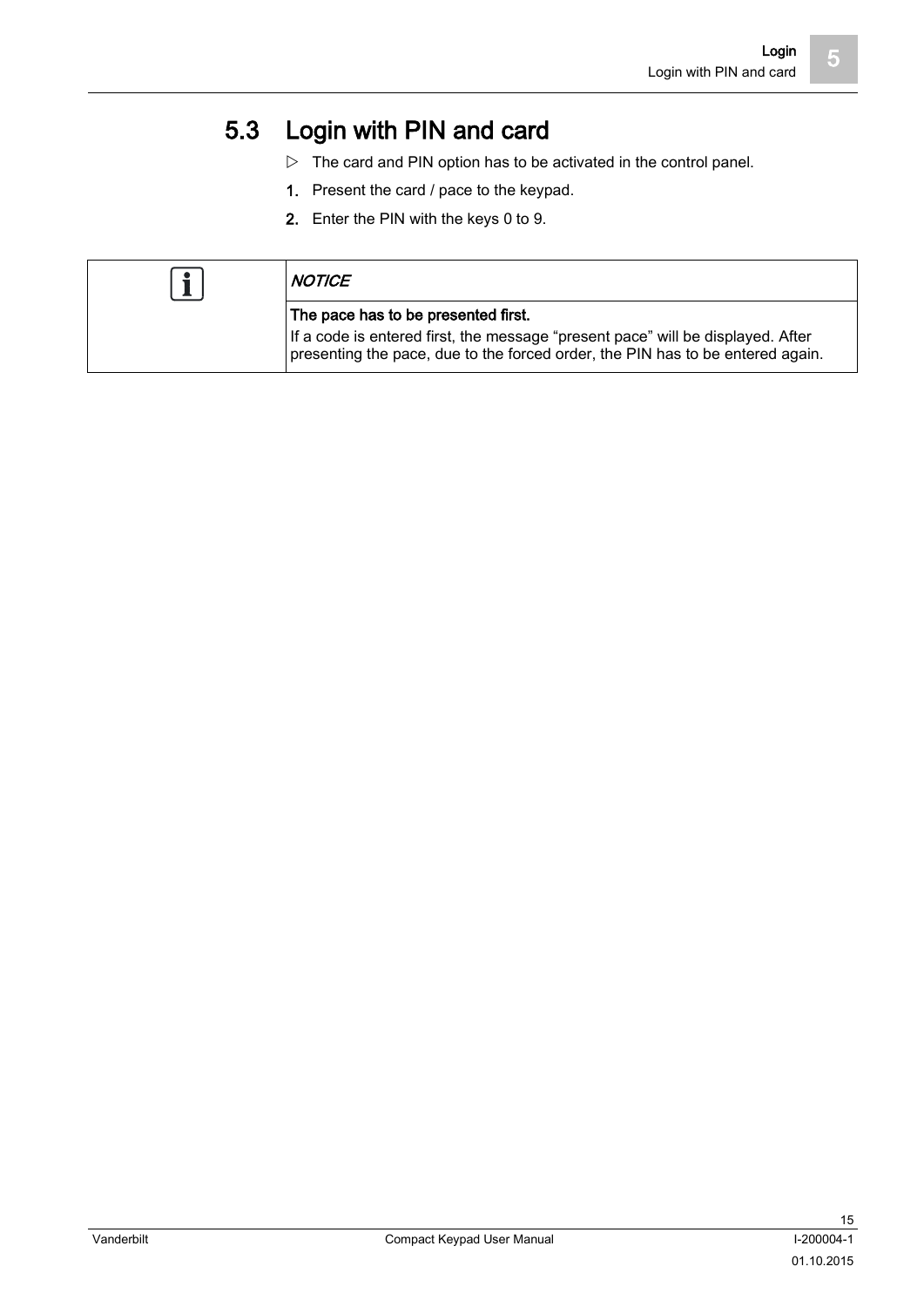# <span id="page-15-0"></span>6 Single area view

## <span id="page-15-1"></span>6.1 Setting and unsetting the system

- 1. Wake up the keypad.
- 2. Enter a valid User code.
	- $\Rightarrow$  The following screen will be displayed.



- 3. Press the relevant softkey to change the state of the area.
- $\Rightarrow$  Following states are possible:

| Symbol                  | <b>Function</b> |
|-------------------------|-----------------|
|                         | Fullset         |
|                         | Unset           |
| Ą                       | Partset A       |
| $\overline{\mathsf{B}}$ | Partset B       |

# <span id="page-15-2"></span>6.2 Setting not possible

If, for example, there is an open zone, the setting symbol will be displayed with an information symbol:



- Press the softkey below the setting symbol.
	- $\Rightarrow$  In the next screen, the information will be shown.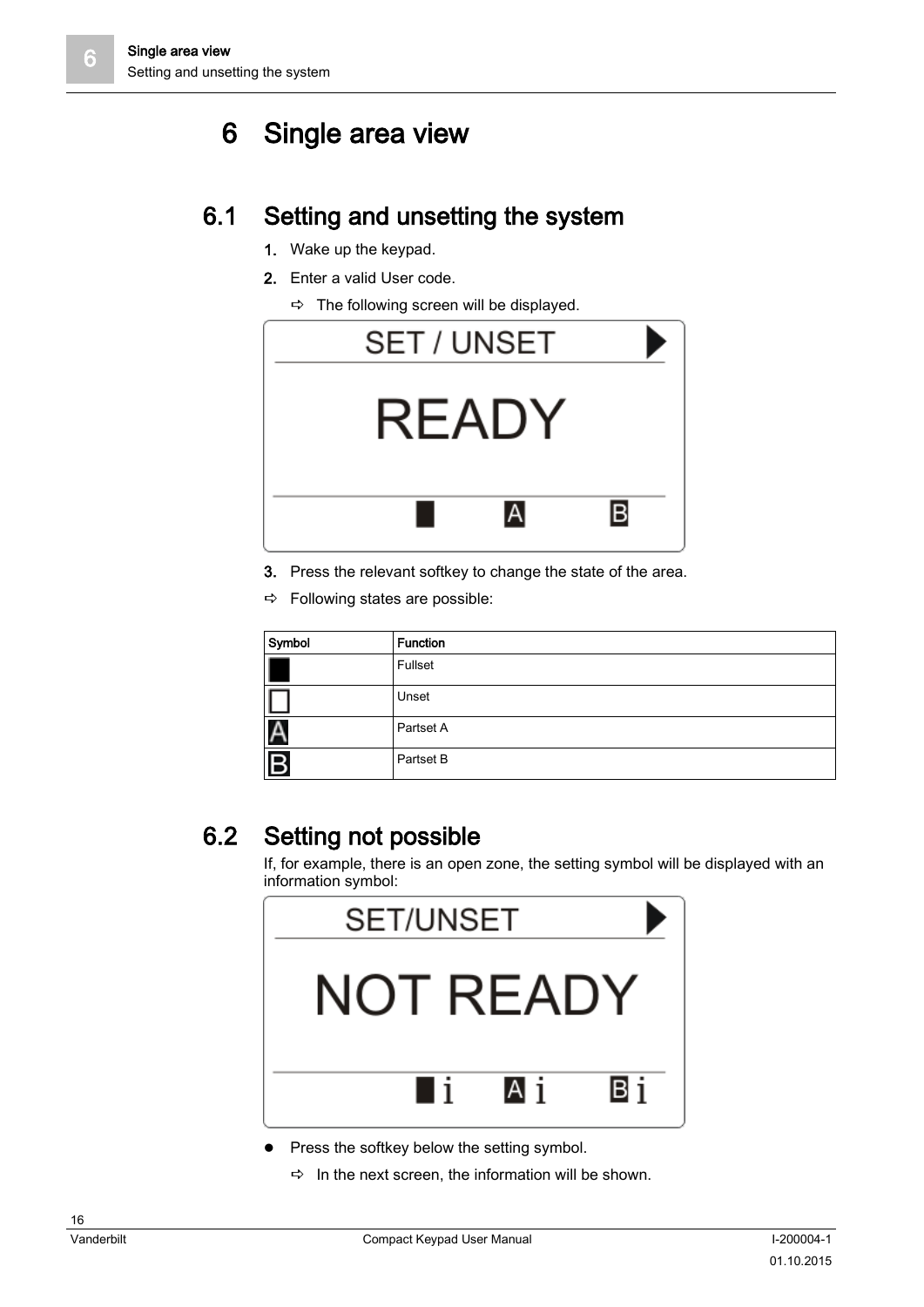

 $\Rightarrow$  Following states are possible:

| Symbol | <b>Function</b>                                                                                                                                                                                                                                 |  |
|--------|-------------------------------------------------------------------------------------------------------------------------------------------------------------------------------------------------------------------------------------------------|--|
| None   | This open zone can be inhibited (forced set is possible).                                                                                                                                                                                       |  |
|        | This open zone can not be inhibited (no forced set possible). Please contact your<br>installer if symbol is still indicated after closing according zone (e.g. window).                                                                         |  |
|        | Only available if the zone attribute <b>Exit open</b> is enabled.<br>The Entry – Exit zone is open. Zone will not prevent setting process. Zone has to be<br>closed at the end of the exit timer. If the zone is still open, setting will fail. |  |

| <b>NOTICE</b>                                                                                                                                                                                                                                                                                         |
|-------------------------------------------------------------------------------------------------------------------------------------------------------------------------------------------------------------------------------------------------------------------------------------------------------|
| The system cannot be SET when there is a tamper active<br>The following Faults will also prevent setting of the system:<br>- External bell fuse<br>- Internal bell fuse                                                                                                                               |
| - Bell tamper<br>For a Grade 3 system, an engineer PIN is required to override the prevention of<br>setting.<br>If setting has been prevented at the end of the Extended Exit period, it will be<br>indicated with an audible alert on the keypad. A message will also be displayed<br>on the keypad. |

#### Fob with low battery

The system can be set as normal if a user attempts to set the system with a wireless fob that has a low battery. However, the following user alert is displayed on the keypad when the system is unset:

Username

```
RF FOB LOW BATT
```
Subsequent setting of the system using the fob will be prevented until the alert is cleared.

# <span id="page-16-0"></span>6.3 Resetting a fault

If there is any fault, this will be displayed after login: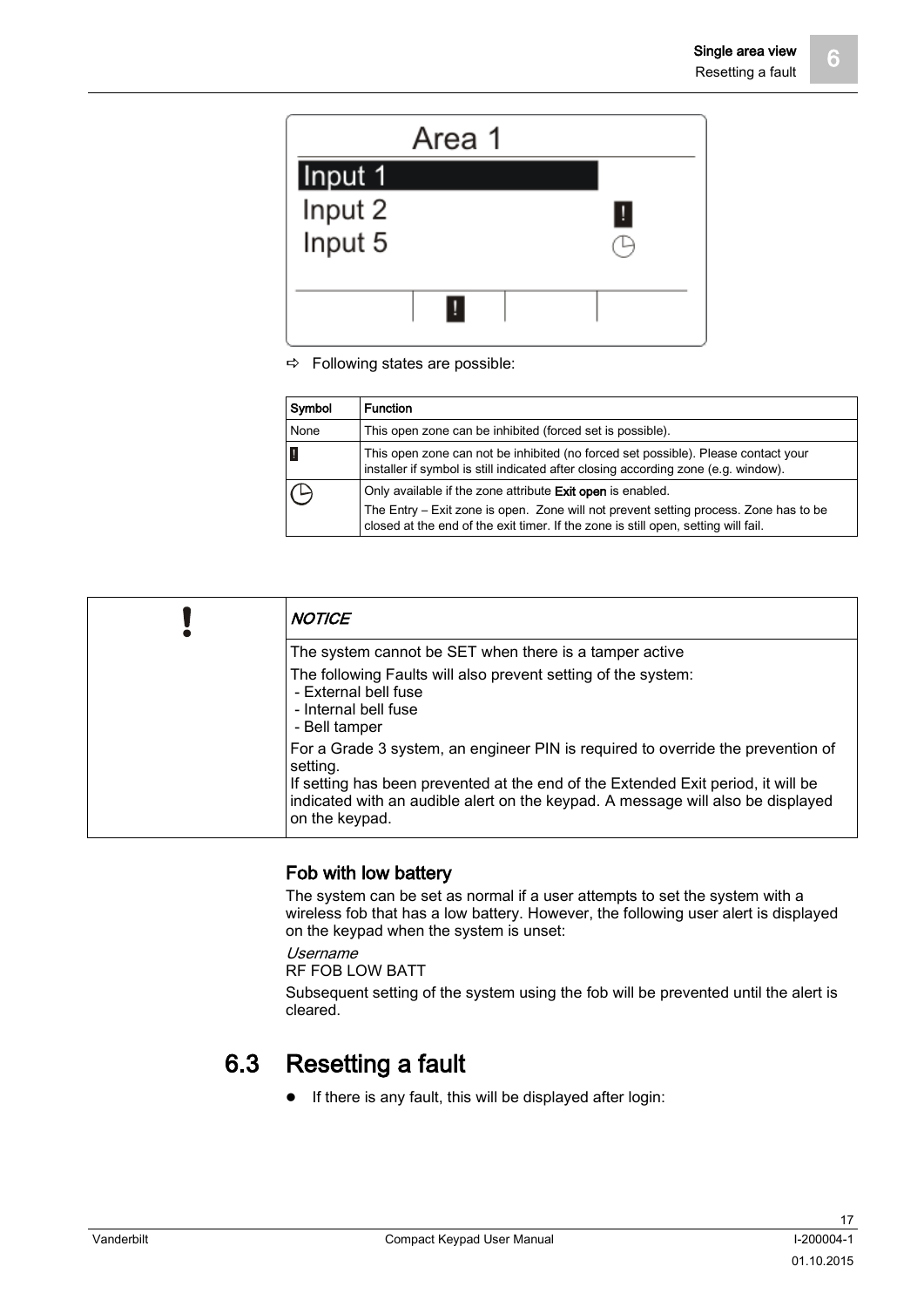

- $\Rightarrow$  The symbol  $\overline{\triangle}$  is blinking.
- $\Rightarrow$  The LED  $\overline{\triangle}$  is blinking.
- 1. Press the softkey below the blinking fault symbol.



2. In the next screen, the fault(s) will be listed.



- 3. Use the up and down arrow keys to scroll through the lists of faults.
- 4. Highlight the required fault.
	- $\Rightarrow$  There are 2 fault symbols to indicate possible actions:

∆!| Fault can not be restored. Fault condition still present. Please contact your installer. Fault can be restored.  $\overline{\mathbb{A}}$ 

- If the fault can be restored, press the softkey below the symbol  $\Box$ .
- $\Rightarrow$  The fault is restored.
- $\Rightarrow$  **Ready** will be shown on the display.

## <span id="page-17-0"></span>6.4 Restoring an alarm

If there is any alarm, the alarm will be displayed after login.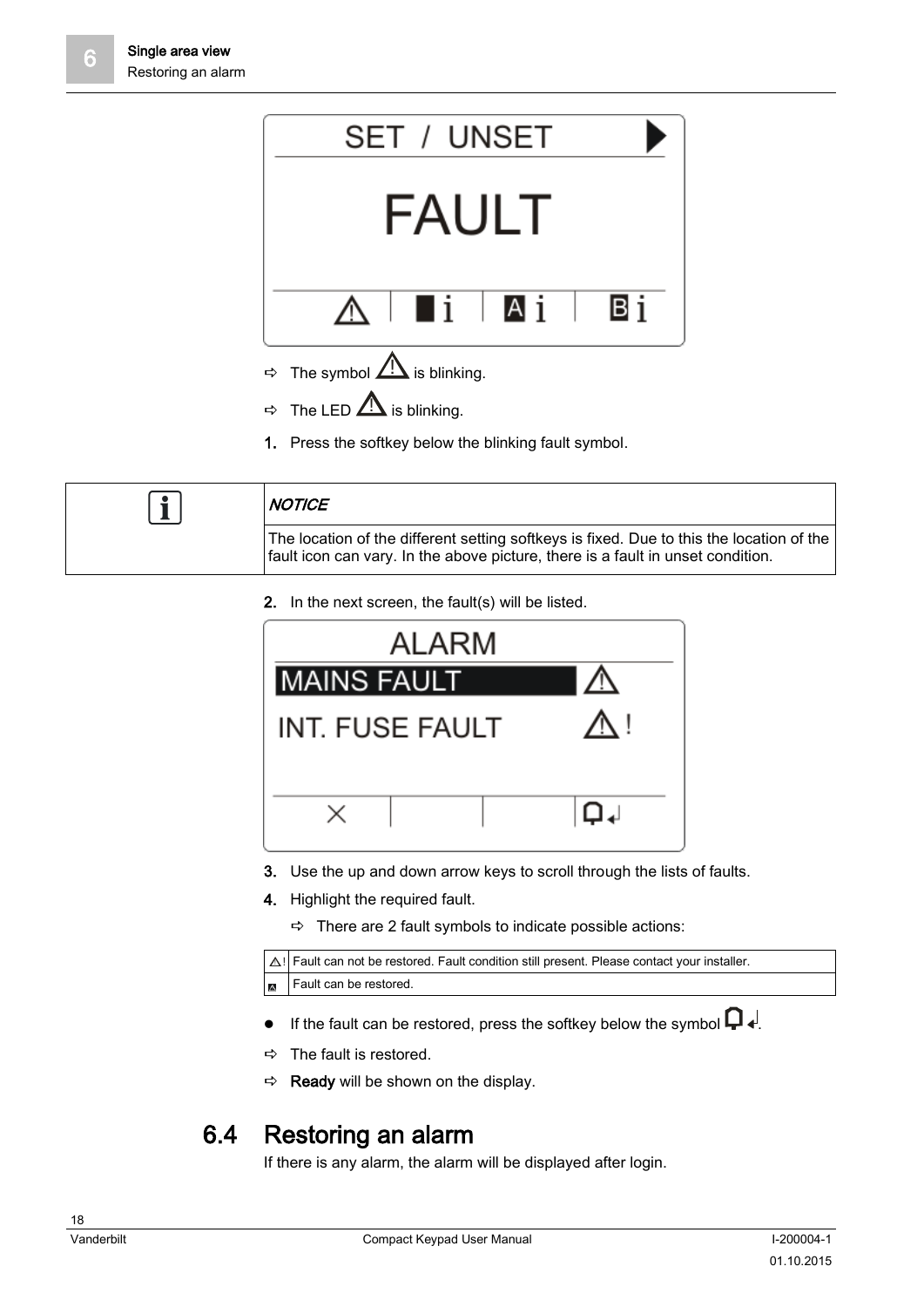SET / UNSET **ALARM** Аi Βi l i

The alarm will be displayed by the blinking symbol  $\Box$  and the blinking LED  $\Box$ .

• Press the softkey below the blinking alarm symbol.



 $\Rightarrow$  In the next screen, the alarm(s) will be listed.

|         | <b>ALARM</b> |                |
|---------|--------------|----------------|
| Input 1 |              | ۵              |
|         |              |                |
|         |              |                |
| ×       |              | $\overline{u}$ |

There are 2 alarm symbols possible:

| Alarm can not be restored. Alarm condition still present (e.g. the zone which caused the alarm is<br>still open). Please contact your installer if symbol is still indicated after closing according zone<br>(e.g. window). |
|-----------------------------------------------------------------------------------------------------------------------------------------------------------------------------------------------------------------------------|
| Alarm can be restored.                                                                                                                                                                                                      |

- **If the alarm can be restored, press the softkey below the symbol**  $\bigcap_{i=1}^n$ .
- $\Rightarrow$  The alarm is restored.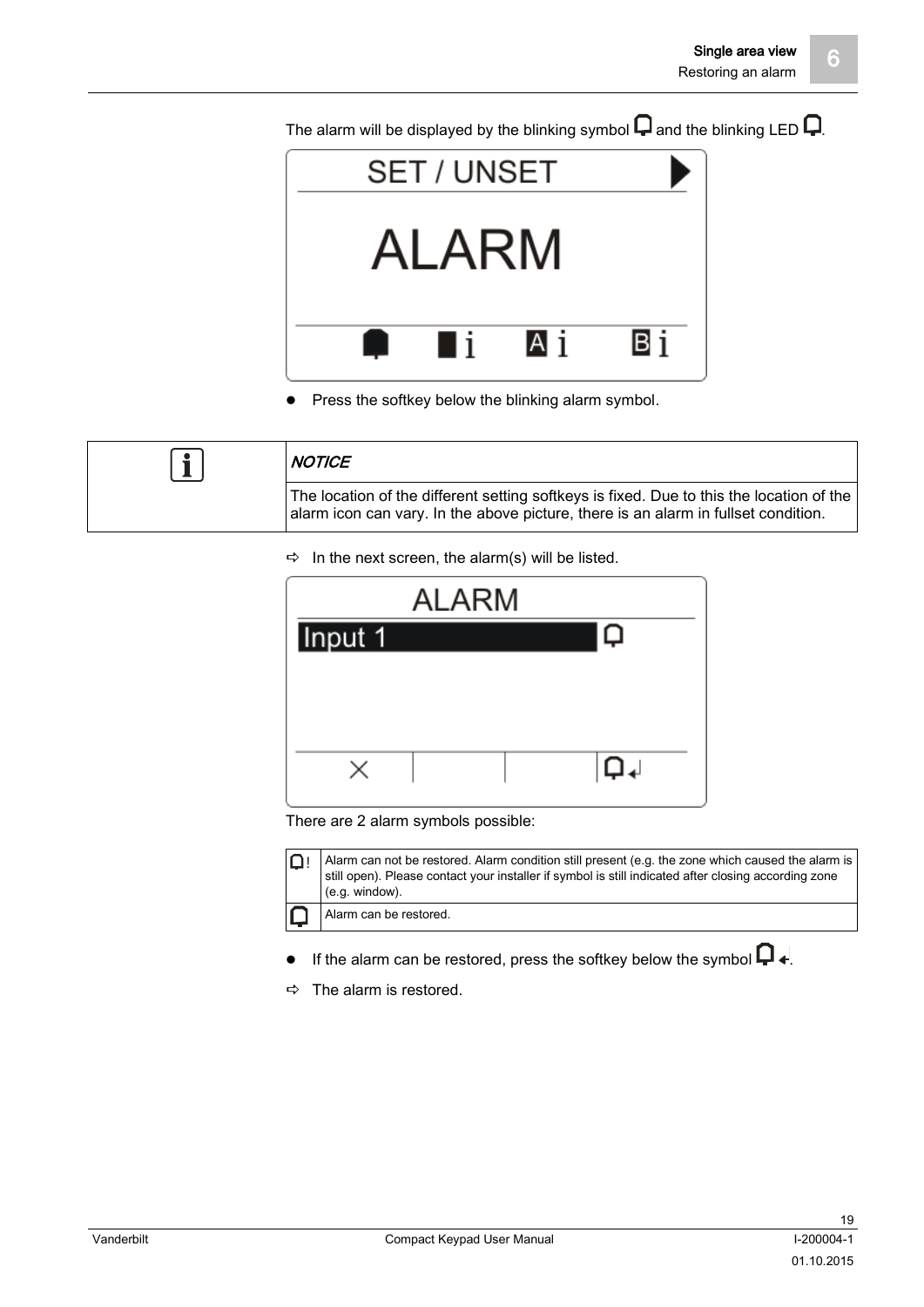# <span id="page-19-0"></span>7 Multi area view

## <span id="page-19-1"></span>7.1 Setting and unsetting the system

- Enter a valid User code
	- $\Rightarrow$  The names of the areas or area groups are displayed.
	- $\Rightarrow$  The current state of the area or area group is indicated on the right in the display and by the LEDs above the display.



 $\Rightarrow$  Following states are possible:

| Symbol                          | <b>Function</b>                                                         |  |
|---------------------------------|-------------------------------------------------------------------------|--|
|                                 | Fullset (all areas of the area group are Fullset)                       |  |
|                                 | Unset (all areas of the area group are Unset)                           |  |
|                                 | Mixed Set (the areas of the area group have different setting states.). |  |
| $\frac{\mathsf{A}}{\mathsf{B}}$ | Partset A (all areas of the area group are Partset A)                   |  |
|                                 | Partset B (all areas of the area group are Partset B)                   |  |

To change the state of an area group:

- 1. Scroll using the ▲ ▼ keys until the required area group is visible.
- 2. Press the relevant softkey to change the state of the whole area group.

#### To change the state of a single area (mixed set possible):

- 1. Scroll using the  $\blacktriangle$   $\blacktriangledown$  keys until the required area group is visible.
- 2. Press OK.
	- $\Rightarrow$  All areas of this area groups are listed.
- 3. Scroll using the ▲ ▼ keys until the required area is visible.
- 4. Press the relevant softkey to change the state.

#### To change the state of all areas:

- 1. Scroll using the▼ key to ALL MY AREAS. (in area group view)
- 2. Press the relevant softkey to change the state.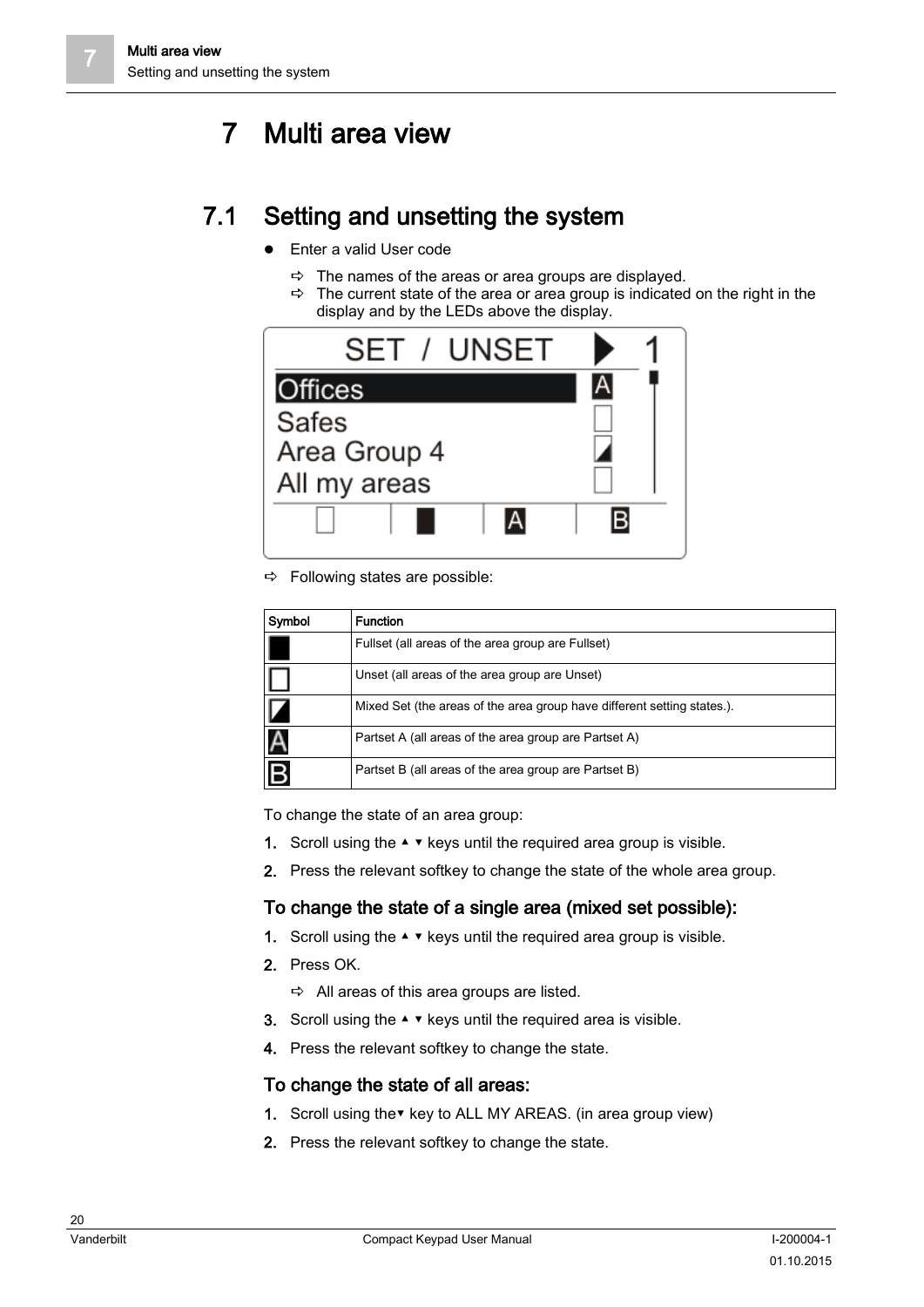## 7.2 Clearing an alarm

If there is any alarm, the alarm will be displayed after login.

The alarm will be displayed by the blinking symbol  $\Box$  and the blinking LED  $\Box$ .

<span id="page-20-0"></span>

| <b>NOTICE</b>                                                                                                                                                                                                |
|--------------------------------------------------------------------------------------------------------------------------------------------------------------------------------------------------------------|
| There is a fixed softkey assignment to set / partset / unset areas or area groups.<br>Due to this the location of the alarm icon can vary. In the graphics below, there is<br>an alarm in fullset condition. |

1. Scroll using the ▲ ▼ keys until the required area group is visible.

| SET / UNSET  |    |
|--------------|----|
| Area Group 1 |    |
| Area Group 2 |    |
| Area Group 3 |    |
| Area Group 4 |    |
| IAI î        | Bl |
|              |    |

- 2. Press the relevant softkey.
- 3. Scroll using the ▲ ▼ keys until the required area is visible.

| Area Group 1 |              |
|--------------|--------------|
| Area 1       | li۵          |
| Area 2       |              |
| Area 3       |              |
| Area 4       |              |
|              | Βi<br>lAl fi |

- 4. Press the softkey below the blinking alarm symbol.
	- $\Rightarrow$  In the next screen, the alarm(s) will be listed.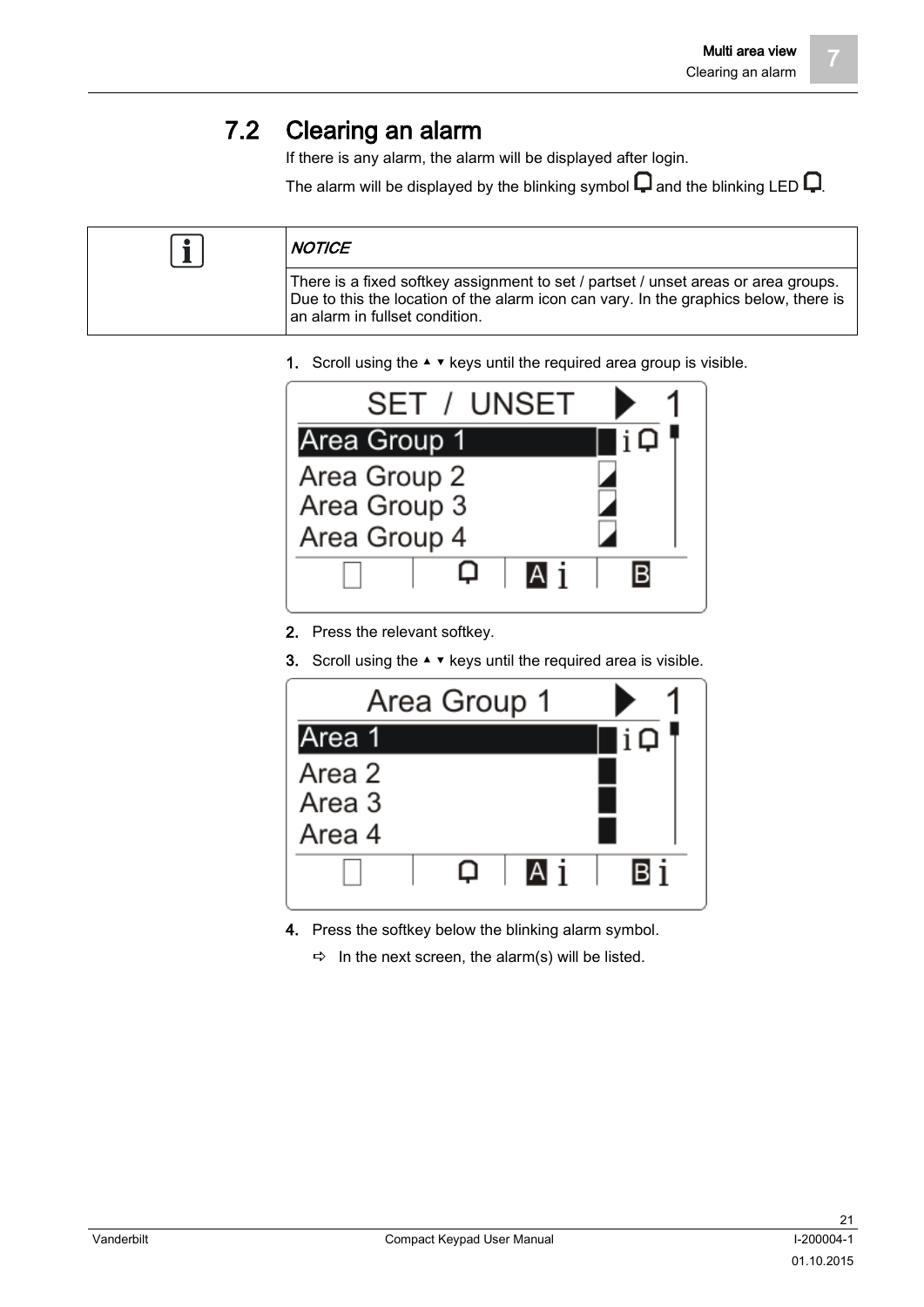| <b>ALARM</b> |      |
|--------------|------|
| Input 1      | IQ ! |
|              |      |
|              |      |
|              | لە 1 |

There are 2 alarm symbols possible:

| $\Box$ | Alarm can not be cleared. Alarm condition still present (e.g. the zone which<br>caused the alarm is still open). Please contact your installer if symbol is still<br>indicated after closing according zone (e.g. window). |
|--------|----------------------------------------------------------------------------------------------------------------------------------------------------------------------------------------------------------------------------|
|        | Alarm can be restored.                                                                                                                                                                                                     |

- If the alarm can be cleared, press the key  $\bigcap_{i=1}^n$ .
- $\Rightarrow$  The alarm is cleared.

# <span id="page-21-0"></span>7.3 Resetting a fault

- If there is any fault, this will be displayed after login.
	- $\Rightarrow$  The symbol  $\overline{\mathbf{A}}$  is blinking.
	- $\Rightarrow$  The LED  $\overline{\Delta}$  is blinking.

| <b>NOTICE</b>                                                                                                                                                                                                                                                                        |
|--------------------------------------------------------------------------------------------------------------------------------------------------------------------------------------------------------------------------------------------------------------------------------------|
| In the below pictures a system wide fault (e.g. X-Bus cable fault) is indicated. Due<br>to this the fault symbol is displayed behind all area groups / areas. It is sufficient<br>to restore the fault once. In this case it does not matter which area group / area is<br>selected. |



- 1. Scroll using the ▲ ▼ keys until the required area group is visible.
- 2. Press OK.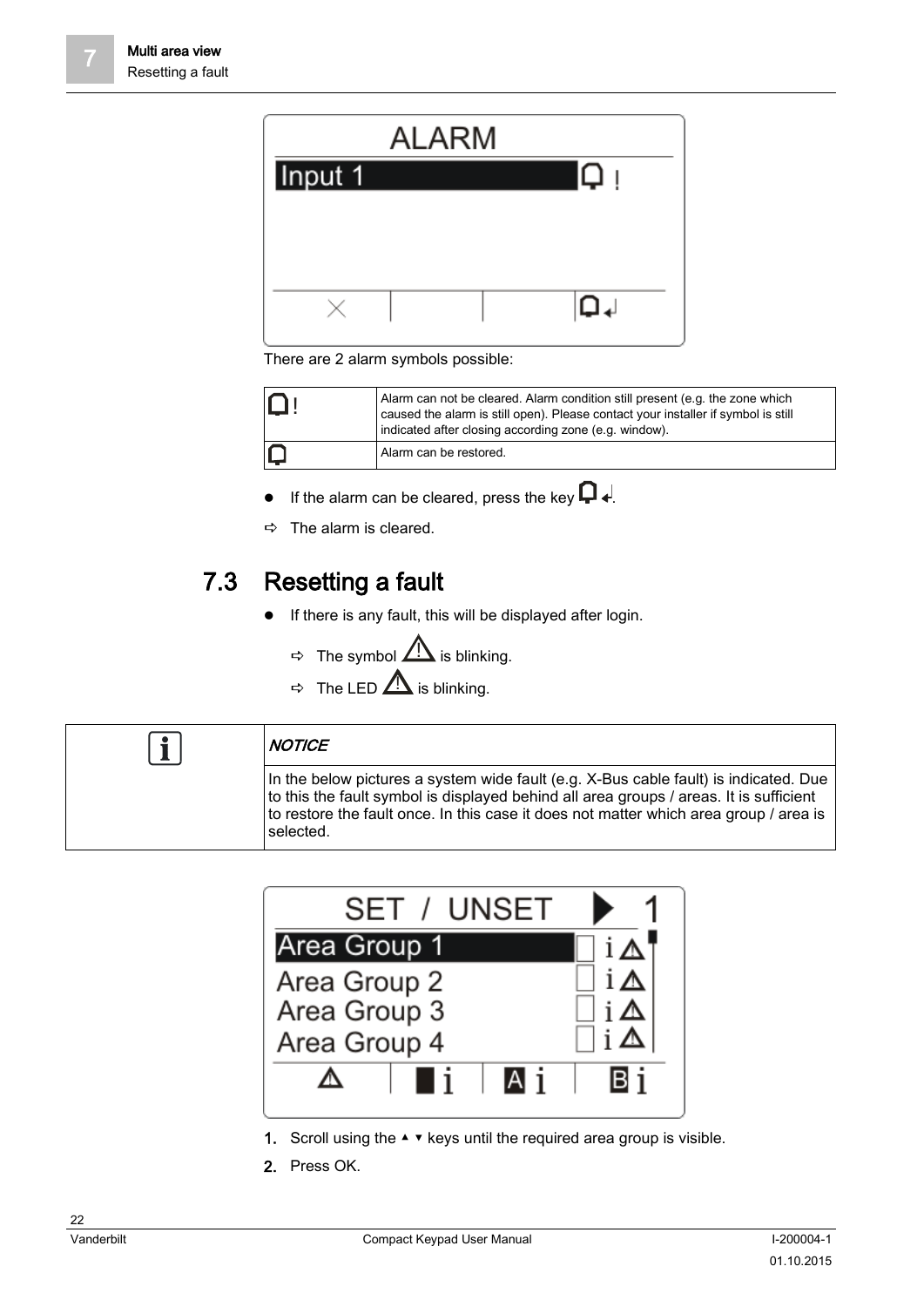3. Scroll using the  $\blacktriangle$   $\blacktriangledown$  keys until the required area is visible.



4. Press the softkey below the blinking fault symbol.

| <b>NOTICE</b>                                                                                                                                                                                             |
|-----------------------------------------------------------------------------------------------------------------------------------------------------------------------------------------------------------|
| There is a fixed soft key assignment to set / partset / unset areas or area groups.<br>Due to this the location of the fault icon can vary. In the above picture, there is a<br>fault in unset condition. |

5. In the next screen, the fault(s) will be listed.



There are 2 fault symbols possible:

| $ \sqrt{N} $ | Fault can not b ecleared. Fault condition still present. Please contact your installer. |
|--------------|-----------------------------------------------------------------------------------------|
| ∣∆           | Fault can be cleared.                                                                   |

- If the fault can be cleared, press the softkey below the symbol  $\Box$ .
- $\Rightarrow$  The fault is cleared.
- $\Rightarrow$  **Ready** will be shown on the display.

## <span id="page-22-0"></span>7.4 Setting not possible

If, for example, there is an open zone, the setting symbol will be displayed with an information symbol: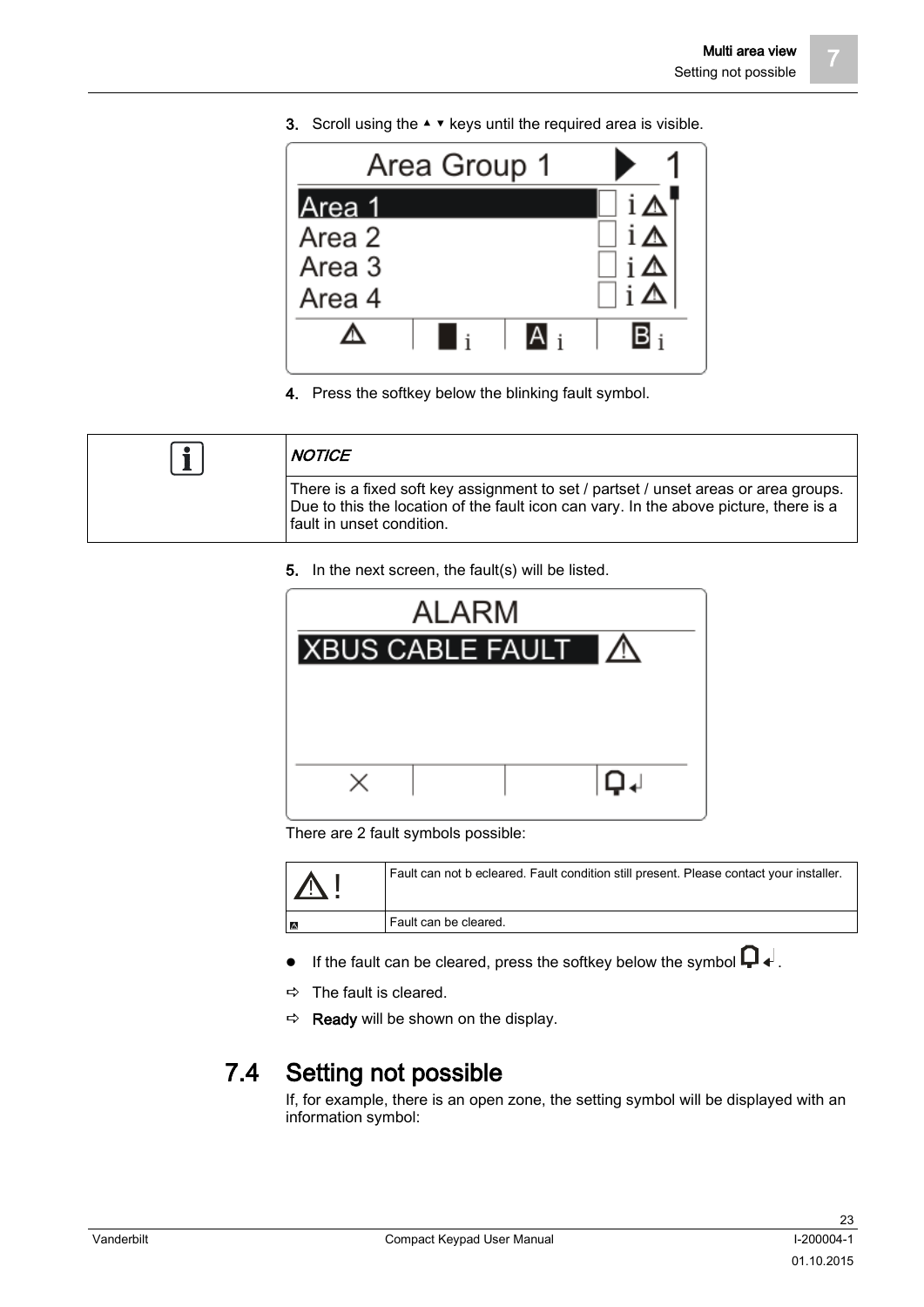

- 1. Scroll using the ▲ ▼ keys until the required area group is visible.
- 2. Press OK.
- $\Rightarrow$  All areas of this area groups are visible.
- 1. Scroll using the ▲ ▼ keys until the required area is visible.
- 2. Press the softkey below the setting symbol.
- $\Rightarrow$  In the next screen, the information about that zone will be shown.

|         | Area 1 |  |   |
|---------|--------|--|---|
| Input 1 |        |  |   |
| Input 2 |        |  | μ |
| Input 5 |        |  |   |
|         |        |  |   |
|         | Ш      |  |   |
|         |        |  |   |

 $\Rightarrow$  Following states are possible:

| Symbol | Function                                                                                                                                                                                                                                 |
|--------|------------------------------------------------------------------------------------------------------------------------------------------------------------------------------------------------------------------------------------------|
| None   | This open zone can be inhibited (forced set is possible).                                                                                                                                                                                |
|        | This open zone cannot be inhibited (no forced set possible). Please contact your<br>installer if symbol is still indicated after closing according zone (e.g. window).                                                                   |
|        | Only available if the zone attribute Exit open is enabled.<br>The Entry – Exit zone is open. Zone will not prevent setting process. Zone has to be<br>closed at the end of the exit timer. If the zone is still open, setting will fail. |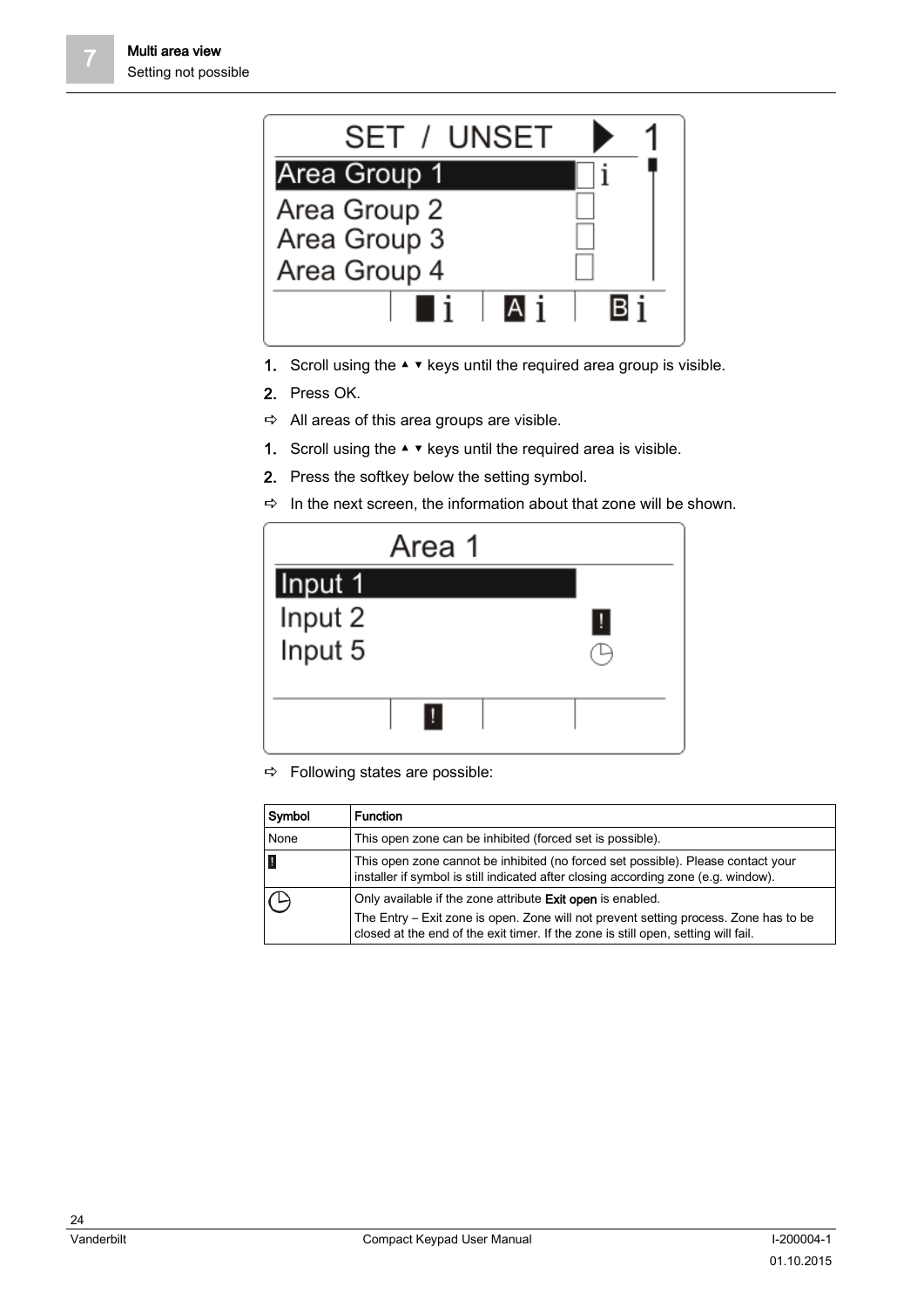| <b>NOTICE</b>                                                                                                                                                                                                                                                                        |
|--------------------------------------------------------------------------------------------------------------------------------------------------------------------------------------------------------------------------------------------------------------------------------------|
| The system cannot be SET when there is a tamper active                                                                                                                                                                                                                               |
| The following Faults will also prevent setting of the system:<br>- External bell fuse<br>- Internal bell fuse<br>- Bell tamper                                                                                                                                                       |
| For a Grade 3 system, an engineer PIN is required to override the prevention of<br>setting.<br>If setting has been prevented at the end of the Extended Exit period, it will be<br>indicated with an audible alert on the keypad. A message will also be displayed<br>on the keypad. |

#### Fob with low battery

The system can be set as normal if a user attempts to set the system with a wireless fob that has a low battery. However, the following user alert is displayed on the keypad when the system is unset:

Username

RF FOB LOW BATT

Subsequent setting of the system using the fob will be prevented until the alert is cleared.

## <span id="page-24-0"></span>7.5 Automatic Calendar Setting

A calendar may be assigned to an area to control setting and unsetting. When an area is unset, you will hear an audible beep from the keypad. A warning time is configurable by the installer (default 10 minutes) to inform the user before the area sets. The timer symbol will display next to the area at the configured warning time. The keypad displays that the area will set in 'X' minutes or seconds. You will hear an audible beep for each elapsed minute and every 10 seconds during the final minute.



When the timer displays next to an area, 3 timer symbols display above the soft keys:

| Symbol | Function                                                                                                                                                         |
|--------|------------------------------------------------------------------------------------------------------------------------------------------------------------------|
|        | To view the number of minutes left before the area sets:<br>Press the soft key below the <b>Timer Info</b> symbol.<br>Example:<br>TIME TO FULLSET<br>9 MIN 3 SEC |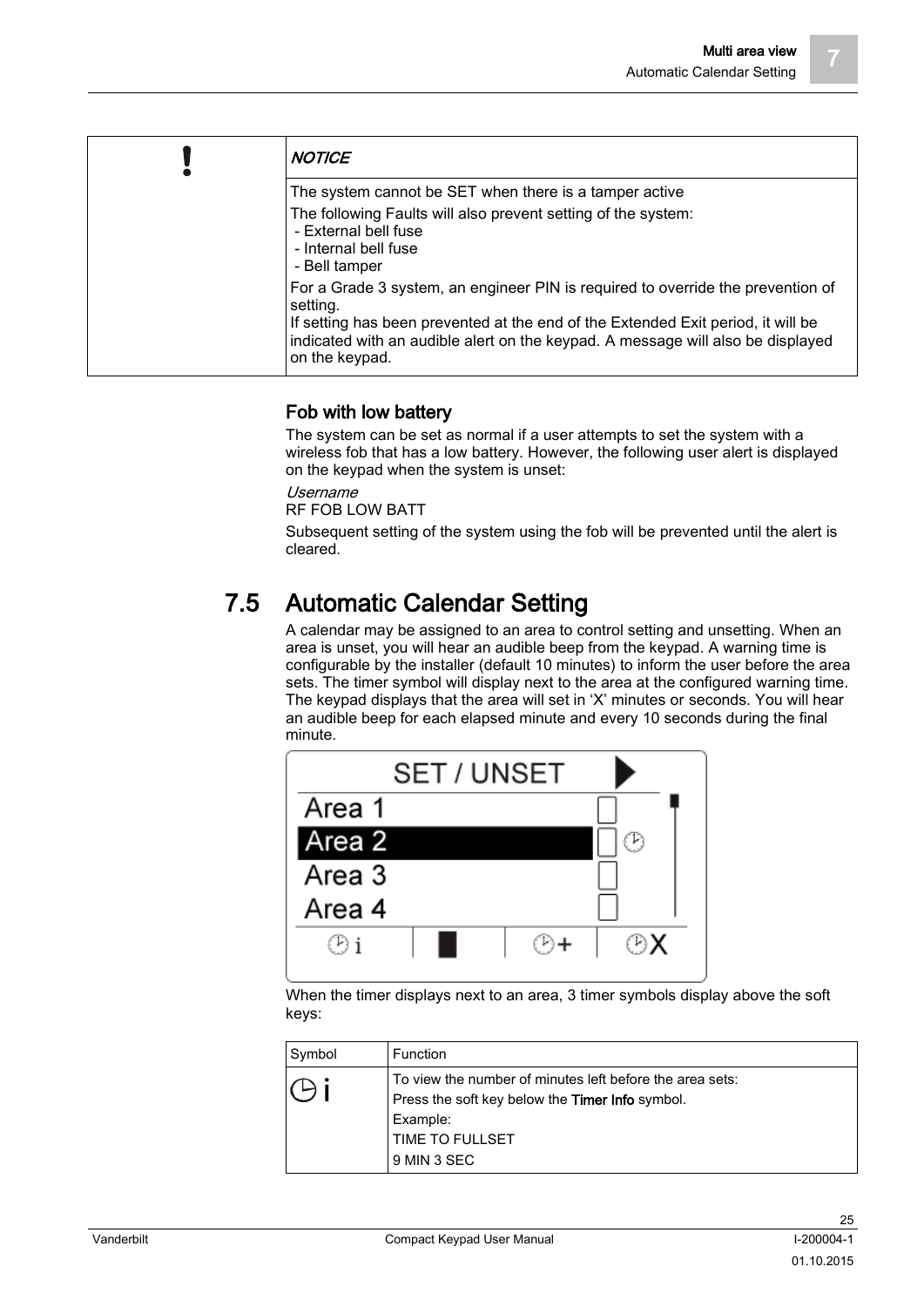| To delay setting by the configured time (default 30 minutes):<br>Press the soft key below the <b>Delay Timer</b> symbol.                                                |
|-------------------------------------------------------------------------------------------------------------------------------------------------------------------------|
| Example:                                                                                                                                                                |
| TIME TO FULLSET                                                                                                                                                         |
| 68 MIN 30 SEC.                                                                                                                                                          |
| You can press this soft key up to 3 times by default (configurable by<br>installer) to increment the configured time. In this case, the icon is no<br>longer displayed. |
| To cancel automatic setting for a standard area:                                                                                                                        |
| Press the soft key below the <b>Cancel Timer</b> symbol.                                                                                                                |
| The Timer Info and Delay Timer icons are no longer displayed. You must<br>manually set this area.                                                                       |

# <span id="page-25-0"></span>7.6 Time Locked

Time locked applies to a vault type of area only. If time locked is applied to a vault area, you can only unset the vault during times defined by the assigned calendar. The padlock symbol is displayed next to the vault area to indicate when it cannot be unset.



| Symbol | Function                                                                                                                                                                                     |
|--------|----------------------------------------------------------------------------------------------------------------------------------------------------------------------------------------------|
|        | The Time Lock symbol indicates if a vault<br>area is time locked. This means that the<br>vault area cannot be unset outside of the<br>times defined by the calendar assigned to<br>the area. |

# <span id="page-25-1"></span>7.7 Interlocked Areas

Vault and ATM area types can be interlocked. This means that if more than one of these area types is assigned to the same Interlock group, only one of the group may be unset at a time. A padlock symbol displays next to an interlocked vault or ATM area to indicate that it cannot be unset. Once you set one area in the group, the padlock symbol is removed to indicate that you can unset another area in the interlock group. When a calendar is assigned to an interlocked group to unset automatically, the first area listed in the interlocked group will unset first and the Timer Info and Timer Delay symbols will display as described in the section Automatic Calendar Setting  $[\rightarrow 25]$  $[\rightarrow 25]$ . It is not possible to cancel setting for an ATM or Vault area.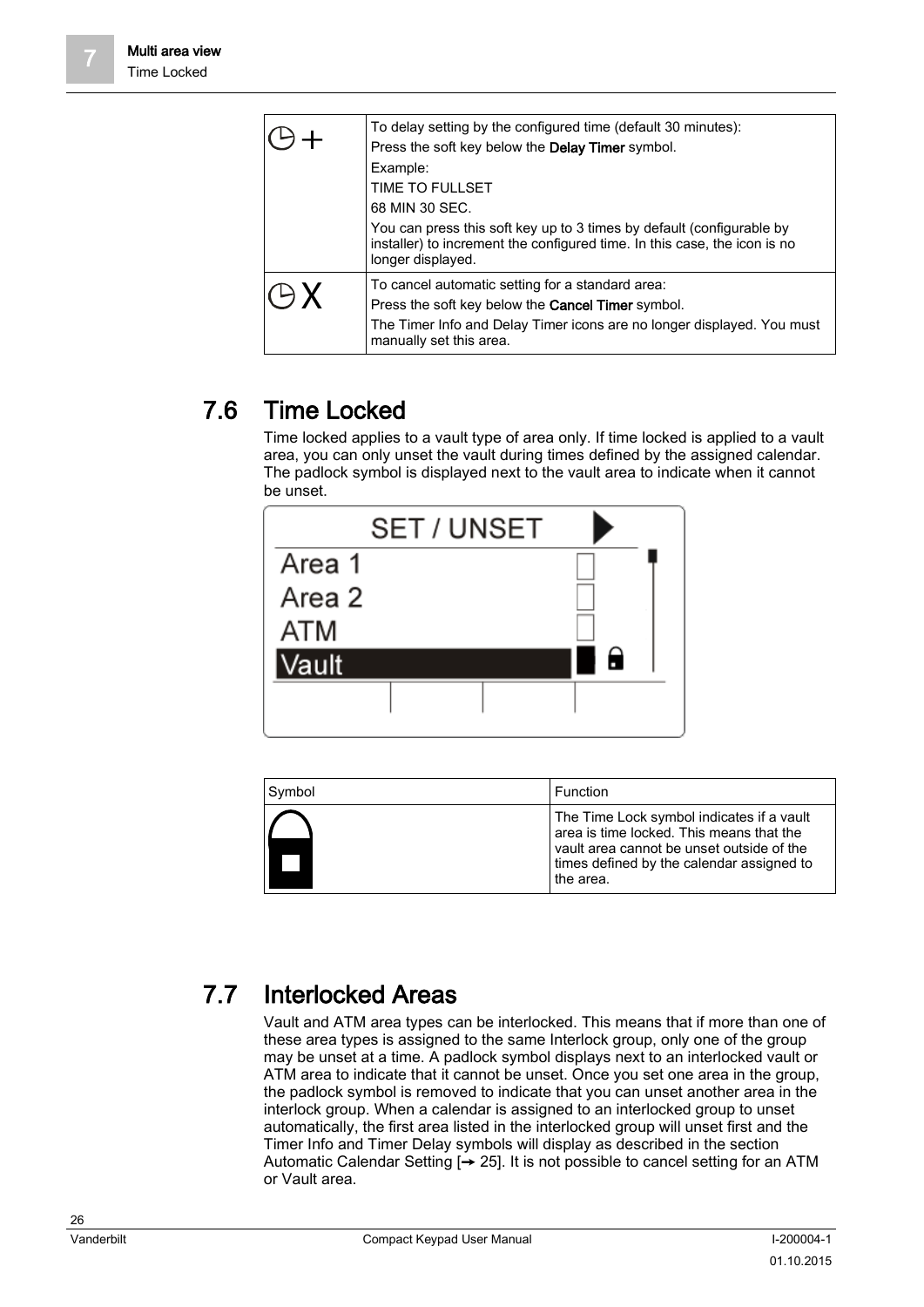

| Symbol | Function                                                                                                                                                                                                                                                           |
|--------|--------------------------------------------------------------------------------------------------------------------------------------------------------------------------------------------------------------------------------------------------------------------|
|        | The Interlock symbol indicates if a group of ATM or Vault areas is<br>interlocked. Within the interlock group, only one area can be unset at a time.<br>The padlock symbol displays next to the other areas in the group to indicate<br>that they cannot be unset. |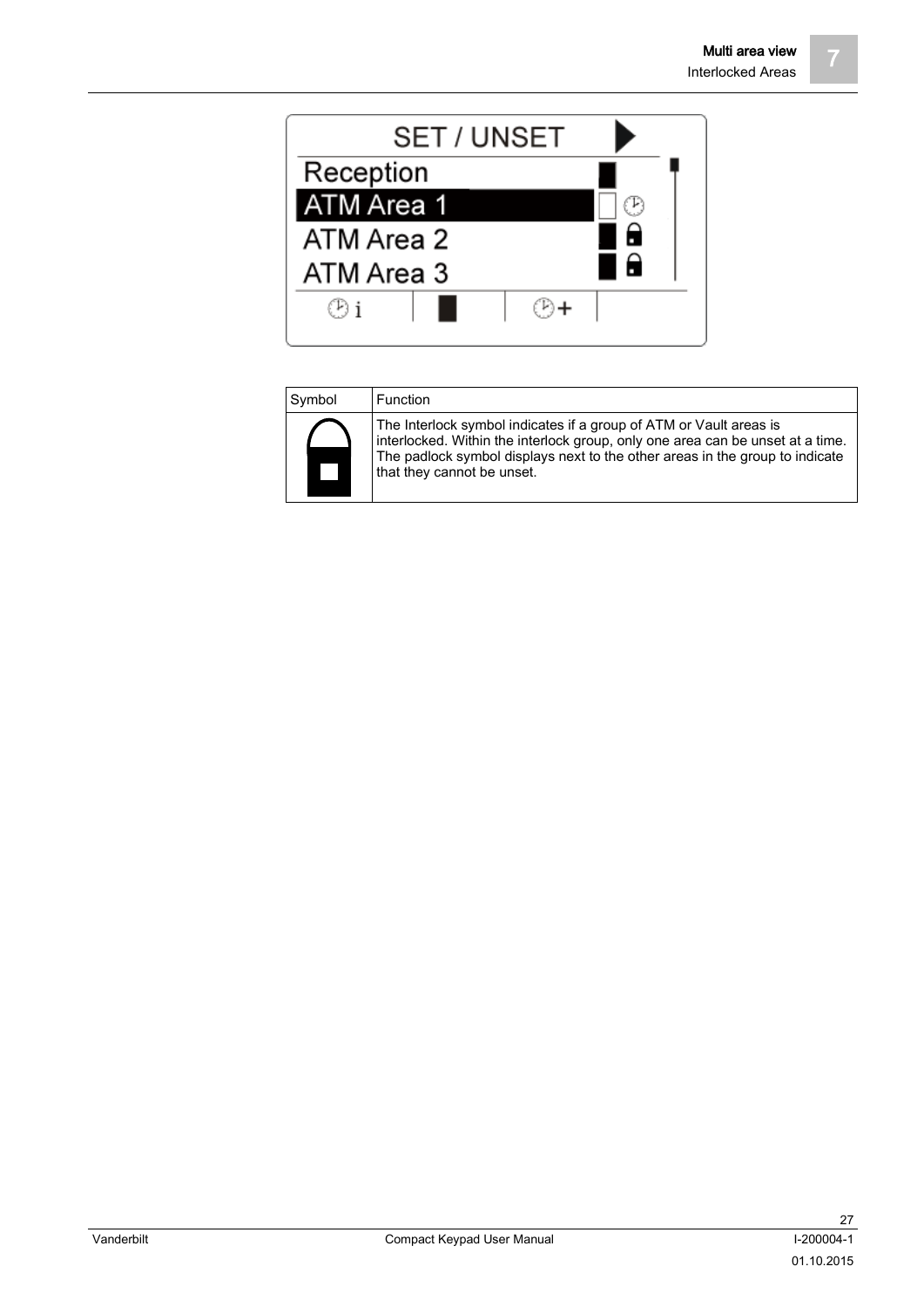# <span id="page-27-0"></span>8 User programming via the keypad

User programming options are available using the Compact Keypad. Menus and options available on the intrusion control panel are programmed by the installation engineer. If users cannot see an option described in this manual, they do not have rights to access that functionality.

To access user programming:

- 1. Enter a valid User PIN.
- 2. Using the up/down arrow keys, scroll to the desired programming option.
- 3. Within a menu option, press # to select or enable/disable a parameter (for example, a user right). The selected parameter is displayed with an \* (for example, \*Inhibit).
- $\Rightarrow$  The keypad displays UPDATED momentarily to indicate a parameter change.

## <span id="page-27-1"></span>8.1 User Menus

- 1. Enter a valid User PIN.
- 2. Press the right navigation key ► to access the main menu.
- 3. To select a programming option, use the up/down arrow keys.

| <b>SYSTEM STATUS</b> | Allows user to view the status of the following:                                                                                                                                                                                                                                                                                                           |
|----------------------|------------------------------------------------------------------------------------------------------------------------------------------------------------------------------------------------------------------------------------------------------------------------------------------------------------------------------------------------------------|
|                      | <b>OPEN ZONES</b>                                                                                                                                                                                                                                                                                                                                          |
|                      | <b>ALERTS</b>                                                                                                                                                                                                                                                                                                                                              |
|                      | <b>SOAK</b>                                                                                                                                                                                                                                                                                                                                                |
|                      | <b>ISOLATIONS</b>                                                                                                                                                                                                                                                                                                                                          |
|                      | <b>BATTERY</b>                                                                                                                                                                                                                                                                                                                                             |
|                      | <b>AUX</b>                                                                                                                                                                                                                                                                                                                                                 |
| <b>INHIBIT</b>       | Allows users to inhibit a zone.                                                                                                                                                                                                                                                                                                                            |
| <b>ISOLATE</b>       | Allows users to isolate a zone.                                                                                                                                                                                                                                                                                                                            |
| <b>SET DATE/TIME</b> | Allows users to set the time and date.                                                                                                                                                                                                                                                                                                                     |
| <b>TEST</b>          | Allows users to perform a BELL TEST, WALK TEST, WPA<br>TEST or change AUDIBLE OPTIONS.                                                                                                                                                                                                                                                                     |
| <b>EVENT LOG</b>     | Allows users to view a log of the most recent events on the<br>system.                                                                                                                                                                                                                                                                                     |
| ACCESS LOG           | Allows users to view a log of the most recent access on the<br>system.                                                                                                                                                                                                                                                                                     |
| <b>ALARM LOG</b>     | Allows users to view a log of the most recent alerts generated<br>by areas configured on the system.                                                                                                                                                                                                                                                       |
| <b>CHIME</b>         | Allows user to enable or disable chime function on all zones<br>where the chime has been programmed as an audible alert<br>feature.                                                                                                                                                                                                                        |
| <b>USERS</b>         | Allows user to add, edit, and delete users if authorized with the<br>appropriate user profile.                                                                                                                                                                                                                                                             |
| <b>USER PROFILES</b> | Allows user to add, edit, and delete user profiles if authorized<br>with the appropriate user profile.                                                                                                                                                                                                                                                     |
| <b>SMS</b>           | Allows user to add, edit or delete SMS services for sending<br>short text messages to mobile phones via the PSTN Line. SMS<br>IDs are configured with a mobile phone number, PIN and a<br>selection of SMS control operations which they can perform<br>remotely and a selection of SMS events which they can<br>receive. An SMS ID is assigned to a user. |
| <b>CHANGE PIN</b>    | Allows users to change their user PIN.                                                                                                                                                                                                                                                                                                                     |

28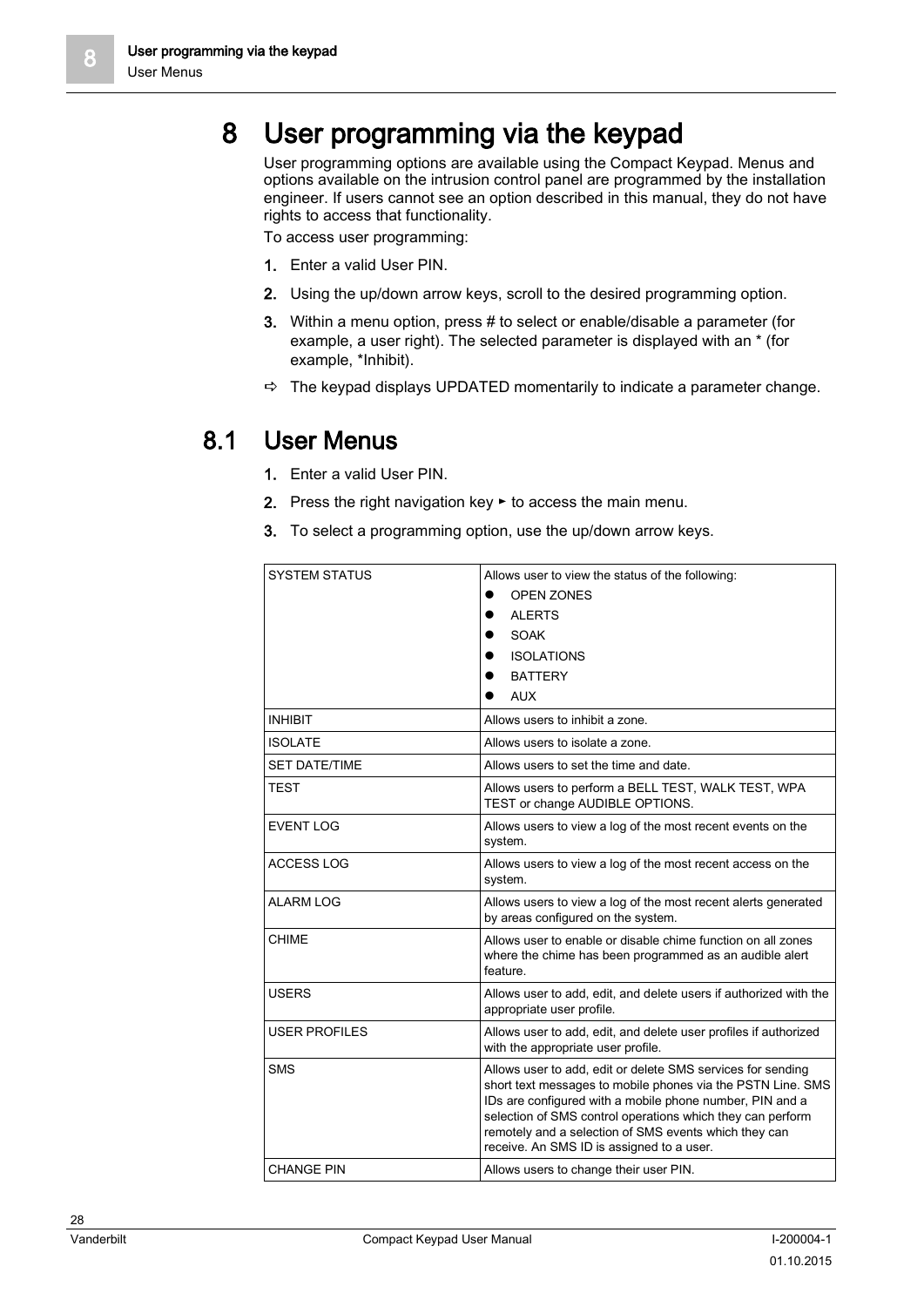| DOOR CONTROL        | Allows the user to control doors. He can lock / unlock and reset<br>the door to normal operation.                                                                                                          |
|---------------------|------------------------------------------------------------------------------------------------------------------------------------------------------------------------------------------------------------|
| <b>GRANT ACCESS</b> | Allows users to grant Engineer or Manufacturer access to the<br>system.                                                                                                                                    |
| REPORT TO ENG       | Allows the user to request that the last 10 events in the log be<br>sent to the engineer by SMS message. The 10 events may<br>require more than one SMS message, depending on the size<br>of their string. |

If the Security Grade of the system is set to 'Unrestricted', then the INHIBIT, ISOLATE and GRANT ACCESS features may not be available in the user menu. Only specific User Profile types enable access to the user programming menus.

## 8.1.1 SYSTEM STATUS

The System Status feature displays all faults on the system. To view these faults:

- 1. Scroll to SYSTEM STATUS.
- 2. Press SELECT.
- $\Rightarrow$  The status of the following items is displayed.
- $\Rightarrow$  Click on each item to display further details.

| <b>Menu Option</b> | <b>Description</b>                                                                                                |
|--------------------|-------------------------------------------------------------------------------------------------------------------|
| <b>OPEN ZONES</b>  | Displays all open zones.                                                                                          |
| <b>ALERTS</b>      | Displays current alerts on the system.                                                                            |
| <b>SOAK</b>        | Displays all zones on soak test                                                                                   |
| <b>ISOLATIONS</b>  | Displays zones that are isolated.                                                                                 |
| <b>FAIL TO SET</b> | Displays all areas that have failed to set. Select each area to<br>display details of why the area failed to set. |
| <b>BATTERY</b>     | Displays voltage and current of battery.                                                                          |
| <b>AUX</b>         | Displays voltage and current of auxillary power.                                                                  |

## <span id="page-28-1"></span>8.1.2 ISOLATE

Zones, system alerts or alerts from X-BUS devices can be manually isolated from the keypad. Isolating a zone removes that zone from the system until the user deisolates it.

To isolate zones, system alerts or alerts from X-BUS devices:

- 1. Scroll to ISOLATE and press SELECT.
- 2. Scroll to the desired option in the table below and press SELECT.

| <b>ZONE</b>   | Select the required zone and toggle the setting from NOT<br>ISOLATED to ISOLATED. |
|---------------|-----------------------------------------------------------------------------------|
| <b>SYSTEM</b> | Isolate the desired system alert.                                                 |
| <b>XBUS</b>   | Isolate the desired alert from EXPANDERS or KEYPADS:<br>XBUS COMMS LOST           |

<span id="page-28-0"></span> $\mathbf i$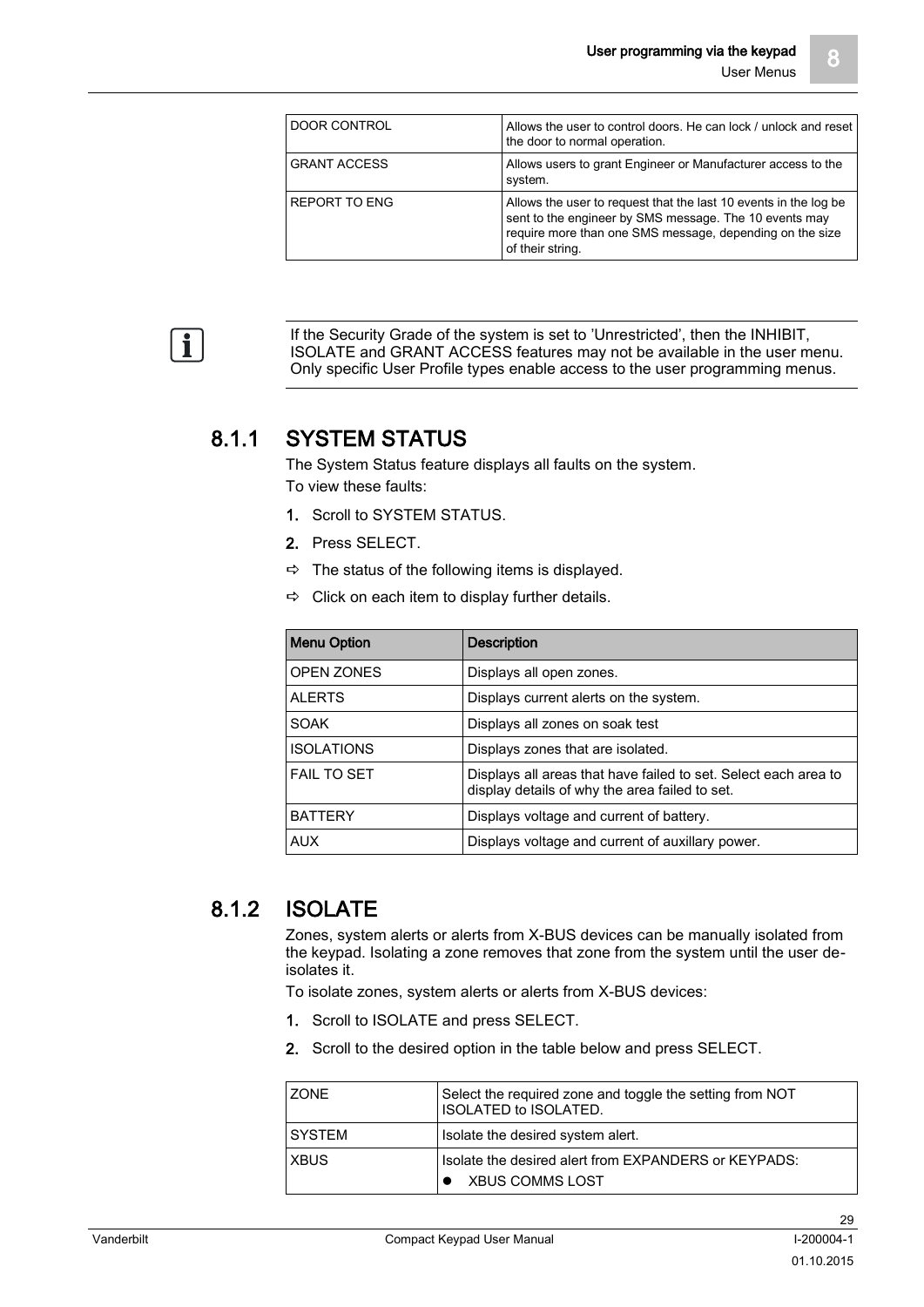|                   | ● XBUS FUSE FAULT (Expanders only)<br>$\bullet$ X-BUS TAMPER                     |  |
|-------------------|----------------------------------------------------------------------------------|--|
| l VIEW ISOLATIONS | To view a list of the isolated zones, system alerts and X-BUS<br>devices alerts. |  |

## <span id="page-29-0"></span>8.1.3 INHIBIT

Zone and alerts from devices can be manually inhibited from the keypad. Inhibiting a zone removes that zone from the system for one alarm set period only. To inhibit zones or alerts from devices:

- 1. Scroll to INHIBIT and press SELECT.
- 2. Scroll to the desired option in the table below and press SELECT:

| <b>ZONES</b>         | Select the required zone and toggle the setting from NOT INHIBITED to<br><b>INHIBITED</b>          |
|----------------------|----------------------------------------------------------------------------------------------------|
| <b>SYSTEM</b>        | Select the required system alert and toggle the setting from DISABLED to<br>ENABLED to inhibit it. |
|                      | <b>MAINS FAULT</b>                                                                                 |
|                      | <b>BATTERY FAULT</b>                                                                               |
|                      | <b>AUX FUSE FAULT</b>                                                                              |
|                      | EXT FUSE FAULTINT FUSE FAULT                                                                       |
|                      | <b>BELL TAMPER</b>                                                                                 |
|                      | <b>AUX 1 TAMPER</b>                                                                                |
|                      | <b>AUX 2 TAMPER</b>                                                                                |
|                      | <b>ANTENNA TAMPER</b>                                                                              |
|                      | <b>MODEM 1 L FAULT</b>                                                                             |
|                      | <b>MODEM 2 L FAULT</b>                                                                             |
|                      | <b>XBUS CABLE FAULT</b>                                                                            |
|                      | <b>FAIL TO REPORT</b>                                                                              |
|                      | <b>PSU FAULT</b>                                                                                   |
|                      | Isolate the desired alert from EXPANDERS or KEYPADS:                                               |
|                      | <b>COMMS LOST</b>                                                                                  |
|                      | FUSE FAULT (Expanders only)                                                                        |
|                      | <b>TAMPER</b>                                                                                      |
| <b>VIEW INHIBITS</b> | To view a list of the inhibited zones, system alerts and X-BUS device alerts.                      |

 $\overline{\mathbf{1}}$ 

<span id="page-29-1"></span>i

Only the ALARM, EXIT/ENTRY, FIRE EXIT and LINE zone types can be inhibited on the system. All other zone types are not displayed in the inhibit menus.

If the security grade setting of the system is set to Unrestricted (see page), then the option to inhibit zones and fault conditions is displayed in the Engineer Inhibit menus.

## 8.1.4 SET DATE/TIME

The date and time can be manually entered on the system. The time and date information is displayed on the keypad and browser and is used on time-related programming features.

1. Scroll to SET DATE/TIME and press SELECT.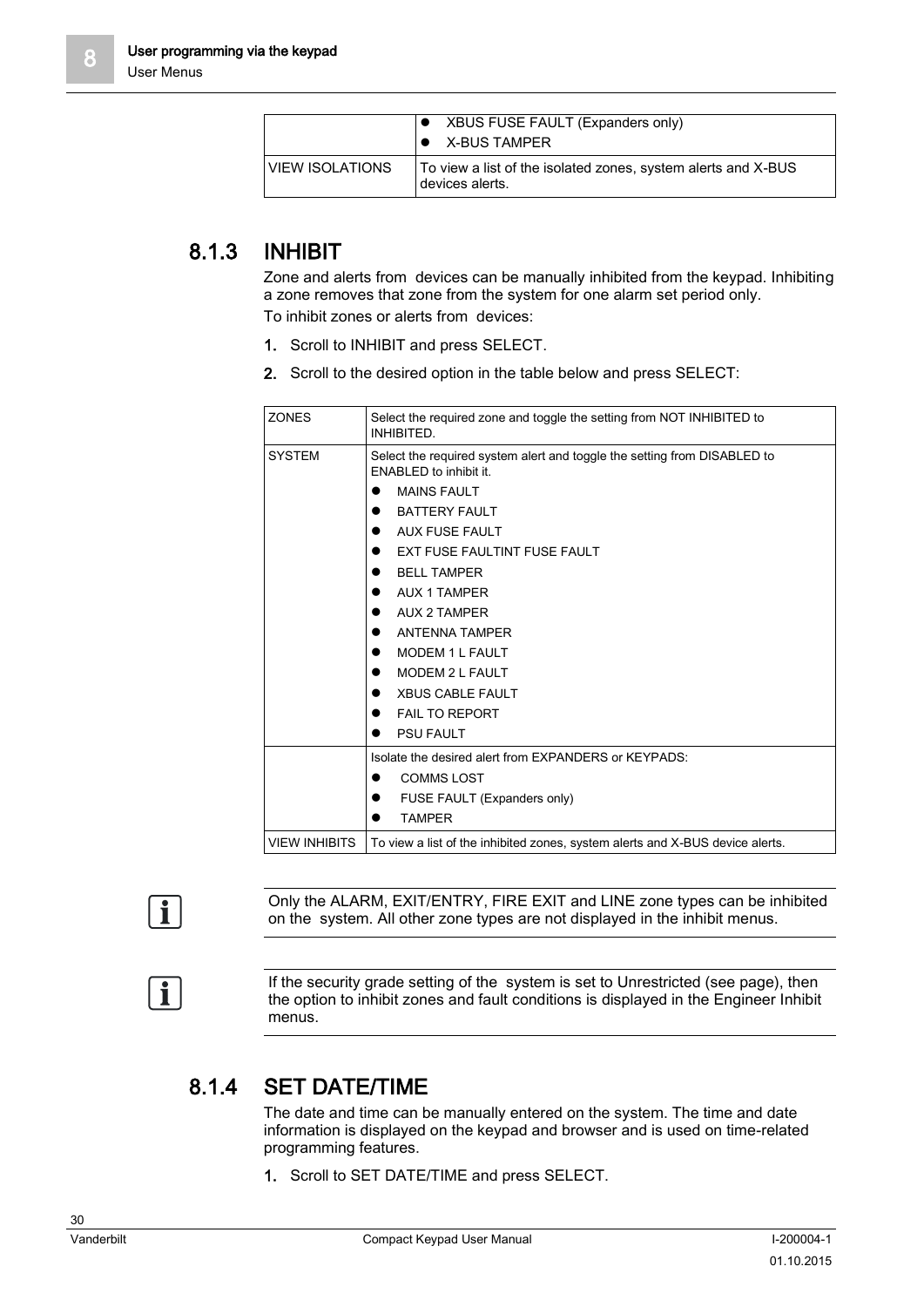- $\Rightarrow$  The date displays on the top line of the display.
- 2. To enter a new date, press the required numeric keys. To move the cursor to the left and right, press the left and right arrow keys.
- 3. Press ENTER to save the new date.
	- $\Rightarrow$  If an attempt is made to save an invalid date value, the text INVALID VALUE is displayed for 1 second and the user is prompted to enter a valid date.
- 4. To enter a new time, press the required numeric keys. To move the cursor to the left and right, press the left and right arrow keys.
- 5. Press ENTER to save the new time.
	- $\Rightarrow$  If an attempt is made to save an invalid time value, the text INVALID VALUE is displayed for 1 second and the user is prompted to enter a valid time.

#### <span id="page-30-0"></span>8.1.5 TEST

- 1. Scroll to TEST and press SELECT.
- 2. Scroll to the desired programming option.

#### <span id="page-30-1"></span>8.1.5.1 BELL TEST

To perform a bell test:

- Scroll to TEST > BELL TEST and press SELECT.
- $\Rightarrow$  When BELL TEST is selected, the following options available: EXTERNAL BELLS, STROBE, INTERNAL BELLS and BUZZER. When each of these options is selected, the device sounds to verify it is operating correctly.

#### <span id="page-30-2"></span>8.1.5.2 WALK TEST

A walk test ensures that the sensors are operating correctly on the system. To perform a walk test:

- 1. Scroll to TEST > WALK TEST.
- 2. Press SFI FCT
- 3. The display indicates the number of zones to be tested on the system with the text TO TEST XX (where XX is the number of valid walk test zones). Locate the sensor on the first zone and activate it (open the door or window).
	- $\Rightarrow$  The keypad buzzer sounds continuously for approximately 2 seconds to indicate that the zone activation has been detected and the number of zones left to test (displayed on the keypad) decreases.
- 4. Continue with the remaining zones on the system until all zones have been tested. If a zone activation does not get acknowledged by the system, check the wiring of the sensor and/or replace with another sensor if necessary.

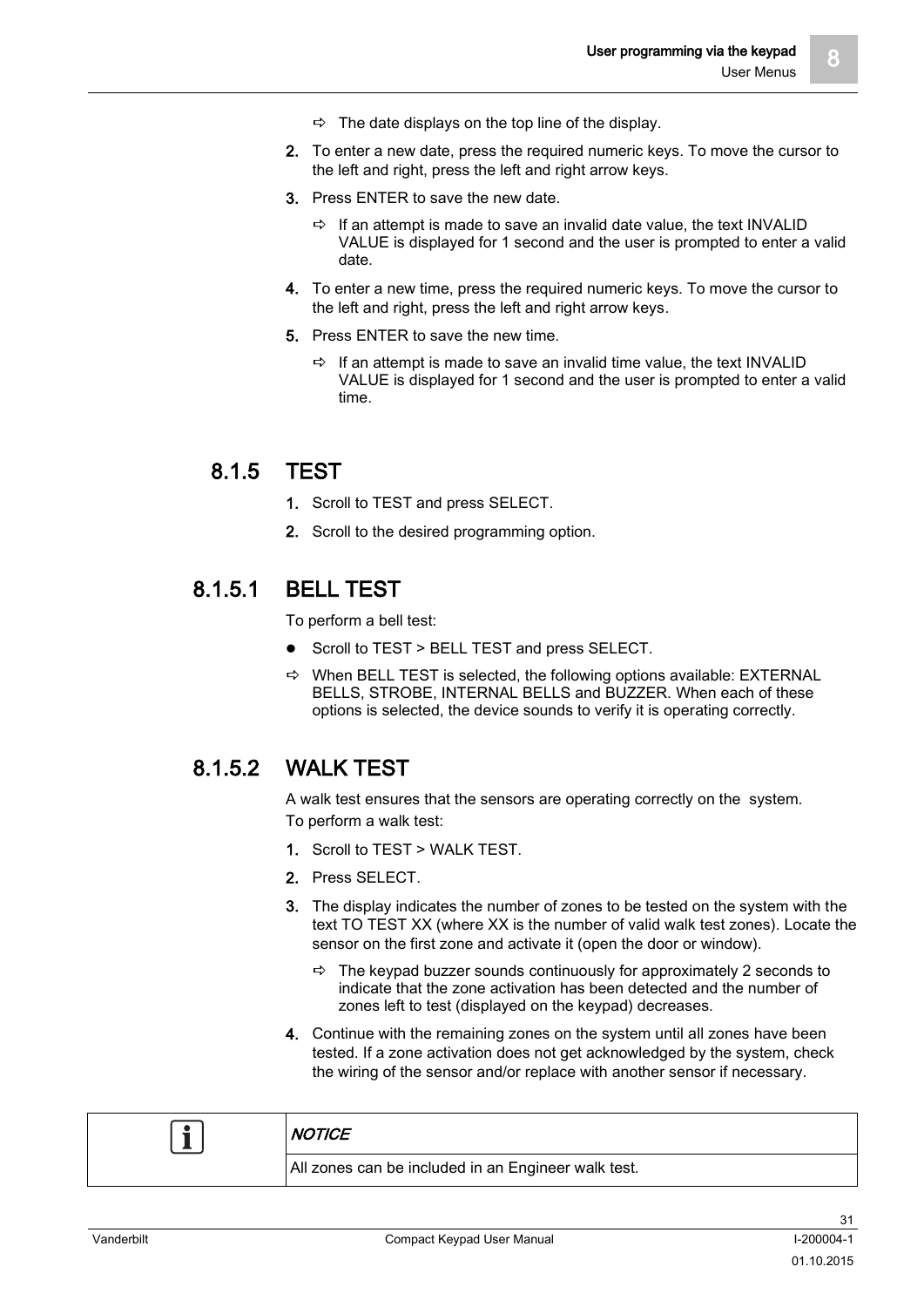<span id="page-31-0"></span>

| <b>NOTICE</b>                                                                                         |
|-------------------------------------------------------------------------------------------------------|
| Only ALARM, ENTRY/EXIT and FIRE EXIT are valid zone types which are<br>l included in a User walk test |

## 8.1.5.3 WPA TEST

To perform a WPA test, the installer must have enrolled the WPA.

- 1. Scroll to TEST > WPA TEST.
- 2. Press SELECT.
	- $\Rightarrow$  The keypad display flashes ACTIVATE WPA.
- 3. Press and hold all 3 buttons on the WPA.
	- The LED on the WPA turns on.
- $\Rightarrow$  The WPA transmitter ID, status and signal strength are displayed on the keypad.

## <span id="page-31-1"></span>8.1.5.4 AUDIBLE OPTIONS

The audible options are applied as indicators within a walk test. To set the audible options:

- 1. Scroll to AUDIBLE OPTIONS.
- 2. Press SELECT.
- 3. Scroll to one of the following options: ALL, INT BELL, EXT BELL, KEYPAD
- 4. Press SAVE.
- 5. Press BACK to exit.

## <span id="page-31-2"></span>8.1.5.5 SEISMIC TEST

To perform a seismic test:

- 1. Scroll to TEST > SEISMIC TEST.
- 2. Press SELECT.
- 3. Select TEST ALL AREAS, or select an individual area to test.
- 4. If you select an individual area to test, you can select either TEST ALL ZONES or select a specific seismic zone to test.
	- $\Rightarrow$  The message 'SEISMIC TEST' is display on the keypad while the test is being performed,
	- $\Rightarrow$  If the test fails, the message 'SEISMIC FAIL' is displayed. If the "i" or VIEW key is pressed, a list of the failed zones is displayed which can be scrolled through.
	- $\Rightarrow$  If the test succeeds, 'SEISMIC OK' is displayed.

See also Seismic Sensor Testing.

8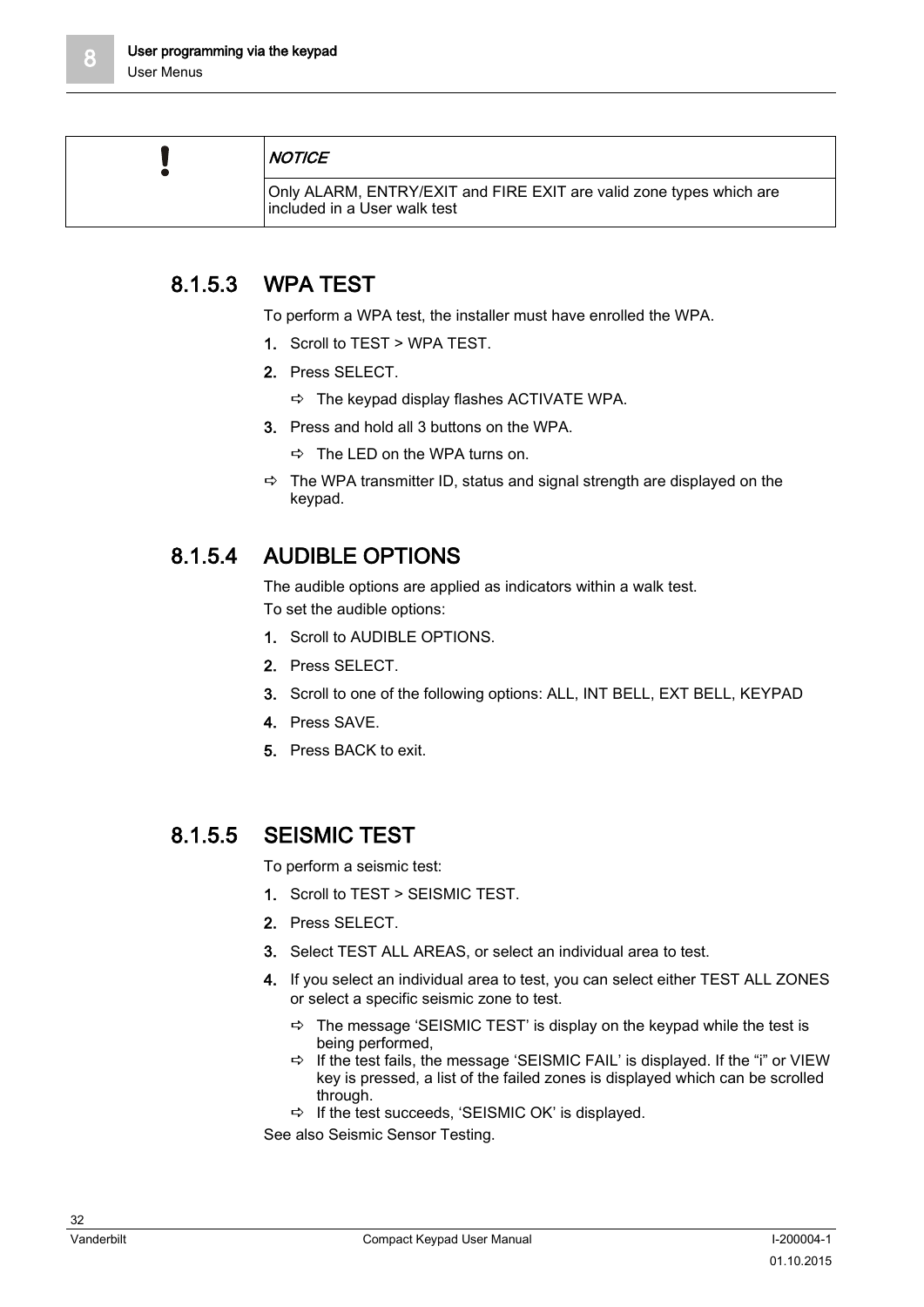### <span id="page-32-0"></span>8.1.5.6 VISUAL INDICATORS

This option tests the LEDs and every pixel on the keypad display.

- To test the LEDs and displays:
- 1. Scroll to VISUAL IND.
- 2. Press SELECT.
- 3. Select ENABLE.

All LEDs activate and every pixel in the display is tested for 12 seconds. The test can be cancelled by pressing the Back button.

## <span id="page-32-1"></span>8.1.6 EVENT LOG

Recent events on the system are displayed in the EVENT LOG option. Events flash in one second intervals.

- 1. Scroll to EVENT LOG and press SELECT.
- 2. To view an event from a particular date, enter the date with the numeric keys.
- $\Rightarrow$  The most recent events are displayed on the bottom line of the display. All previous events are displayed for one second in turn.

## <span id="page-32-2"></span>8.1.7 ACCESS LOG

Zone access on the system is displayed in the ACCESS LOG option.

- 1. Scroll to ACCESS LOG and press SELECT.
- 2. Select a door on the system for which you want to display access events.
	- $\Rightarrow$  The most recent access events are displayed with a date and time.
- 3. Scroll down through the access events or enter a date and press ENTER to find a particular access event.

#### <span id="page-32-3"></span>8.1.8 CHIME

The chime function can be enabled or disabled on all zones where the chime has been programmed as an audible alert feature.

To enable or disable the chime function:

- 1. Scroll to CHIME and press SELECT.
- 2. Toggle between ENABLED and DISABLED for the chime.

#### <span id="page-32-4"></span>8.1.9 USERS

Only users with the appropriate user right enabled in their profile have the ability to add, edit, or delete users:

#### <span id="page-32-5"></span>8.1.9.1 ADD

To add users to the system:

- 1. Scroll to USERS > ADD.
	- $\Rightarrow$  Select a user ID from the available IDs on the system and press SELECT.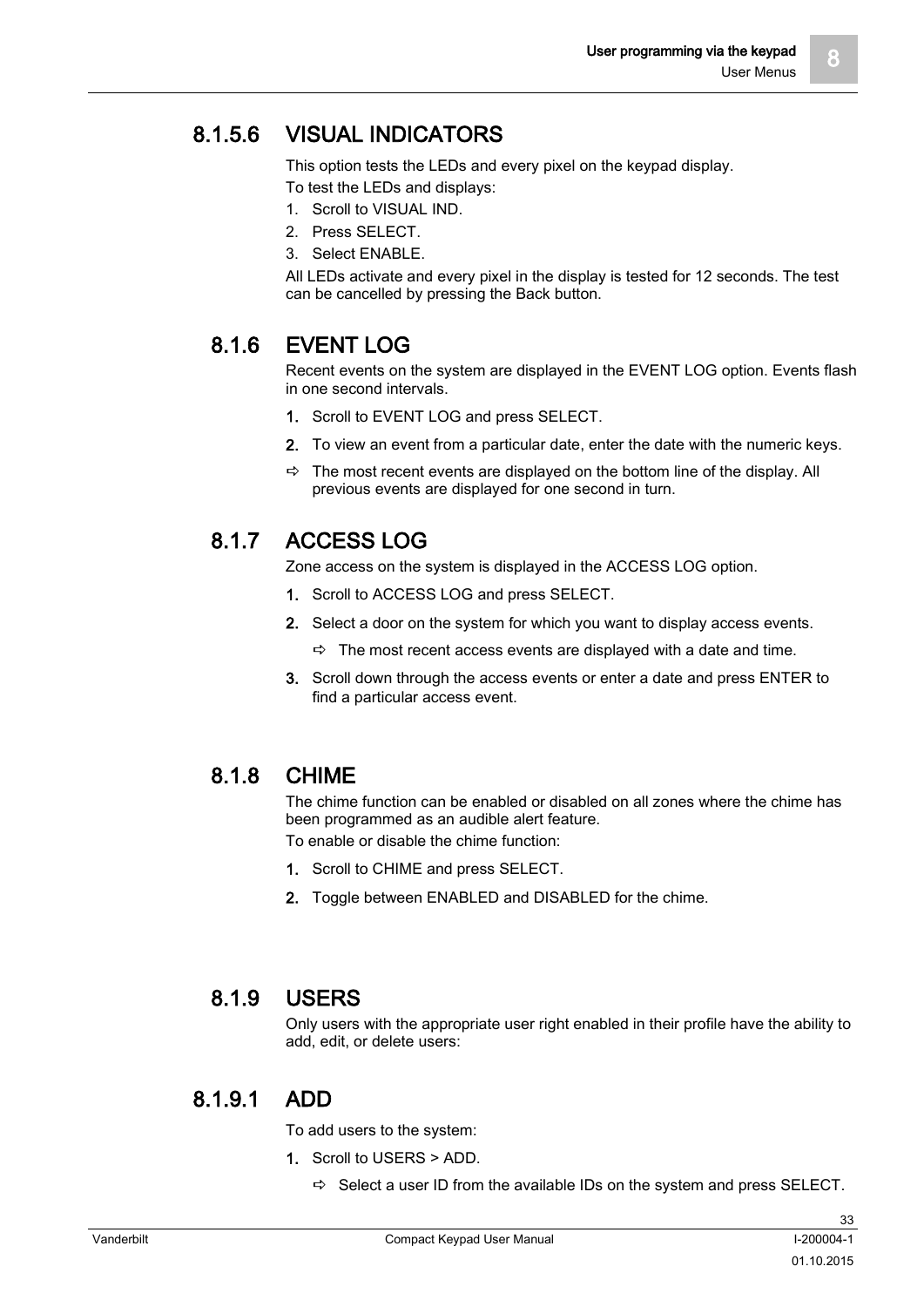$\overline{\mathbf{i}}$ 

- 3. Scroll to the preferred user profile type and press ENTER to select.
	- $\Rightarrow$  The system generates a default PIN for each new user.
- 4. Press ENTER to accept the default user PIN or enter a new user PIN and press ENTER.

Where USER DURESS feature is enabled, consecutive user PINs (i.e. 2906, 2907) are not permitted, as entering this PIN from the keypad would activate a user duress event.

The keypad confirms that the new user has been created.

#### <span id="page-33-0"></span>8.1.9.2 EDIT

To edit users on the system:

- 1. Scroll to USERS > EDIT.
- 2. Press SELECT.
- 3. Edit the desired user setting shown in the table below.

| <b>CHANGE NAME</b>              | Edit the current user name                                                                                                                                                                                                  |
|---------------------------------|-----------------------------------------------------------------------------------------------------------------------------------------------------------------------------------------------------------------------------|
| <b>USER PROFILE</b>             | Select the appropriate profile for this user.                                                                                                                                                                               |
| <b>USER DURESS</b>              | Enable or disable duress for this user.                                                                                                                                                                                     |
| <b>DATE LIMIT</b>               | Enable this if the user can only access the system for a specified period of time.<br>Enter a FROM and TO date and press ENTER.                                                                                             |
| <b>PACE</b>                     | Enable or disable PACE capability                                                                                                                                                                                           |
| RF FOB                          | Enable or disable RF Fob access (wireless keypad, remote control)                                                                                                                                                           |
| MAN-DOWN<br>(MDT)               | Enables the man-down test.                                                                                                                                                                                                  |
| <b>ACCESS</b><br><b>CONTROL</b> | If no card assigned to the user:<br>ADD CARD<br><b>I FARN CARD</b><br>If a card assigned to the user:<br><b>EDIT CARD</b><br><b>CARD NUMBER</b><br>CARD ATTRIBUTES (see Access Control)<br>RESET CARD<br><b>DELETE CARD</b> |
| LANGUAGE                        | Select a language for this user that will be displayed on the system.                                                                                                                                                       |

#### <span id="page-33-1"></span>8.1.9.3 ACCESS CONTROL

One access card can be assigned to each of the users on the control panel. To configure the access control for a user:

- 1. Scroll to USERS > EDIT.
- 2. Press SELECT.
- 3. Select the user which should be configured and press SELECT.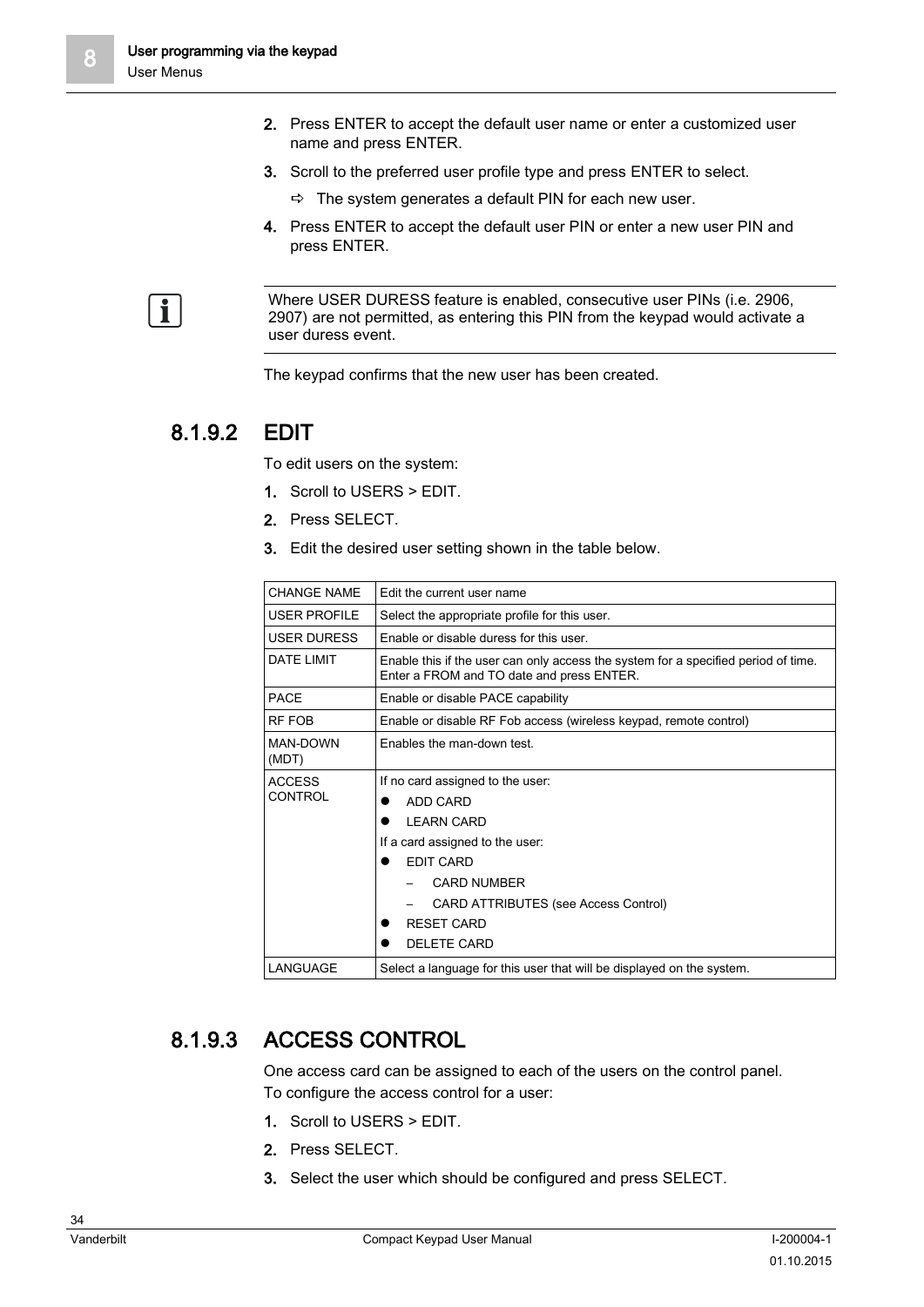4. Scroll to ACCESS CONTROL and press SELECT.

The following sections provide programming steps found within the access control option of the selected user.

#### 8.1.9.3.1 ADD CARD manually

If the card format of the card number is known, the card can be created manually. The site code of the card is configured for the user profile that is assigned for this user.

- 1. Scroll to ADD CARD
- 2. Press SELECT.
- $\Rightarrow$  An empty card has been added and can now be edited.

#### 8.1.9.3.2 LEARN CARD

| <b>NOTICE</b>                                          |
|--------------------------------------------------------|
| Only cards with supported card formats can be learned. |

If the card number or the card format is not known, the card can be read and its information learned.

- 1. Scroll to LEARN CARD.
- 2. Press SELECT.
- 3. Select the door that the card will be presented.
- 4. Press SELECT.

| <b>NOTICE</b>                                                                          |
|----------------------------------------------------------------------------------------|
| The new card can be presented at the entry or the exit reader of the selected<br>door. |

- 5. Present the card at a card reader at the selected door.
- $\Rightarrow$  The information for the new card is learned.

#### 8.1.9.3.3 EDIT CARD

If an access card is already assigned to a user it can be changed via the keypad:

- 1. Scroll to EDIT CARD.
- 2. Press SELECT.
- 3. Edit the desired user setting shown in the table below.
- 4. Press BACK to exit.

#### Access Control

| <b>Attribute</b> | <b>Description</b>                                |
|------------------|---------------------------------------------------|
| l Card Number    | Enter card number. Enter 0 to unassign this card. |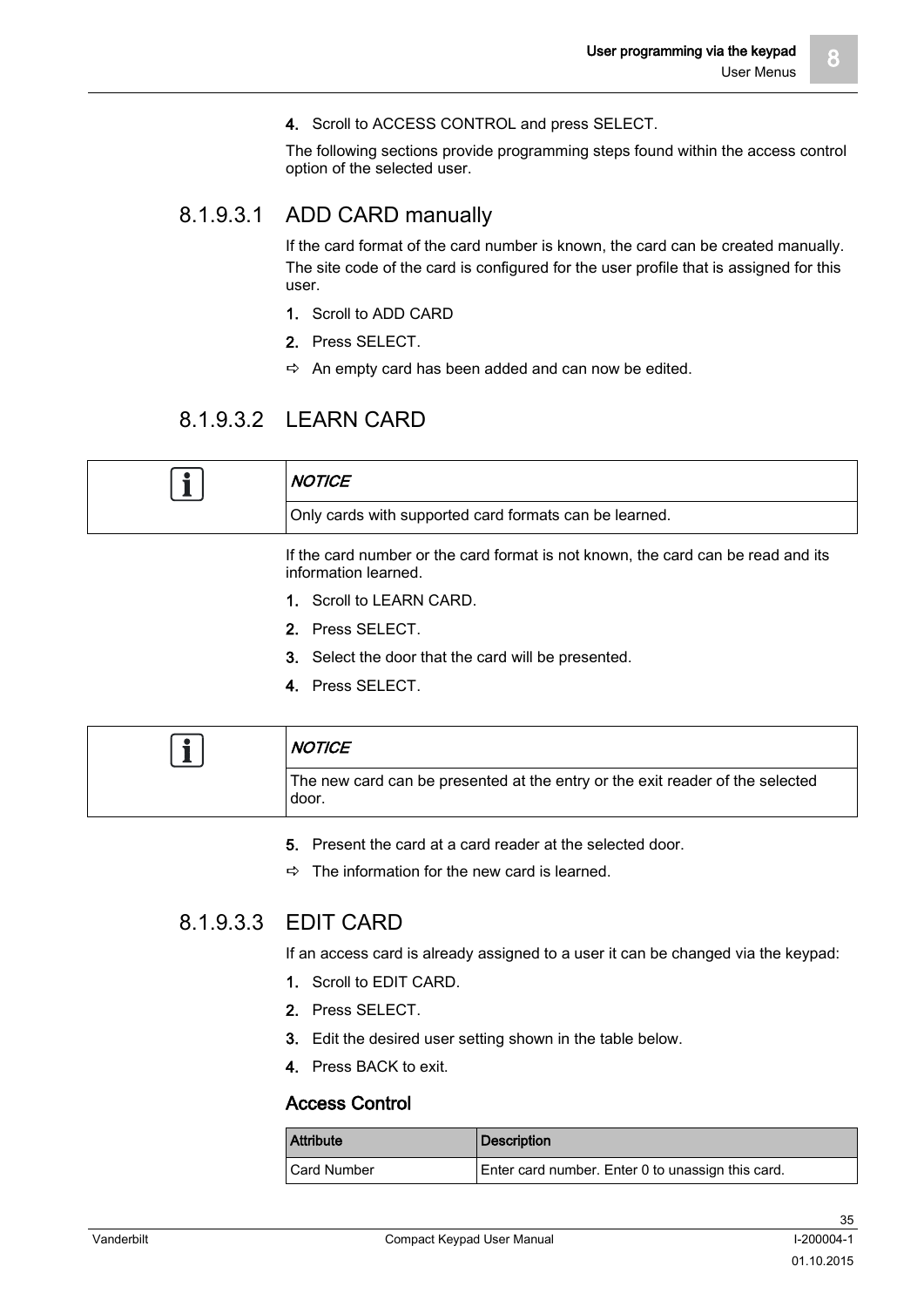| <b>Attribute</b>     | <b>Description</b>                                                                                                                                                                                                                                                                                                                                                                                                                        |
|----------------------|-------------------------------------------------------------------------------------------------------------------------------------------------------------------------------------------------------------------------------------------------------------------------------------------------------------------------------------------------------------------------------------------------------------------------------------------|
| Void Card            | Check to temporarily disable this card.                                                                                                                                                                                                                                                                                                                                                                                                   |
| <b>Extended Time</b> | Extend door timers when this card is present.                                                                                                                                                                                                                                                                                                                                                                                             |
| PIN bypass           | Access a door without PIN on a door with PIN reader.                                                                                                                                                                                                                                                                                                                                                                                      |
| Priority             | Priority cards are stored locally in the door controllers and<br>will grant access in case of a technical fault where the door<br>controller cannot communicate with the control panel.                                                                                                                                                                                                                                                   |
|                      | The maximum number of priority users is:                                                                                                                                                                                                                                                                                                                                                                                                  |
|                      | SPC4xxx - all users                                                                                                                                                                                                                                                                                                                                                                                                                       |
|                      | $SPC5$ xxx $-512$                                                                                                                                                                                                                                                                                                                                                                                                                         |
|                      | SPC6xxx - 512                                                                                                                                                                                                                                                                                                                                                                                                                             |
| Escort               | The escort feature enforces privileged card holders to<br>escort other card holders through specific doors. If this<br>feature is enabled on a door, a card with the "escort" right<br>has to be presented first, to allow other cardholders without<br>this right to open the door. The time period in which<br>cardholders are able to present their cards after a card with<br>escort right was presented, can be configured per door. |
| Custodian            | The custodian feature enforces a card holder with custodian<br>privilege to always be inside a room (door group) when<br>other card holders are inside.                                                                                                                                                                                                                                                                                   |
|                      | The custodian must be the first to enter the room. Only if a<br>custodian is in the room other cardholders are allowed to<br>enter. The cardholder with the custodian right will not be<br>allowed to exit until all non-custodian cards left the room.                                                                                                                                                                                   |
|                      | Identifies this card holder as a custodian. The user with the<br>custodian attribute has to be the first who enters a door<br>group which requires a custodian card holder and has to be<br>the last that is leaving this door group.                                                                                                                                                                                                     |

#### 8.1.9.3.4 DELETE CARD

If an access card is no longer needed it can be deleted via the keypad.

- 1. Scroll to DELETE CARD.
- 2. Press SELECT.

#### RESET CARD 8.1.9.3.5

If the 'Prevent Passback' feature is activated in a room and a user leaves this room without using the exit reader, he is not allowed to enter this room again. The user's card can be reset to allow him to present his card once without a passback check. To reset the card via the keypad:

- 1. Scroll to RESET CARD.
- 2. Press SELECT.

## <span id="page-35-0"></span>8.1.9.4 DELETE

To delete users on the system:

- 1. Scroll to USERS > DELETE.
- 2. Press SELECT.
	- $\Rightarrow$  A prompt displays, confirming command to delete.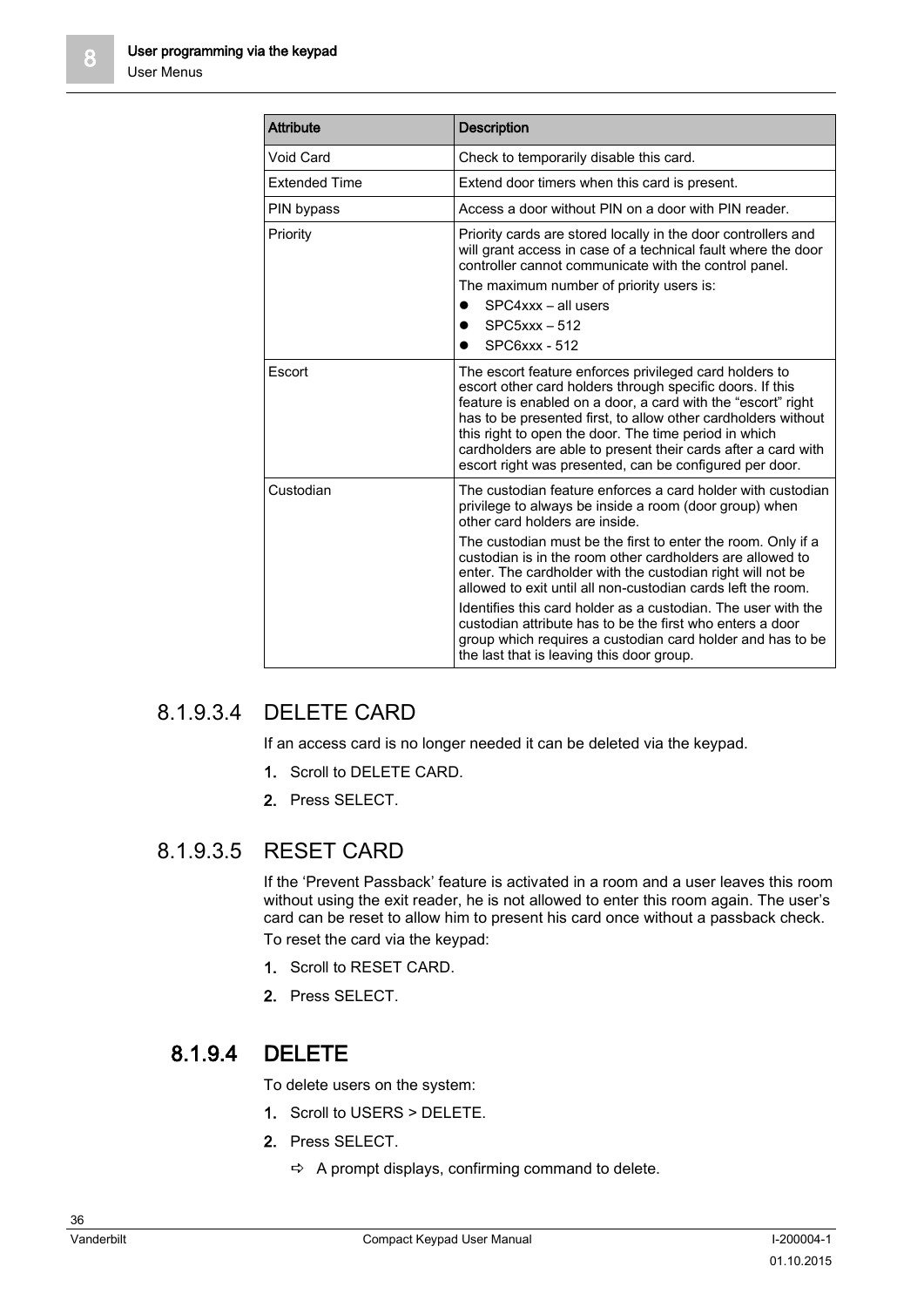3. Press YES to delete the user.

## <span id="page-36-0"></span>8.1.10 USER PROFILES

#### <span id="page-36-1"></span>8.1.10.1 ADD

 $\mathbf{i}$ 

To add user profiles to the system:

The creator must be a user profile type MANAGER.

- 1. Scroll to USERS PROFILES > ADD.
	- $\Rightarrow$  The option NEW NAME is displayed. Press SELECT.
- 2. Enter a customized user profile name and press ENTER.
	- $\Rightarrow$  The keypad confirms that the new user profile has been created.

## <span id="page-36-2"></span>8.1.10.2 EDIT

To edit user profiles on the system:

- 1. Scroll to USER PROFILES > EDIT.
- 2. Press SELECT.
- 3. Edit the desired user profile setting shown in the table below.

| <b>CHANGE NAME</b> | Edit the name of the profile if required.                                                                                   |  |
|--------------------|-----------------------------------------------------------------------------------------------------------------------------|--|
| I CHANGE AREAS     | Select the areas relevant to this profile.                                                                                  |  |
| <b>CALENDAR</b>    | Select a configured calendar or NONE.                                                                                       |  |
| <b>RIGHT</b>       | Enable or disable system features for this profile. See User<br>Rights.                                                     |  |
| <b>DOOR</b>        | Select the type of access available to this profile for the<br>configured doors. Options are NONE, NO LIMIT or<br>CALENDAR. |  |
| SITE CODE          | Enter a site code for all cards using this profile.                                                                         |  |

## <span id="page-36-3"></span>8.1.10.3 DELETE

To delete user profiles on the system:

- 1. Scroll to USER PROFILES > DELETE.
- 2. Scroll through the user profiles to the required profile.
- 3. Press SELECT
	- $\Rightarrow$  You are prompted to confirm deletion.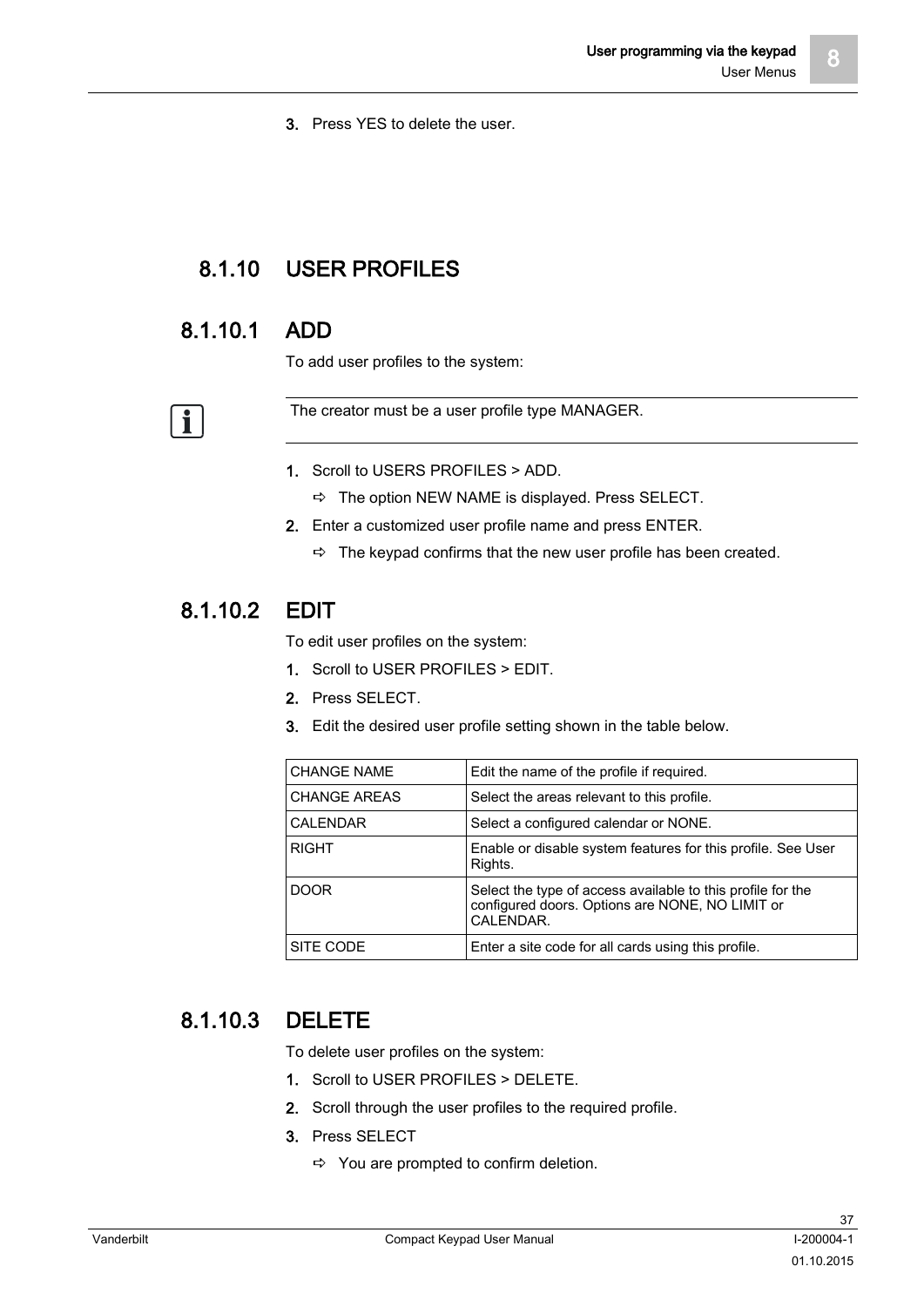4. Press SELECT to delete the user profile.

## <span id="page-37-0"></span>8.1.11 SMS

 $\mathbf i$ 

The system support SMS alerts to be communicated from the panel to the engineer and selected users' mobile phones (SMS events) in addition to allowing users to control the system remotely via SMS (SMS control). These two features work hand in hand as it allows the user to respond to a SMS notification without the need to be physically at the premises.

A maximum of 32 (SPC4xxx), 50 (SPC5xxx) or 100 (SPC6xxx) SMS IDs can be configured for each panel. An SMS-enabled modem and an appropriate system and user configuration are required to enable SMS communications.

Depending on the SMS AUTHENTICATION mode selected (see OPTIONS menu), SMS user authentication can be configured to use various combinations of the user's PIN and Caller ID or SMS PIN and Caller PIN.

If a function described in this manual does not appear on user keypad menus, the user does not have permission for that functionality. Consult with authorized Installation Engineer for appropriate rights and settings.

Depending on the SMS AUTHENTICATION mode selected by the installation engineer, SMS user authentication may vary using combinations of the user's PIN and Caller ID or SMS PIN and Caller PIN.

The SMS notification can operate with a PSTN modem if the PSTN operator supports SMS over PSTN whereas SMS control will need a GSM modem at the panel. A GSM modem will support both SMS notification and control.

#### SMS control

The SMS control can be set up so that a remote user can send an SMS message to perform the following actions at the panel:

- Setting / unsetting
- Enable / disable engineer
- Enable / disable manufacturer access.
- Mapping gate on/off.

#### SMS events

The SMS notification can be set up to send a range of events that occur on the system such as:

- Alarm activation
- Confirmed alarms
- Fault & tamper
- Setting & unsetting
- Inhibit & isolate
- All other types of events

## <span id="page-37-1"></span>8.1.11.1 ADD

- $\triangleright$  A modem is installed and identified by the system.
- $\triangleright$  The function **SMS Authentication** is activated in OPTIONS.
- 1. Scroll to SMS -> ADD and press SELECT.
- 2. Select a user to add for SMS operation.
- 3. Enter an SMS NUMBER for this user and press ENTER.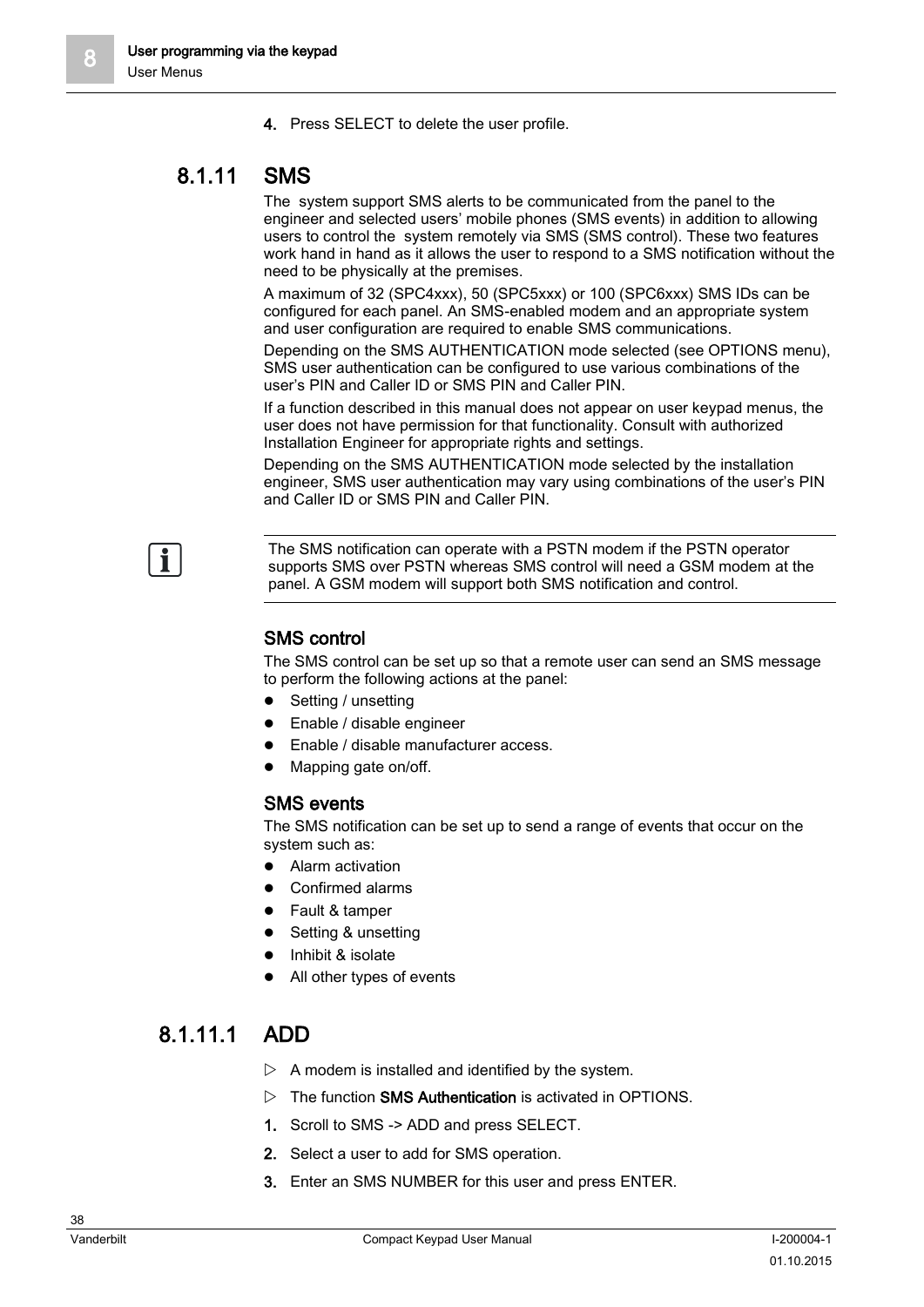- 4. Enter an SMS PIN for this user and press ENTER.
- $\Rightarrow$  Keypad indicates that SMS details are updated.

#### <span id="page-38-0"></span>8.1.11.2 EDIT

- $\triangleright$  A modem is installed and identified by the system.
- $\triangleright$  The function **SMS Authentication** is activated in OPTIONS.
- 1. Scroll to SMS -> EDIT and press SELECT.
- 2. Select an engineer or user SMS ID to edit.

| SMS ID             | System generated ID.                                                                                                                                                                                    |  |
|--------------------|---------------------------------------------------------------------------------------------------------------------------------------------------------------------------------------------------------|--|
| <b>SMS Number</b>  | Enter the number to which the SMS will be sent (requires three-digit country<br>code prefix).<br><b>Note:</b> Engineer SMS number can deleted by resetting it 0. User SMS<br>numbers cannot be deleted. |  |
| User               | Select a new user for this SMS ID if required.                                                                                                                                                          |  |
| <b>SMS Events</b>  | Select the panel events which the user or engineer will receive via SMS.                                                                                                                                |  |
| <b>SMS Control</b> | Select the operations that the user or engineer can perform remotely on the<br>panel through SMS. See SMS Commands [→ 39]                                                                               |  |

| <b>NOTICE</b>                                      |
|----------------------------------------------------|
| l HOLDUP alarm events are not transmitted via SMS. |

If the phone line is connected to the PSTN network via a PBX, the appropriate line access digit should be inserted before the called party number. Ensure that Calling Line Identity (CLI) is enabled on the line selected to make the call to the SMS network. Consult the PBX administrator for details.

## <span id="page-38-1"></span>8.1.11.3 DELETE

i.

- 1. Scroll to SMS -> DELETE.
- 2. Scroll to the required SMS ID.
- 3. Press SELECT.
- $\Rightarrow$  The keypad indicates that the SMS information is updated.

### <span id="page-38-2"></span>8.1.11.4 SMS Commands

When the SMS setup and configuration is complete, SMS features may be activated. Commands, depending on SMS configuration, are sent using a PIN or caller ID. The type of PIN depends on what is set for SMS Authentication. The table below provides all available SMS commands. Subsequent action and response are also provided.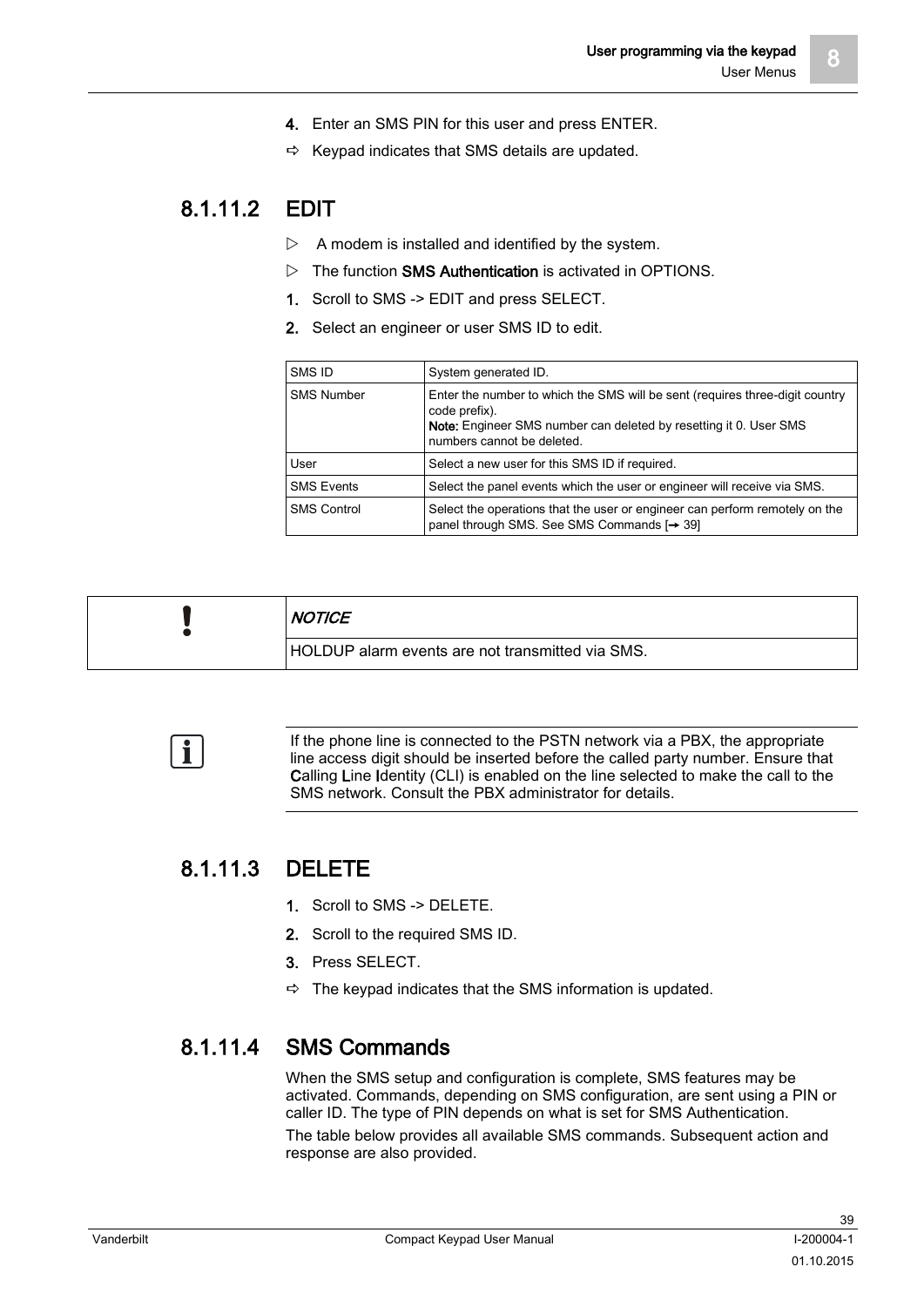User Menus

8

SMS Commands are sent as texts to the phone number of the SIM card on the controller.

For commands using a PIN, the format of the text is:

\*\*\*\*.command or \*\*\*\* command

where \*\*\*\* is the PIN and "command" is the command i.e. the PIN followed by either a space or a full stop. For example, the command "FSET" is entered as: \*\*\*\* FSET or \*\*\*\*.FSET. The full version of the command, where listed, can also be used. For example, \*\*\*\*.FULLSET.

If the user does not have sufficient rights to perform a command, the system returns ACCESS DENIED.

If Caller ID is enabled, and the sender's SMS number is configured, the PIN prefix is not required.

| COMMANDS (**** = code)                           |                               |                                                                     |                                                                                                                                                                                                                                |
|--------------------------------------------------|-------------------------------|---------------------------------------------------------------------|--------------------------------------------------------------------------------------------------------------------------------------------------------------------------------------------------------------------------------|
| <b>Using Code</b>                                | <b>Using Caller</b><br>ID     | Action                                                              | Response                                                                                                                                                                                                                       |
| **** HELP<br>****.HELP                           | <b>HELP</b>                   | All available commands<br>displayed                                 | All available commands                                                                                                                                                                                                         |
| **** FSET<br>****.FSET<br>****. FULLSET          | <b>FSET</b><br><b>FULLSET</b> | Sets all areas the user has<br>access to.                           | Time/date of system set. If<br>applicable, responds with open<br>zones/force set zones                                                                                                                                         |
| **** USET<br>****.USET<br>****. UNSET            | USET<br><b>UNSET</b>          | Unsets all areas the user<br>has access to.                         | System Unset                                                                                                                                                                                                                   |
| **** SSTA<br>****.SSTA<br>****. STATUS           | <b>SSTA</b><br><b>STATUS</b>  | Retrieves the status of<br>areas.                                   | Status of system and applicable<br>areas<br>For a single area system,<br>system and mode are<br>returned, where mode is<br>the set status of the system<br>For a multi-area system,<br>the status of each area is<br>returned. |
| **** XA1.ON (X10)<br>****.XA1.ON                 |                               | Where X10 device is<br>identified as "A1", it is<br>triggered on.   | Status of "A1"                                                                                                                                                                                                                 |
| **** XA1.OFF<br>****.XA1.OFF                     |                               | Where X10 device is<br>identified as "A1", it is<br>triggered off.  | Status of "A1"                                                                                                                                                                                                                 |
| **** LOG<br>****.LOG                             |                               | Up to 10 recent events<br>displayed                                 | Recent events                                                                                                                                                                                                                  |
| **** ENGA.ON<br>(ALLOW ENGINEER)<br>****.ENGA.ON | ENGA.ON                       | Enable Engineer access                                              | <b>Allow Engineer</b>                                                                                                                                                                                                          |
| **** ENGA.OFF<br>****.ENGA.OFF                   | <b>ENGA.OFF</b>               | Disable Engineer access                                             | Revoke Engineer                                                                                                                                                                                                                |
| **** MANA.ON<br>****.MANA.ON                     |                               | Enable Manufacturer<br>access                                       | Manufacturer status                                                                                                                                                                                                            |
| **** MANA.OFF<br>****.MANA.OFF                   |                               | Disable Manufacturer<br>access                                      | Manufacturer status                                                                                                                                                                                                            |
| **** 05.0N<br>****.05.0N<br>****. OUTPUT         |                               | Where mapping gate is<br>identified as "O5", it is<br>triggered on. | Status of "O5"<br>For example:<br>$\bullet$<br>Output O5 on.<br>Output heating on (where<br>heating is the name of the<br>output.)                                                                                             |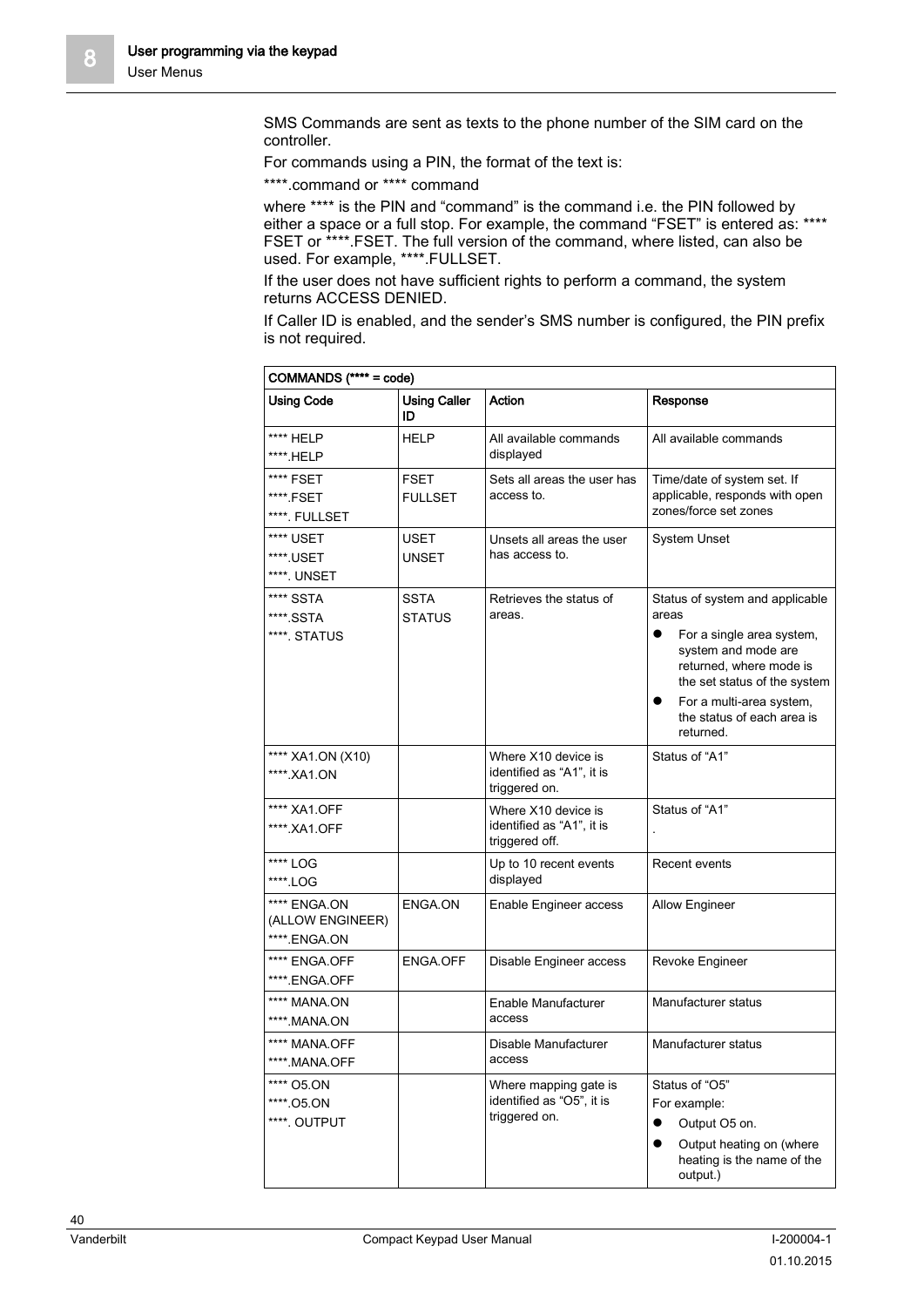User Menus

| **** 05.0FF<br>****.05.OFF | Where mapping gate is<br>identified as "O5", it is<br>triggered off                                                                                                                                         | Status of "O5"<br>For example: Output O5 off |
|----------------------------|-------------------------------------------------------------------------------------------------------------------------------------------------------------------------------------------------------------|----------------------------------------------|
| ****.ASET<br>(PARTSET A)   | Allows Partset A of alarm<br>by SMS<br>It is also possible to specify<br>the custom name defined in<br>the PARTSET rename field<br>of the Options window. See<br>Options                                    | System set.                                  |
| ****.BSET<br>PARTSET B)    | Allows Partset B of alarm<br>by SMS<br>It is also possible to specify<br>the custom name defined in<br>the PARTSET rename field<br>of the Options window. See<br>Options<br>For example:<br>****.ASET NIGHT | System set.                                  |
| ****.CLR<br>**** RESTORE   | Allows clear alerts by SMS                                                                                                                                                                                  |                                              |

For SMS recognition, mapping gate identification uses the format ONNN, where O stands for mapping gate, and NNN are the numeric placeholders, of which not all are necessary.

(Example: O5 for mapping gate 5)

For SMS recognition, X-10 device uses the format: XYNN, where X stands for X-10; Y stands for the alphabetic identity and NN are the available numeric placeholders. (Example: XA1)

The SMS operates using a standard protocol that is used in SMS telephones. Please note that some PSTN operators do not provide the service of SMS over PSTN. For SMS to operate over PSTN, the following criteria are required:

- Caller ID needs to be enabled on the telephone line.
- Direct telephone line not through PABX or other communications equipment.
- Please also note that most Service Providers only allow SMS to a telephone registered in the same country. (This is due to billing issues)

#### <span id="page-40-0"></span>8.1.12 CHANGE PIN

 $\mathbf i$ 

To change a PIN:

- 1. Scroll to CHANGE PIN and press SELECT.
	- $\Rightarrow$  A randomly generated PIN appears.
- 2. Select this new PIN or overwrite by entering a new PIN and press ENTER.

| NOTICE                                                                                                                                                                                             |  |
|----------------------------------------------------------------------------------------------------------------------------------------------------------------------------------------------------|--|
| The number of PIN digits varies on the security setting of the system. The system<br>will not accept a PIN with fewer numbers than it is set to receive. Check with your<br>installation engineer. |  |

3. Confirm the new PIN and press SAVE.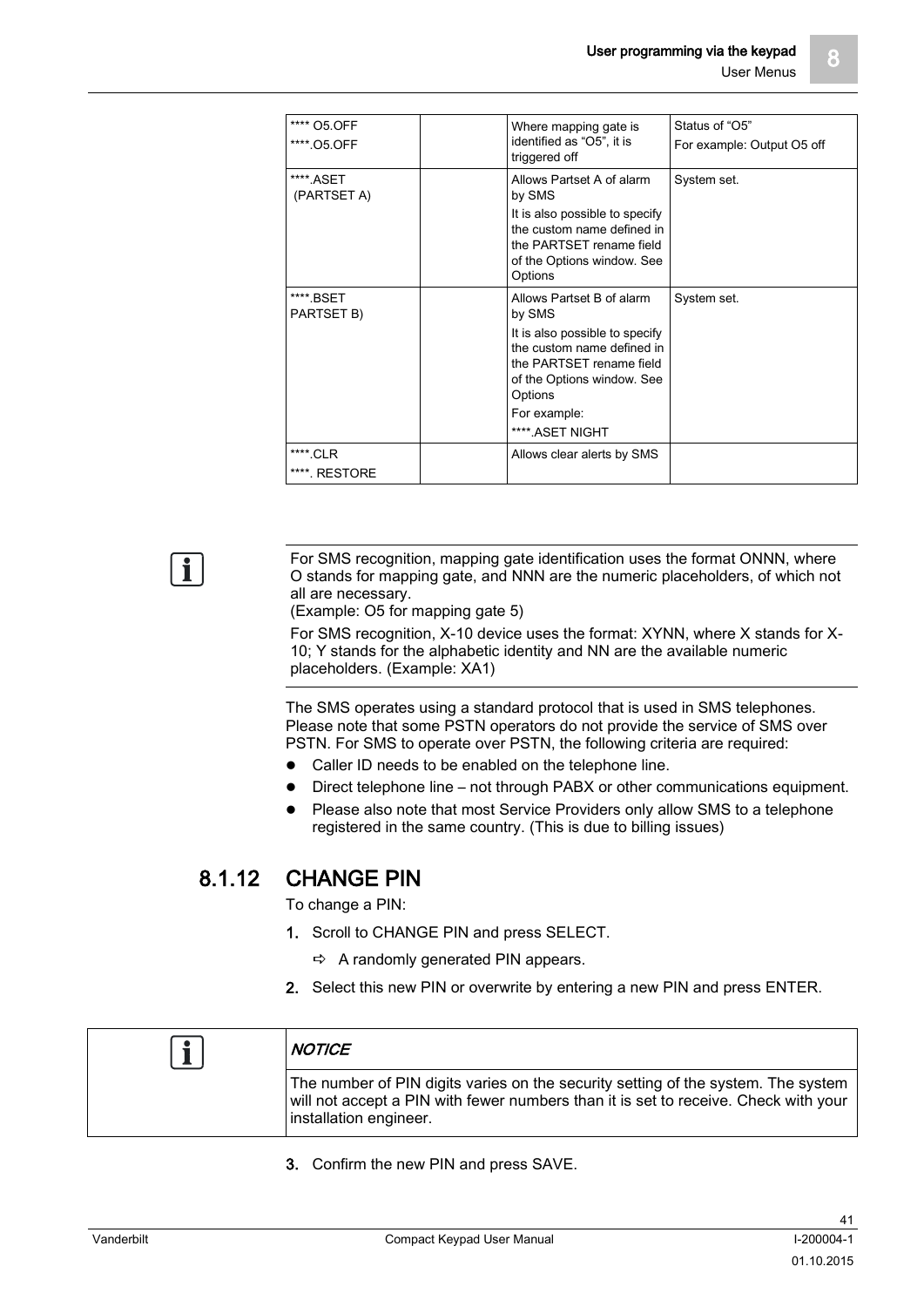- 4. Press BACK to return to the previous screen to amend the PIN.
	- $\Rightarrow$  If the display times out during the process, the old PIN remains valid.

| NOTICE                                                                                                                                                                              |
|-------------------------------------------------------------------------------------------------------------------------------------------------------------------------------------|
| Where USER DURESS feature is enabled, consecutive user codes (i.e. 2906,<br>[2907] are not permitted, as entering this PIN from the keypad would activate a<br>l user duress event. |

#### <span id="page-41-0"></span>8.1.13 DOOR CONTROL

This option allows you to control all the doors of the system.

- 1. Scroll to DOOR CONTROL and press SELECT.
- 2. Select the door which should be controlled and press SELECT.
- 3. Select one of the door states listed below as new door state and press SELECT.

| <b>NORMAL</b>    | The door is in normal operation mode. A card with the corresponding<br>access rights is needed to open the door. |  |
|------------------|------------------------------------------------------------------------------------------------------------------|--|
| <b>MOMENTARY</b> | The door is opened only for a timed interval to allow access.                                                    |  |
| <b>LOCKED</b>    | The door is locked. The door remains closed even if a card with the<br>corresponding access rights is presented. |  |
| <b>UNLOCKED</b>  | The door is unlocked.                                                                                            |  |

## 8.1.14 GRANT ACCESS

<span id="page-41-1"></span>

| <b>NOTICE</b>                                                                                                                                                                                                             |
|---------------------------------------------------------------------------------------------------------------------------------------------------------------------------------------------------------------------------|
| These menu options are not available if the ALLOW ENGINEER or ALLOW<br>MANUFACTURER options are disabled in the OPTIONs menu. These options<br>can be enabled or disabled only when the system is in 'Unrestricted' mode. |

When engineer or manufacturer access has been allowed, the keypad displays the text ENGINEER ENABLE or MANUFACT ENABLE. When access has been granted, the user cannot access the system until the engineer has logged off.

To allow engineer access:

- 1. Scroll to GRANT ACCESS and press SELECT.
- 2. Select to ALLOW ENGINEER and select ENABLED.
- 3. Select to ALLOW MANUFACT. and select ENABLED.
- 4. Select to GRANT SERVICE and enter the installer's service ID.
- 5. To disallow engineer/manufacturer access, follow the same path and toggle to DISABLED and press SELECT.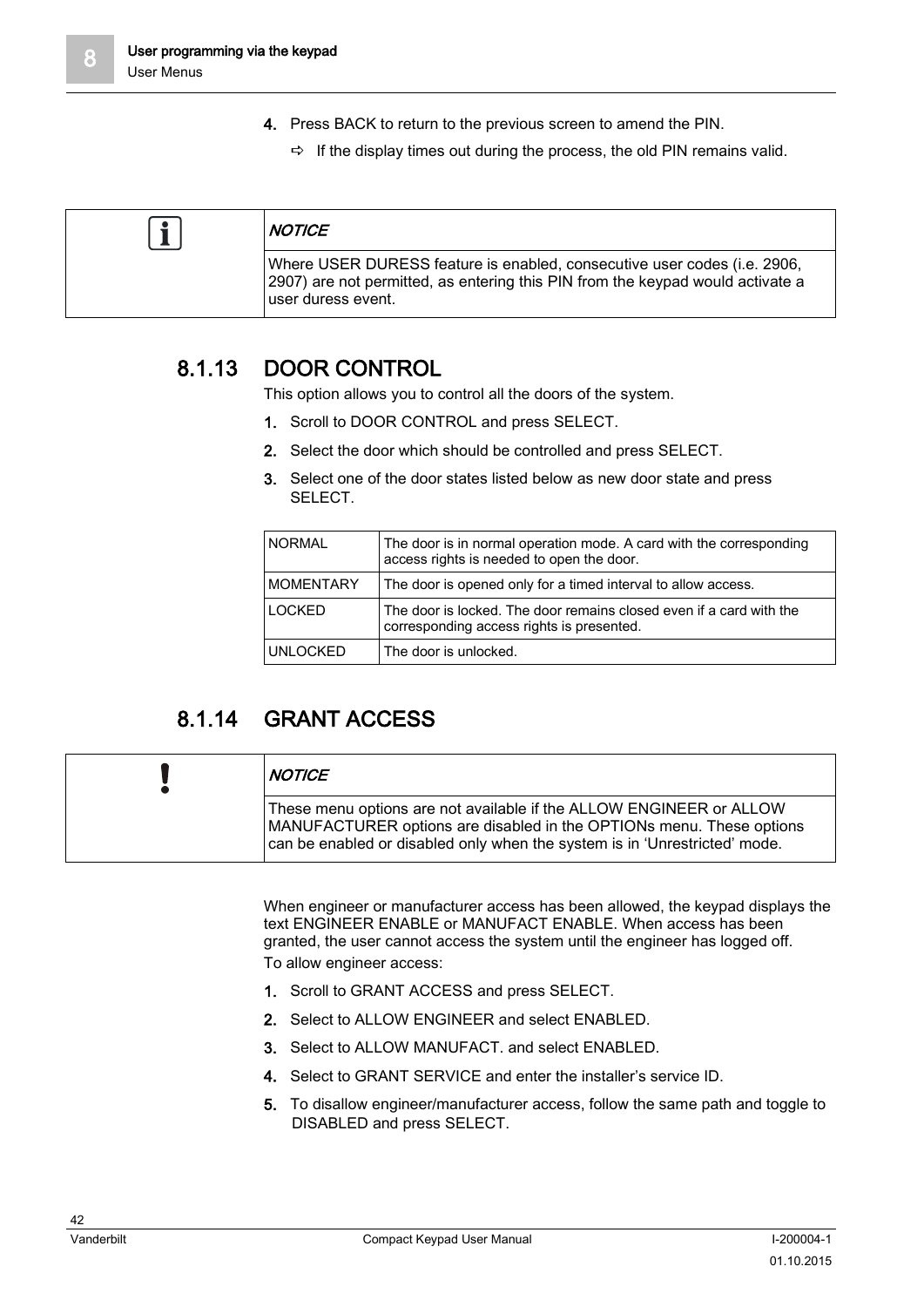For Swiss CAT 1 and CAT 2 regional requirements, when Engineer Access is granted, all areas must be unset otherwise the engineer will be denied access.

## <span id="page-42-0"></span>8.1.15 REPORT TO ENG

The user can request that the last 10 events in the log be sent to the engineer by SMS message.

- 1. Scroll to REPORT TO ENG and press SELECT.
- 2. Enable or disable this option as required.

Note: The 10 events may require more than one SMS message, depending on the size of their string.

## <span id="page-42-1"></span>8.1.16 ALARM LOG

The ALARM LOG displays a list of alarm events.

#### • Select Log > System Log > Alarm Log.

The following types are displayed in this log:

- Zones
	- Alarm
	- Panic
- System Events
	- Confirmed Alarm
	- User Duress
	- XBus Panic
	- User Panic
	- RPA Panic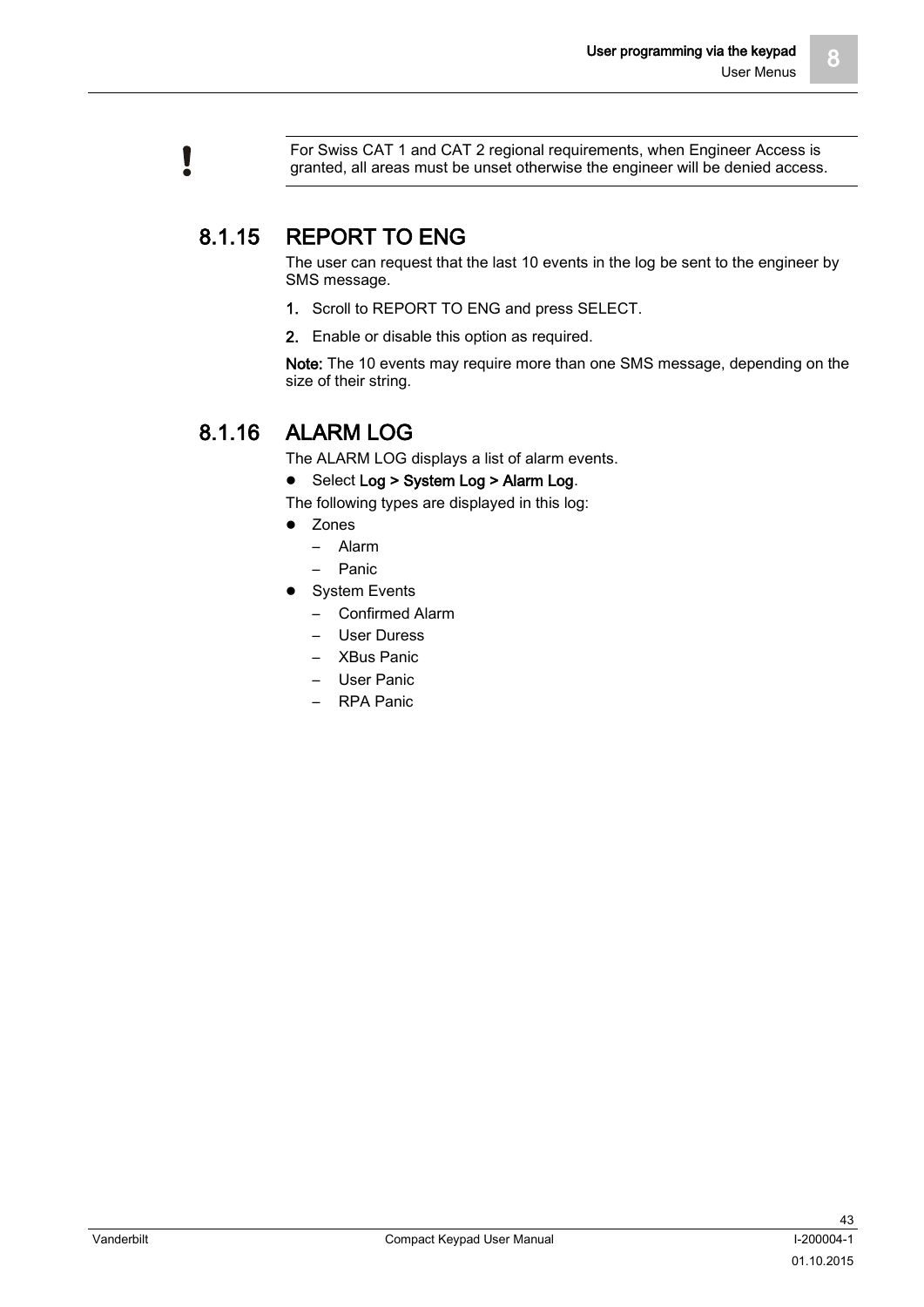# 9 Appendix

# <span id="page-43-1"></span><span id="page-43-0"></span>9.1 User rights

Based on the operational features of the system, described below, users have rights attributed to the user profiles. The installation engineer will inform users of their user rights assigned to each user profile. Depending on how the system has been programmed, users may have rights to all or some of these features.

#### User rights

| <b>User Profile</b><br><b>Default</b> | User type                      | <b>Description</b>                                                                                                                                                                                                                                                    |
|---------------------------------------|--------------------------------|-----------------------------------------------------------------------------------------------------------------------------------------------------------------------------------------------------------------------------------------------------------------------|
| Fullset                               | Limited<br>Standard<br>Manager | The FULLSET operation fully sets the alarm system<br>and provides full protection to a building (opening of<br>any alarm zones activates the alarm).                                                                                                                  |
|                                       |                                | On selecting FULLSET, the buzzer sounds and the<br>keypad display counts down the exit time period. Exit<br>the building before this time period has expired.                                                                                                         |
|                                       |                                | When the exit time period has expired, the system is<br>set and opening of entry/exit zones starts the entry<br>timer. If the system is not Unset before the entry timer<br>expires, the alarm is activated.                                                          |
| Partset A                             | Standard<br>Manager            | The PARTSET A option provides perimeter protection<br>to a building while allowing free movement through the<br>exit and access areas.                                                                                                                                |
|                                       |                                | Zones that have been classified as EXCLUDE A<br>remain unprotected in this mode. By default, there is no<br>exit time; the system sets instantly on selection of this<br>mode. An exit timer can be applied to this mode by<br>enabling the Partset A timed variable. |
| Partset B                             | Standard<br>Manager            | The PARTSET B option applies protection to all zones<br>except those that have been classified as EXCLUDE B.                                                                                                                                                          |
|                                       |                                | By default there is no exit time; the system sets<br>instantly on selection of this mode. An exit timer can be<br>applied to this mode by enabling the Partset B timed<br>variable.                                                                                   |
| Forceset                              | Standard<br>Manager            | The FORCESET option is presented on the keypad<br>display when an attempt is made to set the system<br>while an alarm zone is faulty or still open (the top line of<br>the display shows the open zone).                                                              |
|                                       |                                | Selecting this option sets the alarm and inhibits the<br>zone for that set period.                                                                                                                                                                                    |
| Unset                                 | Limited<br>Standard<br>Manager | The UNSET operation unsets the alarm. This menu<br>option is only presented on the keypad after an alarm<br>has been activated and a valid user code has been<br>entered.                                                                                             |
| Restore                               | Standard<br>Manager            | The RESTORE operation restores an alert condition on<br>the system and clears the alert message associated<br>with that alert condition.                                                                                                                              |
|                                       |                                | An alert condition can only be restored after the zone(s)<br>or fault(s) that triggered the alert condition have been<br>restored to their normal operating state and the<br>RESTORE option in user programming is selected for<br>that zone.                         |
| Isolate                               | Standard*<br>Manager           | Isolating a zone deactivates that zone until such time<br>as the zone is de-isolated. All zone types on the can<br>be isolated.                                                                                                                                       |
|                                       |                                | Use of this feature to deactivate faulty or open zones                                                                                                                                                                                                                |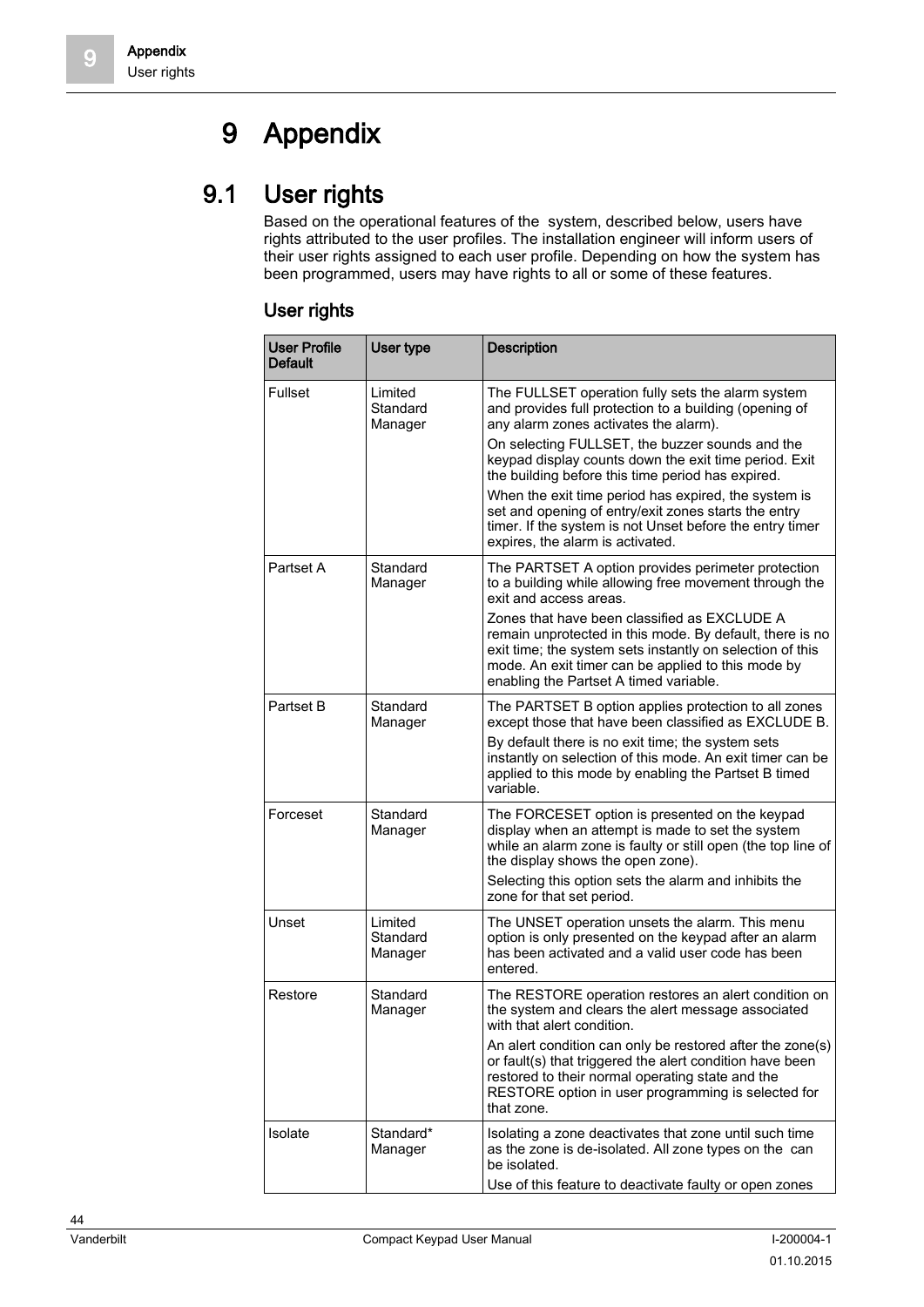$\overline{\phantom{0}}$ 

| <b>User Profile</b><br><b>Default</b> | User type            | <b>Description</b>                                                                                                                                                                                                                                                               |
|---------------------------------------|----------------------|----------------------------------------------------------------------------------------------------------------------------------------------------------------------------------------------------------------------------------------------------------------------------------|
|                                       |                      | should be considered carefully; once a zone is isolated,<br>it is ignored by the system and could be overlooked<br>when setting the system in the future, compromising<br>the security of the premises.                                                                          |
| Inhibit                               | Standard<br>Manager  | Inhibiting a zone $\rightarrow$ 30] deactivates that zone for one<br>alarm set period. Only alarm, entry/exit, fire exit and<br>line zone types can be inhibited.                                                                                                                |
|                                       |                      | This is the preferred method of deactivating a faulty or<br>open zone as the fault or open condition is displayed<br>on the keypad each time the system is being set to<br>remind the user to attend to that zone.                                                               |
| Change PIN                            | Standard<br>Manager  | This menu option allows users to change their user<br>PIN.                                                                                                                                                                                                                       |
| Engineer                              | Manager              | This option allows users to grant access to<br>manufacturer and engineer programming.                                                                                                                                                                                            |
| Set Date /<br>Time                    | Standard<br>Manager  | Use this menu option to program the time and date on<br>the system.                                                                                                                                                                                                              |
|                                       |                      | Ensure the time and date information is accurate; these<br>fields are presented in the event log when reporting<br>system events.                                                                                                                                                |
| Test                                  | Standard<br>Manager  | This menu option provides the following test features:<br>1. Bell test: The bell test activates the external bells,<br>strobe, internal bells, and buzzer in turn for 5 seconds<br>to ensure their correct operation.                                                            |
|                                       |                      | 2. Walk test: A walk test allows for testing of the<br>operation of all alarm sensors on a system.                                                                                                                                                                               |
|                                       |                      | When this option is selected, the keypad displays the<br>number of zones to test on the system. Activate each<br>alarm sensor (by opening the door or window) and<br>check for an audible beep at the keypad. Isolated and<br>inhibited zones are not included in the walk test. |
|                                       |                      | 3. Audible Options: This option allows users to select<br>which devices will activate during the walk test and<br>which will be silent.                                                                                                                                          |
| View Log                              | Standard<br>Manager  | This menu option displays the most recent event on the<br>keypad display. The event log details the time and date<br>of each logged event.                                                                                                                                       |
| Chime                                 | Standard<br>Manager  | All zones that have the CHIME attribute $[\rightarrow 33]$ set<br>generate a short burst of audible tone on the keypad<br>buzzer when they are opened (while the system is<br>unset).                                                                                            |
|                                       |                      | This menu option allows for enabling or disabling of the<br>chime feature on all zones.                                                                                                                                                                                          |
| SMS                                   | Standard*<br>Manager | This feature allows users to set up the SMS messaging<br>service if a modem is installed on the system.                                                                                                                                                                          |
| Users                                 | Manager              | User can configure user on the panel.                                                                                                                                                                                                                                            |
| Delay autoarm                         | Standard*<br>Manager | User can delay auto setting.                                                                                                                                                                                                                                                     |
| Bypass delay                          | Standard<br>Manager  | User can automatically override the Unset Delay. Only<br>available for Financial installations. See<br>Setting/Unsetting                                                                                                                                                         |
| Upgrade                               | Manager              | User can grant manufacturer access to panel to<br>perform firmware upgrade.                                                                                                                                                                                                      |
| $X-10$                                | Standard<br>Manager  | User can activate/deactivate configured X-10 devices.                                                                                                                                                                                                                            |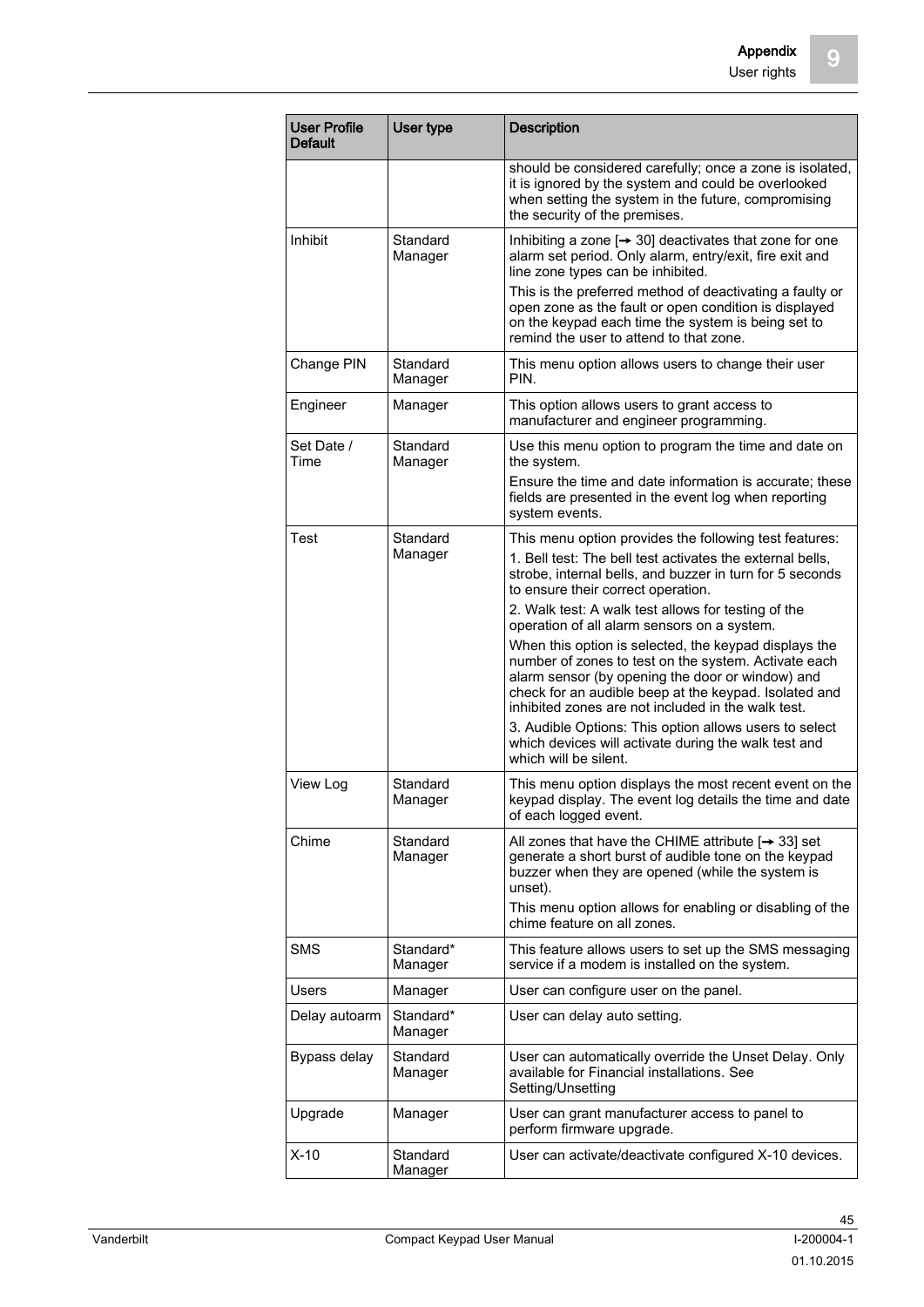| User Profile<br>Default                                               | User type                                     | <b>Description</b>                                    |
|-----------------------------------------------------------------------|-----------------------------------------------|-------------------------------------------------------|
|                                                                       | <b>Access Control</b>                         |                                                       |
| Door Control                                                          | Standard*<br>Manager<br><b>Access Control</b> | User can lock/unlock doors.                           |
| Web Access                                                            | Standard*<br>Manager                          | User can access panel through web browser.            |
| Outputs                                                               | Standard<br>Manager                           | User can turn outputs (mapping gates) on and off. See |
| <b>WPA Test</b>                                                       | Standard<br>Manager                           | User can test a WPA.                                  |
| * Functions not enabled by default for this user but can be selected. |                                               |                                                       |

# <span id="page-45-0"></span>9.2 Zone chart

| Zone # | Description |
|--------|-------------|
|        |             |
|        |             |
|        |             |
|        |             |
|        |             |
|        |             |
|        |             |
|        |             |
|        |             |
|        |             |
|        |             |
|        |             |
|        |             |
|        |             |
|        |             |
|        |             |
|        |             |
|        |             |
|        |             |
|        |             |
|        |             |
|        |             |
|        |             |
|        |             |
|        |             |
|        |             |
|        |             |
|        |             |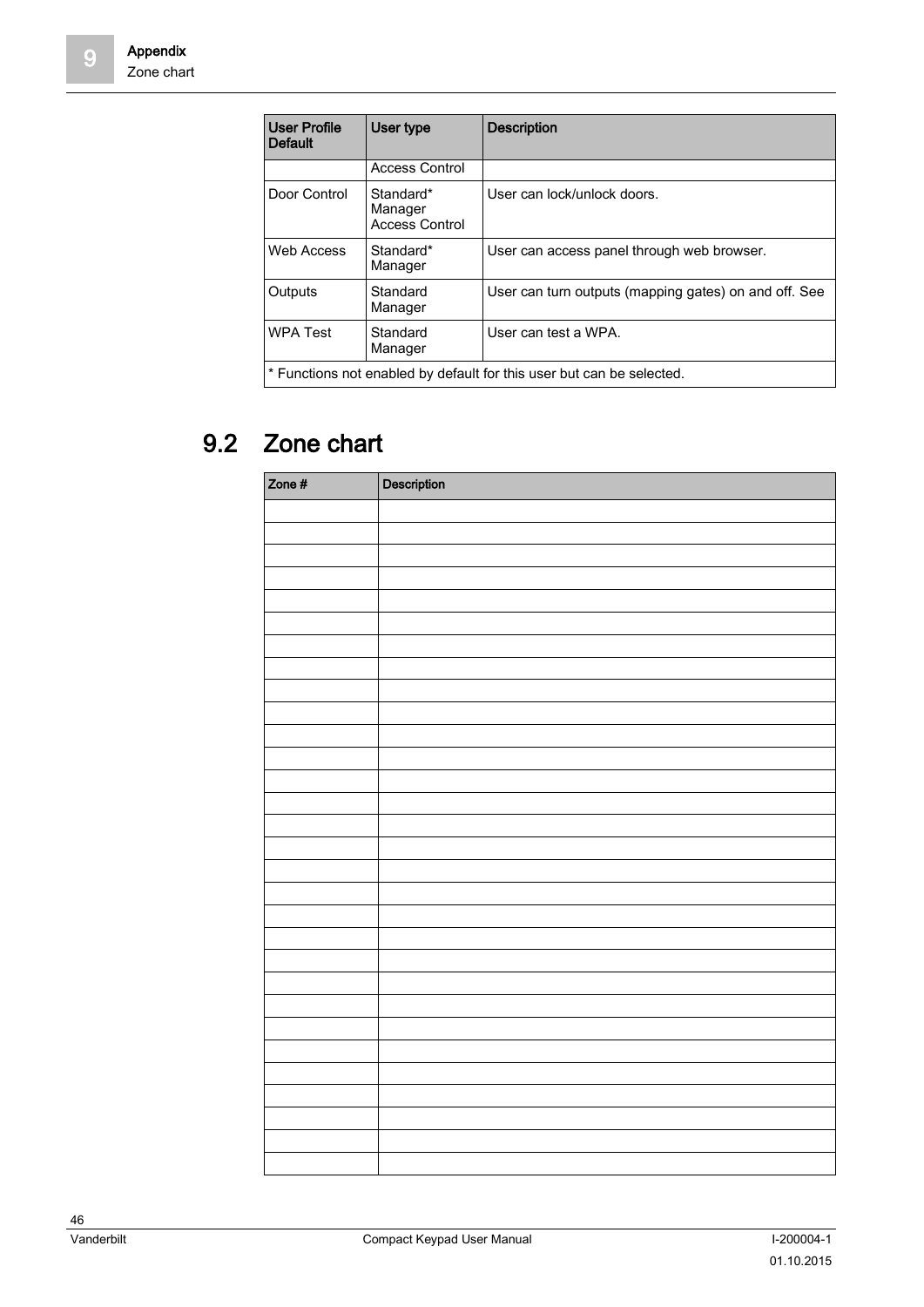| Zone # | <b>Description</b> |
|--------|--------------------|
|        |                    |
|        |                    |
|        |                    |
|        |                    |
|        |                    |

## <span id="page-46-0"></span>9.3 User PINs

The system supports 4, 5, 6, 7 or 8 PIN digits for each user, the translation of how many logical combinations / variations can be found in the table below.

| Number of digits | <b>Number of variations</b> |
|------------------|-----------------------------|
| 4                | 10,000                      |
| 5                | 100,000                     |
| 6                | 10,000,000                  |
|                  | 10,000,000                  |
| 8                | 100,000,000                 |

All User PINs are valid, hence for a 4 digit PIN the numbers can be from 0000 through to 9999 with any combination allowed in between.

Note: To comply with INCERT approvals, the user's PIN code must contain more than 4 digits.

## <span id="page-46-1"></span>9.4 Prioritization of display messages

#### Prioritization of display messages

Trouble messages and alerts are displayed on the keypad in the following order:

- Zone
	- Alarms
	- Tamper
	- Trouble
- Area Alerts
	- Fail to set
	- Entry time out
	- Code tamper
- System Alerts
	- Mains
	- Battery
	- PSU fault
	- Aux fault
	- External bell fuse
	- Internal bell fuse
	- Bell tamper
	- Cabinet tamper
	- Aux tamper 1
	- Aux tamper 2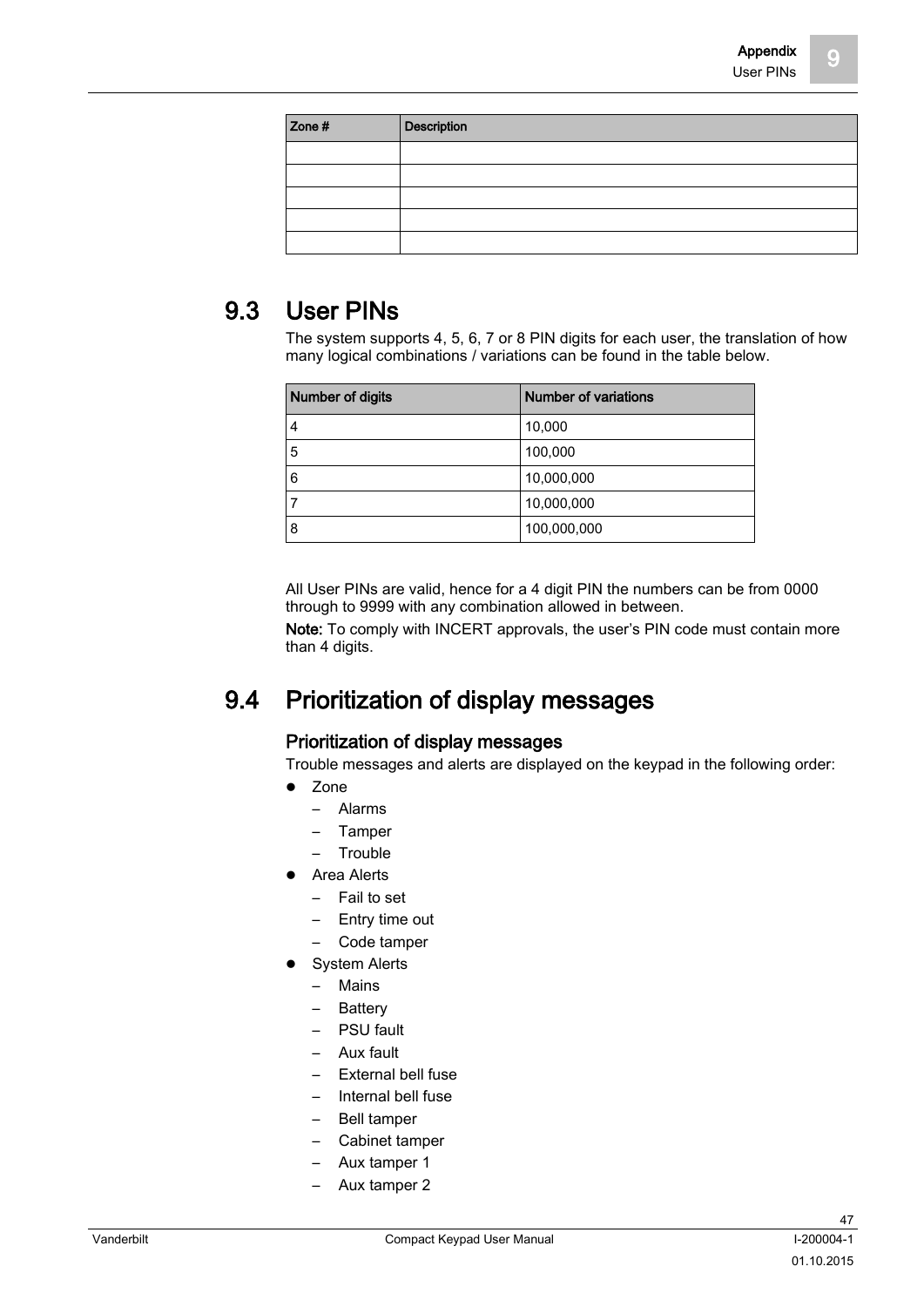- Wireless jamming
- Modem 1 fault
- Modem 1 line
- Modem 2 fault
- Modem 2 line
- Fail to communicate
- User panic
- XBUS cable fault
- XBUS communications fault
- XBUS mains fault
- XBUS battery fault
- XBUS power supply fault
- XBUS fuse fault
- XBUS tamper fault
- XBUS antenna fault
- XBUS wireless jamming
- XBUS panic
- XBUS fire
- XBUS medical
- XBUS Power supply link
- XBUS output tamper
- XBUS Low voltage
- Engineer restore Required
- Autoarm
- System information
	- Soaked zones
	- Open zones
	- Area state
	- Low battery (sensor)
	- Sensor lost
	- WPA low battery
	- WPA lost
	- WPA test overdue
	- Camera offline
	- Fob low battery
	- Xbus over current
	- Installer name
	- Installer phone
	- Engineer enable
	- Manufacture enable
	- Reboot
	- Hardware fault
	- Aux over current
	- Battery low
	- Ethernet link
	- System name